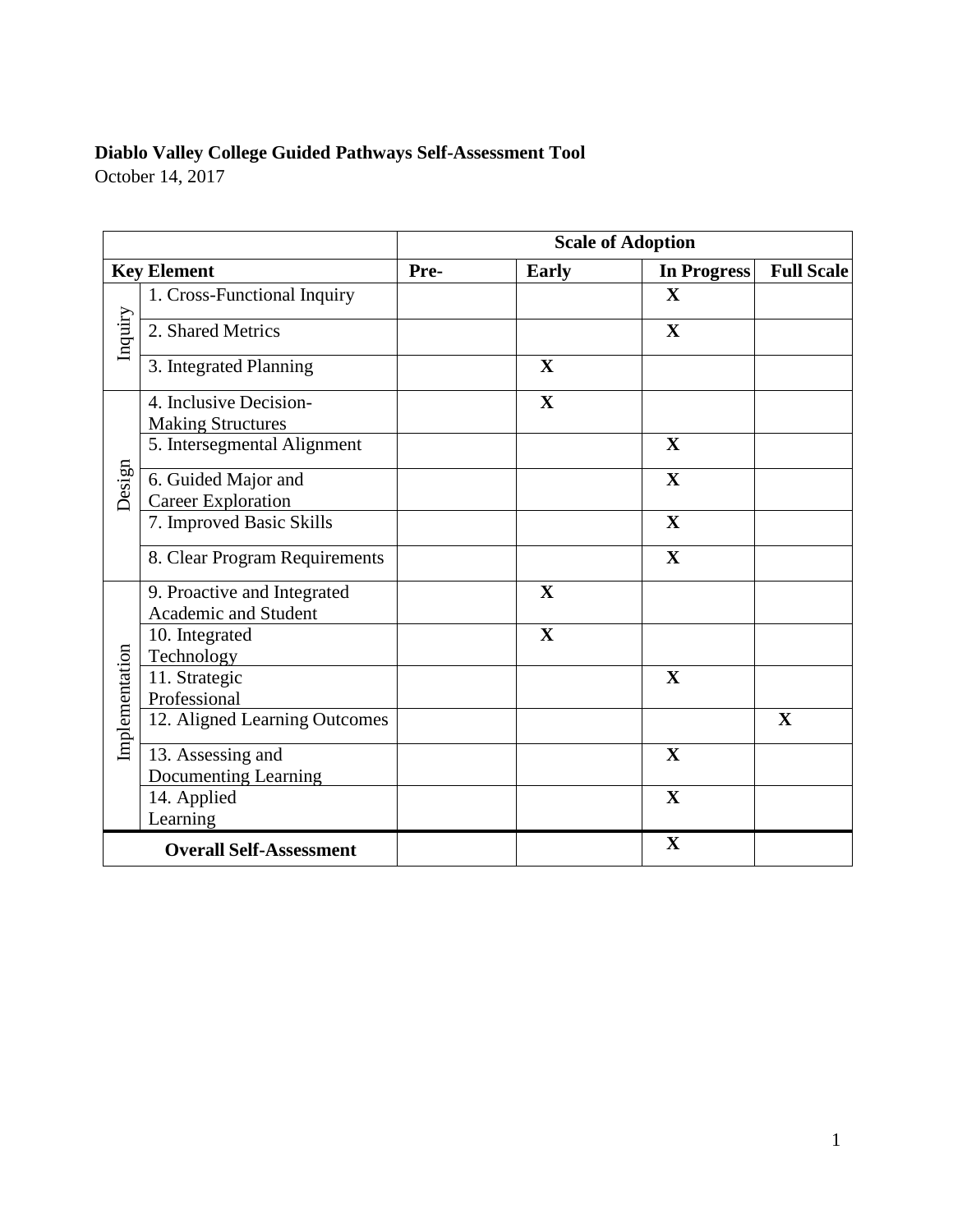| <b>SCALE OF ADOPTION</b><br><b>KEY ELEMENT</b><br><b>Pre-Adoption</b><br><b>Early Adoption</b><br><b>Scaling in Progress</b><br><b>Full Scale</b><br>1. CROSS-<br><b>X</b> Selected<br>$\circ$ College currently<br>Inquiry around guided<br>Inquiry is happening<br>$\circ$<br>$\circ$<br><b>FUNCTIONAL</b><br>in cross-functional teams<br>does not have or is<br>pathways and/or student<br>Inquiry is happening in<br><b>INQUIRY</b><br>outcomes is happening in<br>not planning to form<br>that include faculty, staff<br>cross-functional teams<br>cross-functional<br>areas of the college (e.g., by<br>and administrators.<br>that include faculty,<br>College constituents<br>teams to regularly<br>department, division,<br>staff and administrators.<br>(including staff, faculty<br>examine research and<br>learning community, special<br>Student voice is brought<br>across disciplines and<br>project, initiative), but it is<br>in systematically through<br>data on student<br>Student voice and/or<br>counselors, administrators,<br>in siloes.<br>focus groups, interviews<br>success.<br>research on student<br>and students) examine<br>and representation of<br>success and equity are<br>research and local data on<br>students in key meetings.<br>Some programs have<br>not systematically<br>student success and discuss<br>examined local data, agreed<br>included and/or focused<br>overarching strategies to<br>that improvement is<br>Research on student<br>on closing the equity<br>improve student success.<br>necessary, and are engaged<br>success and equity are<br>$gap(s)$ .<br>in actionable research but<br>systematically included<br>College engages in broad,<br>action is limited to solutions<br>and focused on closing<br>Guided pathways are<br>deep and inclusive<br>within programs.<br>the equity $gap(s)$ .<br>consistently a topic of<br>discussion and inquiry about<br>discussion.<br>the Guided Pathways<br>Guided Pathways are | INQUIRY $(1-3)$<br>Engage campus stakeholders in actionable research and with local data; create consensus about core issues and broad solutions. |  |  |  |                         |
|----------------------------------------------------------------------------------------------------------------------------------------------------------------------------------------------------------------------------------------------------------------------------------------------------------------------------------------------------------------------------------------------------------------------------------------------------------------------------------------------------------------------------------------------------------------------------------------------------------------------------------------------------------------------------------------------------------------------------------------------------------------------------------------------------------------------------------------------------------------------------------------------------------------------------------------------------------------------------------------------------------------------------------------------------------------------------------------------------------------------------------------------------------------------------------------------------------------------------------------------------------------------------------------------------------------------------------------------------------------------------------------------------------------------------------------------------------------------------------------------------------------------------------------------------------------------------------------------------------------------------------------------------------------------------------------------------------------------------------------------------------------------------------------------------------------------------------------------------------------------------------------------------------------------------------------------------------------------------------------|---------------------------------------------------------------------------------------------------------------------------------------------------|--|--|--|-------------------------|
|                                                                                                                                                                                                                                                                                                                                                                                                                                                                                                                                                                                                                                                                                                                                                                                                                                                                                                                                                                                                                                                                                                                                                                                                                                                                                                                                                                                                                                                                                                                                                                                                                                                                                                                                                                                                                                                                                                                                                                                        |                                                                                                                                                   |  |  |  |                         |
|                                                                                                                                                                                                                                                                                                                                                                                                                                                                                                                                                                                                                                                                                                                                                                                                                                                                                                                                                                                                                                                                                                                                                                                                                                                                                                                                                                                                                                                                                                                                                                                                                                                                                                                                                                                                                                                                                                                                                                                        |                                                                                                                                                   |  |  |  |                         |
| evidence.<br>discussion.                                                                                                                                                                                                                                                                                                                                                                                                                                                                                                                                                                                                                                                                                                                                                                                                                                                                                                                                                                                                                                                                                                                                                                                                                                                                                                                                                                                                                                                                                                                                                                                                                                                                                                                                                                                                                                                                                                                                                               | approach, framework and                                                                                                                           |  |  |  | consistently a topic of |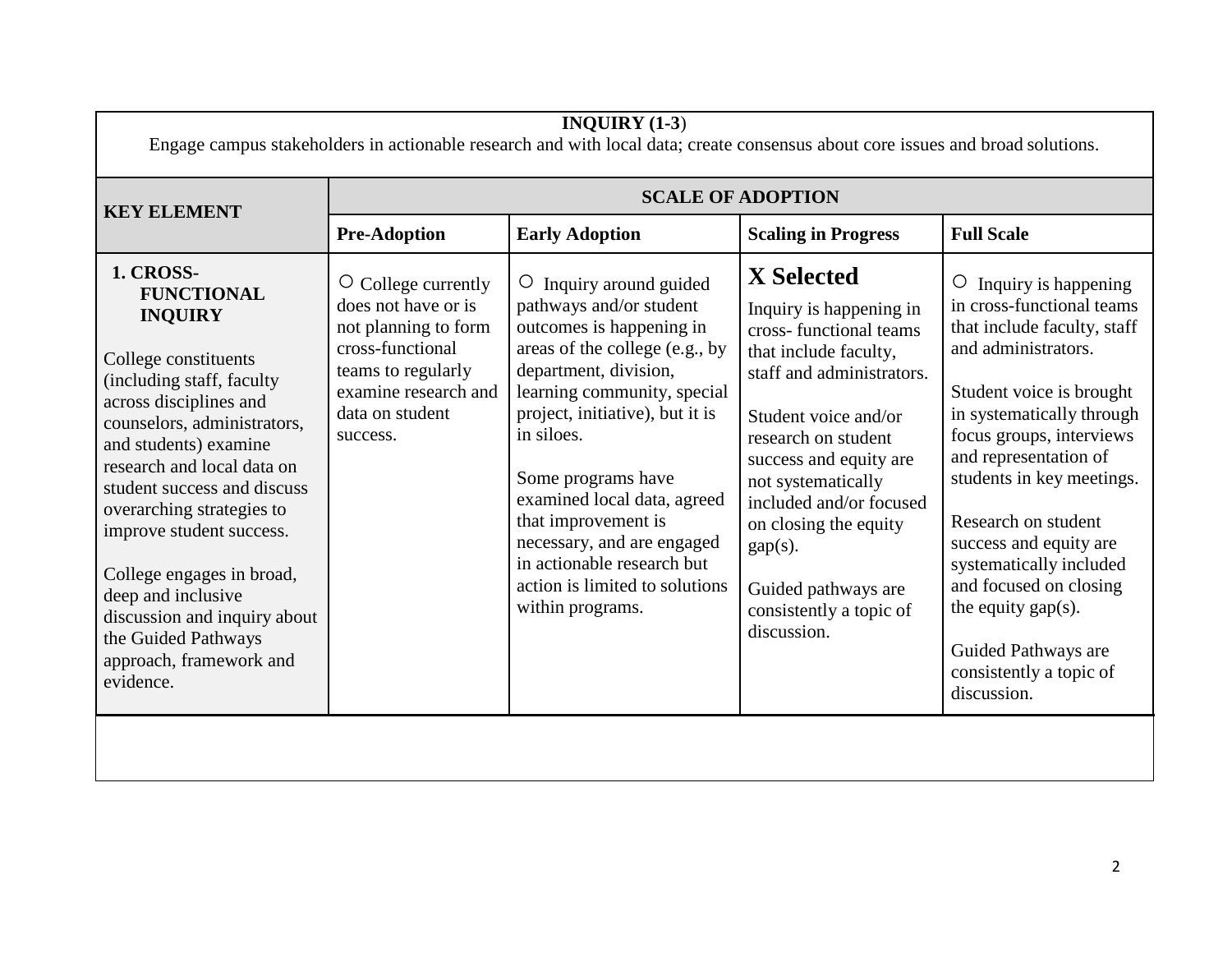Cross-functional teams at the college are consistently conducting research on student success, equity and achievement gaps. This research was the foundation of the college's new *Educational Master Pla*n. The plan was written by a cross-functional group of faculty, management and staff. The plan incorporates Guided Pathways as a framework the college will implement.

Other established college committees consistently focus on student success data, including the primary governance bodies - College Council, the Academic and Classified Senates. The college's Research, Planning and Evaluation Committee has membership from all constituency groups and it regularly conducts conversations about student success. During the creation of a new *Integrated Plan*, the Student Equity Committee, Student Success and Support Programs Committee and Developmental Education Committee examined local data and planned for activities to improve student success.

All departments examine disaggregated student success data in the annual program review process. When departments identify areas where they wish to improve, data is used to justify all types of resource requests.

Over the last year, broad and deep conversations on Guided Pathways have occurred, including faculty, staff, management and students. Over thirty-five informational events have been held, ranging from presentations at department meetings up to large, all campus professional development events. A series of book club discussions were held around the book *Redesigning America's Community Colleges.* The college has sent at least fifty people to conferences on Guided Pathways. In total, hundreds of employees and students at the college have participated in these events and in deep discussions around Guided Pathways.

2. Describe one or two accomplishments the college has achieved to date on this key element.

The college has fully integrated the examination of disaggregated student success data into the program review process. This means that all departments regularly examine data related to their programs and make resource request proposals based on that data. The program review process includes validation by cross-discipline teams and then ranking of requests by a committee comprised of members of all constituencies.

The implementation of the Guided Pathways Framework is contained in the college's new *Educational Master Plan*. The creation and endorsement of this plan included broad-based conversations with students, faculty, staff and management. It was approved through the college's governance processes. All employees were invited to submit comments on the plan throughout the process and the comments were incorporated into the plan.

3. Describe one or two challenges or barriers that you anticipate may hinder progress on this key element.

DVC is a large college with two separate campuses. It is an ongoing challenge to incorporate all employees into conversations, especially the large number of adjunct faculty who teach at the college.

Similarly, the college is consistently challenged by its strong desire to incorporate student voices into decision making. Students serve on college committees and decisions such as the implementation of the new *Educational Master Plan* always go through the Associated Students governance body, but the college realizes there is room for improvement in the incorporation of student voices and inclusion of a diversity of student voices and perspectives.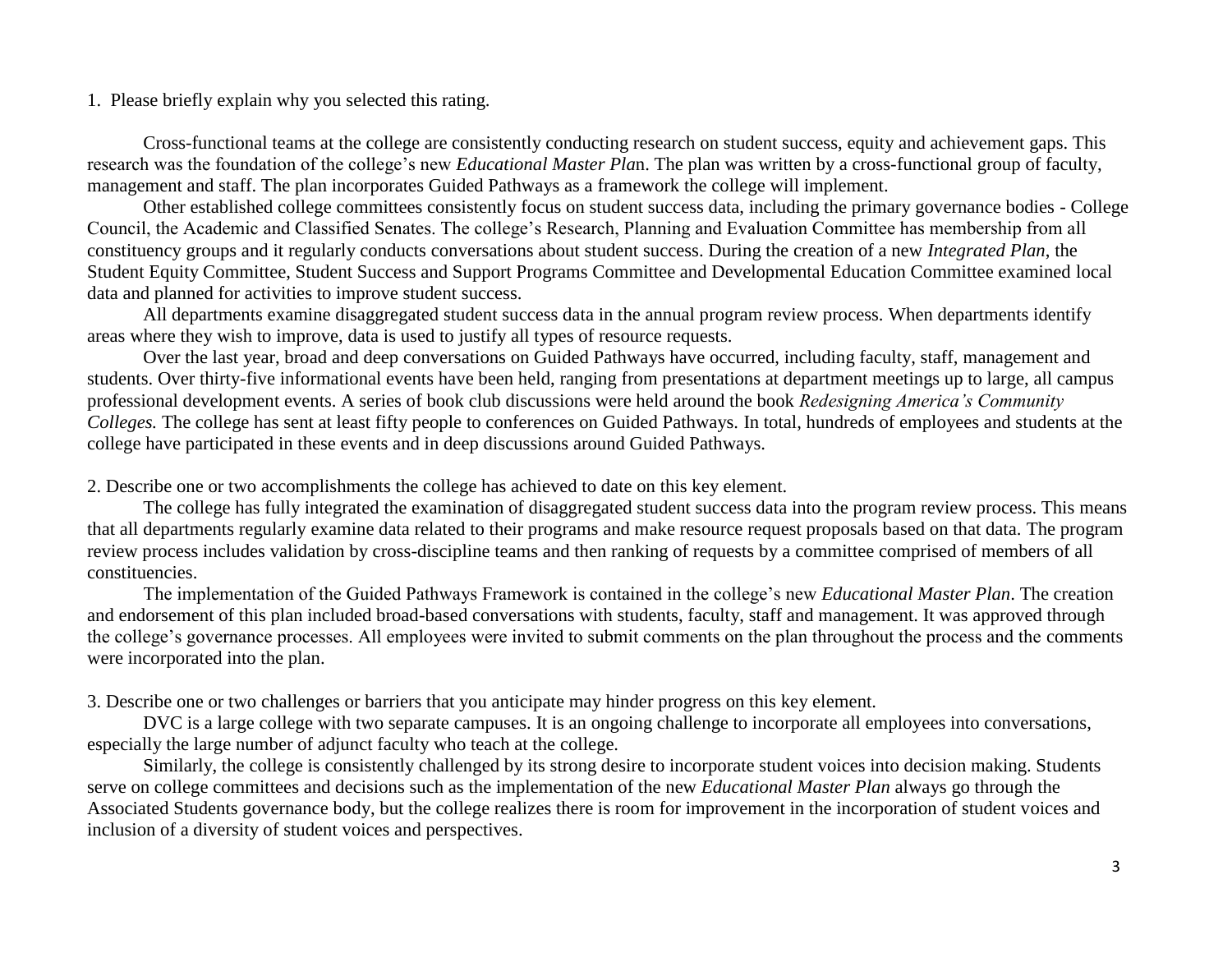4. Comment (optional): is there any additional information that you want to add that is not addressed sufficiently in the questions above? The college has created the structure required to implement Guided Pathways with the formation of the Guided Pathways Steering Team (GPS-T). The GPS-T is comprised of staff, management, faculty and students. From this core team, design groups have been established to serve as places of inquiry and evaluation of data around pieces of implementation need. Design teams have begun work at this time.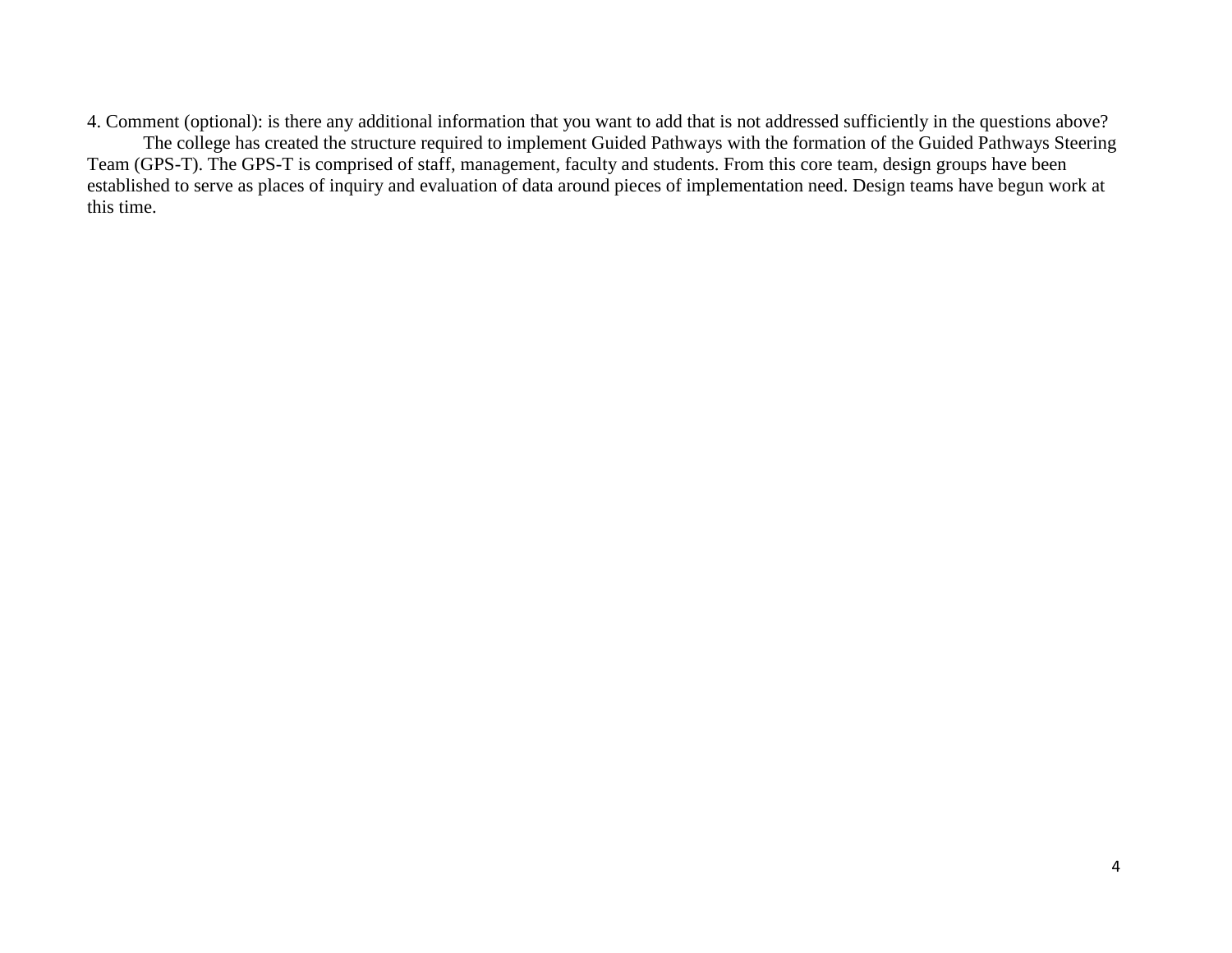| INQUIRY $(1-3)$<br>Engage campus stakeholders in actionable research and with local data; create consensus about core issues and broad solutions.                                                                                               |                                                                                                                                                                                                            |                                                                                                                                      |                                                                                                                                                                                                                                                                                                                                                                                                                     |                                                                                                                                                                                                                                                                                                                                                                                                                                                                                                                                                                                          |  |
|-------------------------------------------------------------------------------------------------------------------------------------------------------------------------------------------------------------------------------------------------|------------------------------------------------------------------------------------------------------------------------------------------------------------------------------------------------------------|--------------------------------------------------------------------------------------------------------------------------------------|---------------------------------------------------------------------------------------------------------------------------------------------------------------------------------------------------------------------------------------------------------------------------------------------------------------------------------------------------------------------------------------------------------------------|------------------------------------------------------------------------------------------------------------------------------------------------------------------------------------------------------------------------------------------------------------------------------------------------------------------------------------------------------------------------------------------------------------------------------------------------------------------------------------------------------------------------------------------------------------------------------------------|--|
|                                                                                                                                                                                                                                                 |                                                                                                                                                                                                            |                                                                                                                                      | <b>SCALE OF ADOPTION</b>                                                                                                                                                                                                                                                                                                                                                                                            |                                                                                                                                                                                                                                                                                                                                                                                                                                                                                                                                                                                          |  |
| <b>KEY ELEMENT</b>                                                                                                                                                                                                                              | <b>Pre-Adoption</b>                                                                                                                                                                                        | <b>Early Adoption</b>                                                                                                                | <b>Scaling in Progress</b>                                                                                                                                                                                                                                                                                                                                                                                          | <b>Full Scale</b>                                                                                                                                                                                                                                                                                                                                                                                                                                                                                                                                                                        |  |
| 2. SHARED METRICS<br>College is using clearly<br>identified benchmarks and<br>student data to track progress<br>on key activities and student<br>academic and employment<br>outcomes.<br>Those benchmarks are shared<br>across key initiatives. | $\circ$ College is<br>currently not<br>conducting or<br>planning to conduct<br>research on shared<br>metrics that could<br>be used by cross-<br>functional teams to<br>come to consensus<br>on key issues. | $\circ$ Key<br>benchmarks and<br>progress on student<br>data are used.<br>They are beginning<br>to be aligned<br>across initiatives. | X Selected<br>College has defined<br>$\circ$<br>metrics that are shared<br>across its different<br>initiatives.<br>But, student data are<br>not systematically or<br>regularly tracked to<br>inform progress across<br>initiatives.<br>Data for all metrics are<br>not disaggregated and<br>are not systematically<br>and consistently<br>examined with a focus<br>on promoting equitable<br>outcomes for students. | O College uses shared metrics<br>across the different initiatives<br>to understand how student<br>success has improved.<br>College regularly revises and<br>revisits college plans in<br>response to those findings.<br>Data for all metrics are<br>disaggregated.<br>Data for all metrics are<br>disaggregated and<br>systematically and consistently<br>examined with a focus on<br>promoting equitable outcomes<br>for students.<br>Campus stakeholders meet<br>regularly to examine progress<br>on benchmarks, discuss<br>strategies for improvement,<br>and revise plans as needed. |  |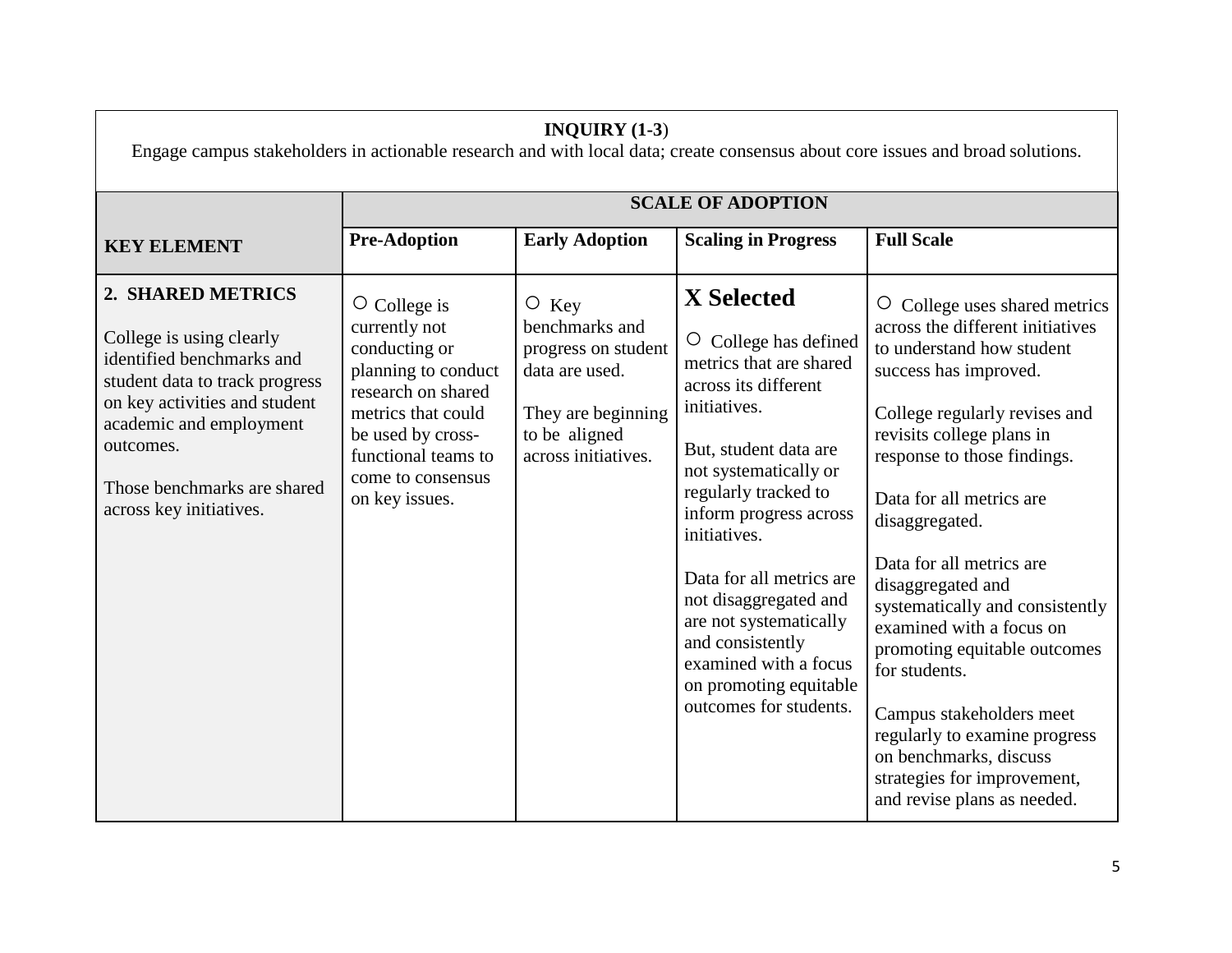All instructional and student services programs conduct regular program reviews through the program review and resource allocation process. Data included in each review is disaggregated by student subpopulations. This data is used to justify all types of resource requests for program improvement, including those for human resources. Student data is shared widely with all employees during the annual Welcome Day convocation, as well as at committee meetings and college forums. Through the Chancellor's Office Scorecard and the IEPI indicators, student success data is now widely available.

Goals and benchmarks are incorporated into all college plans, including the new *Educational Master Plan,* planning for the Strong Workforce program and the *Integrated Equity, SSSP, and Basic Skills Plan.*

2. Describe one or two accomplishments the college has achieved to date on this key element.

All programs conduct regular program assessments in the program review and resource allocation process. Student success data included in each instructional and student services review is disaggregated by student subpopulations, and programs reflect upon their data as they develop their program plans.

Data from students is collected every two years through the Community College Survey of Student Engagement Study. The results of that survey coupled with disaggregated student success data were the foundational justifications for the new *Educational Master Plan.*

3. Describe one or two challenges or barriers that you anticipate may hinder progress on this key element.

The college is challenged by the sheer volume of data, which can be daunting. It would benefit from strategies to identify actionable data and use it to inform the college community and to motivate, develop and evaluate implementation of strategic initiatives to increase student success.

The college is also challenged by data reporting obligations, given the multitude of initiatives the California Community Colleges are involved with.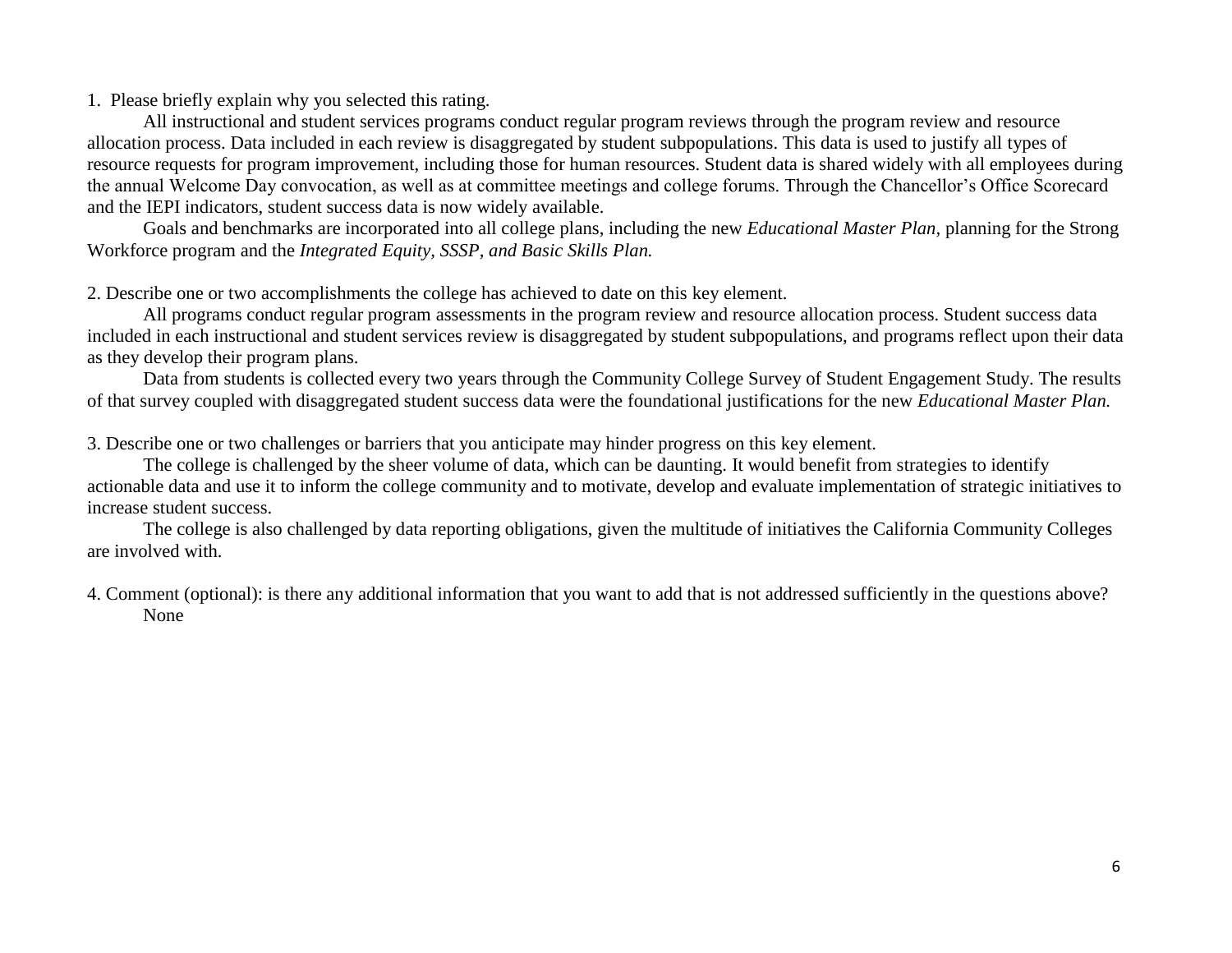| INQUIRY $(1-3)$<br>Engage campus stakeholders in actionable research and with local data; create consensus about core issues and broad solutions.                                                                                                                                                                                                                                                                                                                                                                                                                                                                 |                                                                                                                       |                                                                                                                                                                                                                                                                                                                                                                                                                                                                                |                                                                                                                                                                                                                                                                                                                                                                                                                                                                                                                 |                                                                                                                                                                                                                                                                                                                                                                                                                                                                                                                                                                         |
|-------------------------------------------------------------------------------------------------------------------------------------------------------------------------------------------------------------------------------------------------------------------------------------------------------------------------------------------------------------------------------------------------------------------------------------------------------------------------------------------------------------------------------------------------------------------------------------------------------------------|-----------------------------------------------------------------------------------------------------------------------|--------------------------------------------------------------------------------------------------------------------------------------------------------------------------------------------------------------------------------------------------------------------------------------------------------------------------------------------------------------------------------------------------------------------------------------------------------------------------------|-----------------------------------------------------------------------------------------------------------------------------------------------------------------------------------------------------------------------------------------------------------------------------------------------------------------------------------------------------------------------------------------------------------------------------------------------------------------------------------------------------------------|-------------------------------------------------------------------------------------------------------------------------------------------------------------------------------------------------------------------------------------------------------------------------------------------------------------------------------------------------------------------------------------------------------------------------------------------------------------------------------------------------------------------------------------------------------------------------|
|                                                                                                                                                                                                                                                                                                                                                                                                                                                                                                                                                                                                                   |                                                                                                                       |                                                                                                                                                                                                                                                                                                                                                                                                                                                                                | <b>SCALE OF ADOPTION</b>                                                                                                                                                                                                                                                                                                                                                                                                                                                                                        |                                                                                                                                                                                                                                                                                                                                                                                                                                                                                                                                                                         |
| <b>KEY ELEMENT</b>                                                                                                                                                                                                                                                                                                                                                                                                                                                                                                                                                                                                | <b>Pre-Adoption</b>                                                                                                   | <b>Early Adoption</b>                                                                                                                                                                                                                                                                                                                                                                                                                                                          | <b>Scaling in Progress</b>                                                                                                                                                                                                                                                                                                                                                                                                                                                                                      | <b>Full Scale</b>                                                                                                                                                                                                                                                                                                                                                                                                                                                                                                                                                       |
| 3. INTEGRATED<br><b>PLANNING</b><br>College-wide discussions are<br>happening with all<br>stakeholders and<br>support/commitment has<br>been expressed by key<br>stakeholders to utilize the<br><b>Guided Pathways framework</b><br>as an overarching structure<br>for the college's main<br>planning and resource<br>allocation processes,<br>leveraging existing initiatives<br>and programs such as (but<br>not limited to):<br><b>Student Success and</b><br>$\bullet$<br><b>Support Program</b><br>(SSSP)<br><b>Basic Skills</b><br>Initiative/Basic Skills<br><b>Student Outcomes</b><br>and Transformation | College is<br>O<br>currently not<br>integrating or<br>planning to<br>integrate planning<br>in the next few<br>months. | <b>X</b> Selected<br>$\circ$ Initial<br>conversations have<br>taken place, mostly<br>among stakeholder<br>leadership including<br>administrators, faculty,<br>and staff.<br>There is a commitment<br>by constituency<br>leaders to engage in<br>institution-wide<br>dialogue to improve<br>student success and<br>align different<br>planning processes.<br>College governance<br>bodies are routinely<br>and formally apprised<br>of opportunities to<br>engage in integrated | $\circ$ Some conversations<br>have taken place, with<br>all of the key<br>constituency groups at<br>the table.<br>Consensus is building<br>on main issues.<br>Exploration of broad<br>solutions to align<br>different planning<br>processes is still in<br>progress.<br>College governance<br>bodies are routinely and<br>formally apprised of<br>opportunities to engage<br>in integrated planning,<br>and with the help of<br>internal partners (i.e.<br><b>Classified Senate and</b><br>Academic Senate) are | $\circ$ College-wide<br>conversations have taken<br>place with all key<br>constituency groups<br>including:<br>Instructional, counseling, and<br>student support faculty and<br>staff, administrators, and<br>students.<br>All stakeholders reach<br>consensus or agree to move<br>forward on main issues and<br>have identified possible<br>broad solutions.<br>Research, evidence, student<br>data and a Guided Pathways<br>framework inform ongoing<br>planning. Regular joint<br>planning meetings revisit and<br>revise existing plans and<br>strategize about key |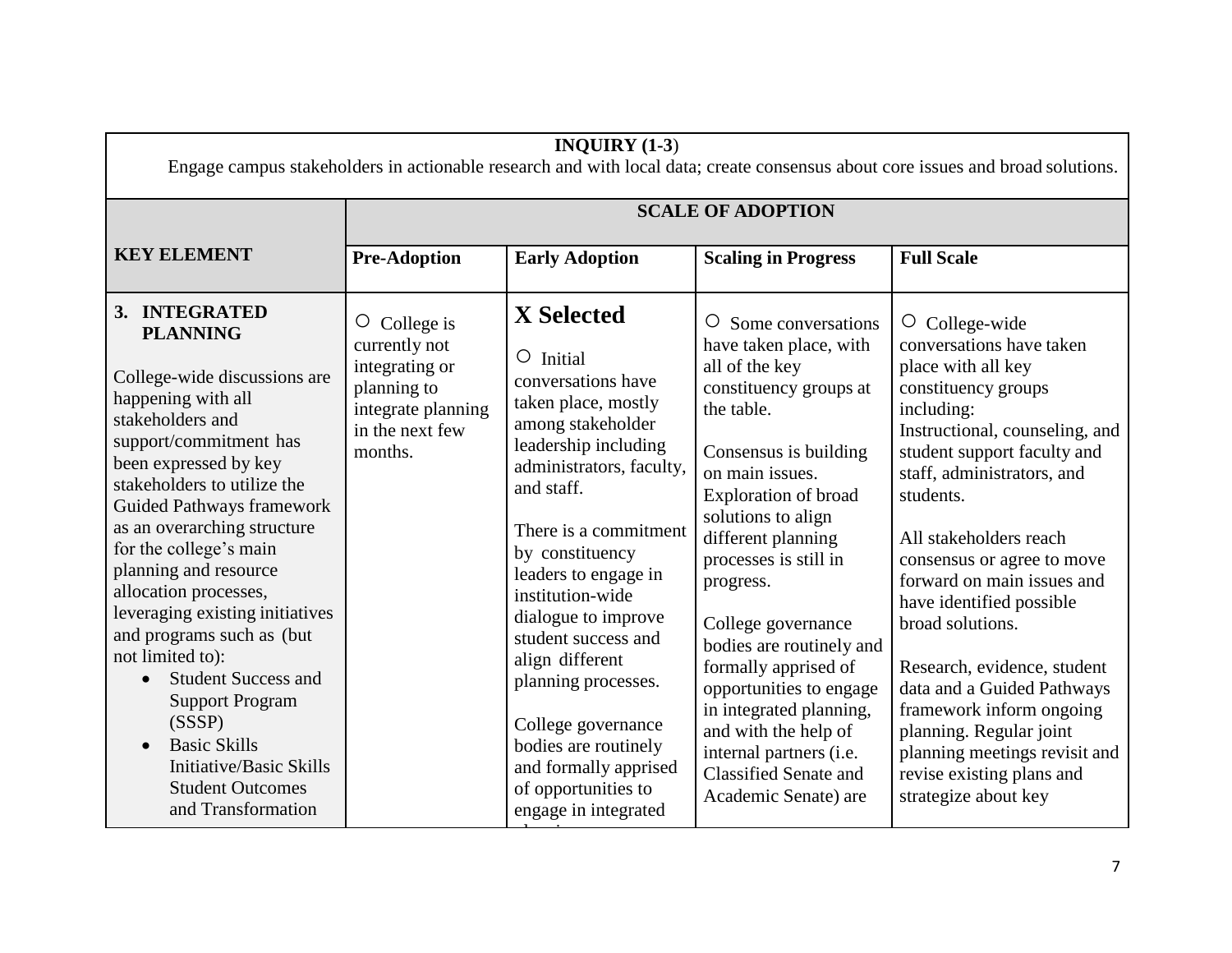| Program                 |  | beginning to routinely  | overarching strategies across |
|-------------------------|--|-------------------------|-------------------------------|
| (BSI/BSSOT)             |  | inform and engage their | the main college initiatives. |
| <b>Equity Planning</b>  |  | constituents around     |                               |
| (Student Equity/SE)     |  | integrated planning.    | Integrated plans and over-    |
| <b>Strong Workforce</b> |  |                         | arching strategic goals drive |
| Program (SWF)           |  |                         | program improvement,          |
|                         |  |                         | resource allocation, as well  |
|                         |  |                         | as professional development   |
|                         |  |                         | using a Guided Pathways       |
|                         |  |                         | framework.                    |
|                         |  |                         | College governance            |
|                         |  |                         | structures are regularly used |
|                         |  |                         | to discuss issues, vet        |
|                         |  |                         | solutions, and communicate    |
|                         |  |                         | efforts.                      |
|                         |  |                         |                               |
|                         |  |                         |                               |
|                         |  |                         |                               |
|                         |  |                         |                               |
|                         |  |                         |                               |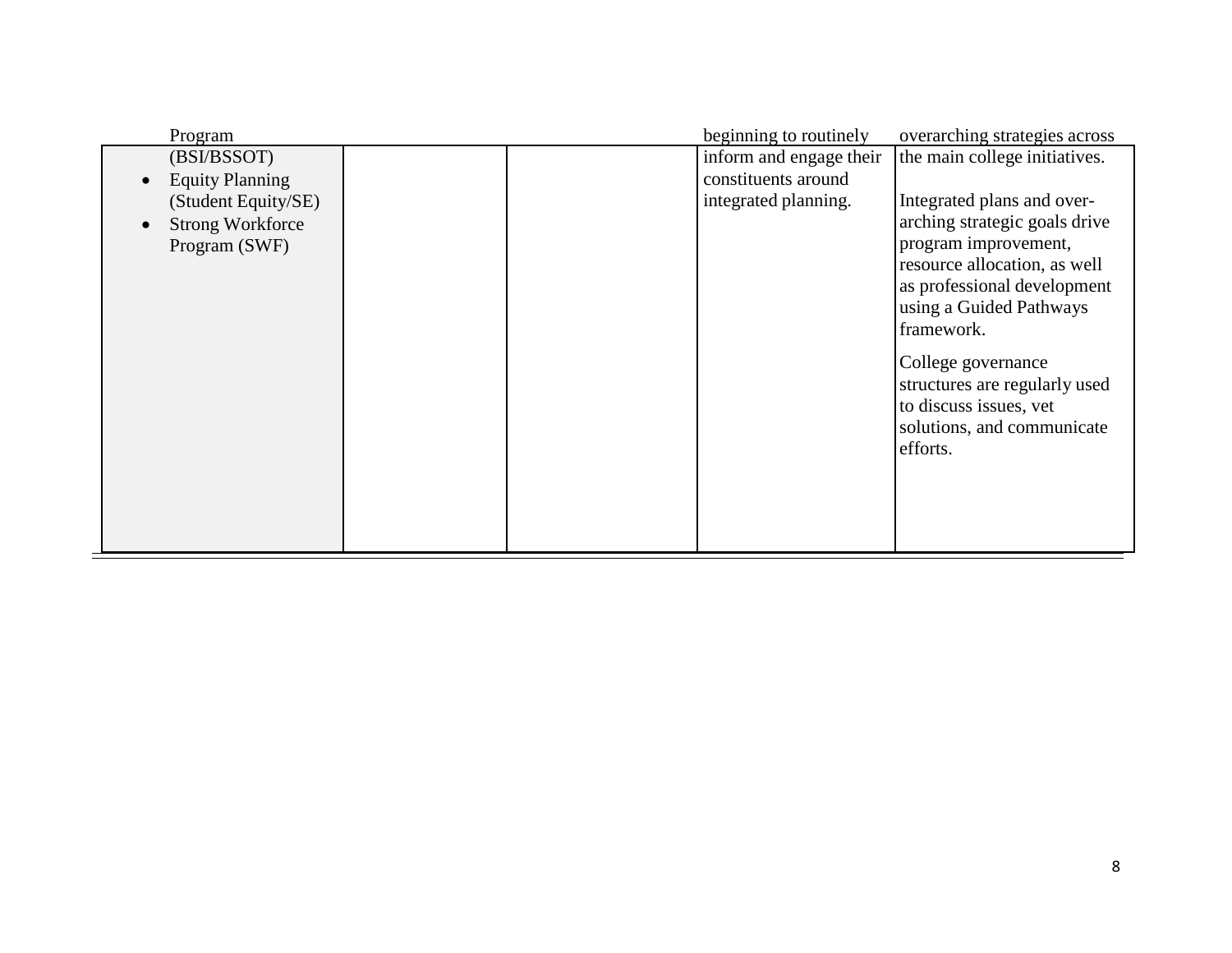College-wide discussions on Guided Pathways have been occurring for the past year. All constituency groups have been involved in the conversations. With the support of the Academic Senate, Classified Senate, Associated Students of DVC and the College Council a Guided Pathways Steering Team has been established. Design teams of workgroups which are tasked with leading pieces of the Guided Pathways work are beginning work this fall. Whenever possible, the college is using existing committees and workgroups to lead the project.

Updates on progress on the implementation of Guided Pathways is a standing agenda item on the College Council. Updates are regularly included at the Academic Senate, Classified Senate and Associated Students of DVC.

2. Describe one or two accomplishments the college has achieved to date on this key element.

In spring 2017, the college applied to be part of the California Pathways Project. Although not accepted to the project, the completion of the self-assessment was a focal point of deep conversations which caused a commitment to the implementation of Guided Pathways. All campus governance bodies voted to support the application and all were involved in completing the self-assessment. This groundwork last spring is continuing to reap benefits since over 300 people were involved in that process so there is a basic level of understanding at the college about Guided Pathways.

During the fall 2017, every instructional unit participated in Curriculum Mapping sessions with counseling faculty that helped identify roadblocks in curriculum and view the program from the student prospective.

3. Describe one or two challenges or barriers that you anticipate may hinder progress on this key element.

DVC is a large college and has two separate campuses. It is an ongoing challenge to incorporate all employees into conversations, especially the large number of adjunct faculty who teach at the college. Also, not uniquely to DVC, there is a sense of initiative overload and increasing workload demands on all employees. It can be a challenge to inspire additional time and work commitments from all employees.

Although there is progress made to implementing guided pathways we still need to develop an direct tie to resource allocation and the integration planning of other initiatives such as SSSP, Basic Skills/Developmental Education, Strong Workforce Program and Student Equity.

4. Comment (optional): is there any additional information that you want to add that is not addressed sufficiently in the questions above?

The college has a strong foundation in place. Faculty have been reassigned to lead this effort and there will be additional reassignments in spring 2018.

Many faculty, staff and administrators have taken part in training on integrated planning through the Society for College and University Planning, IEPI and through the Chancellor's Office.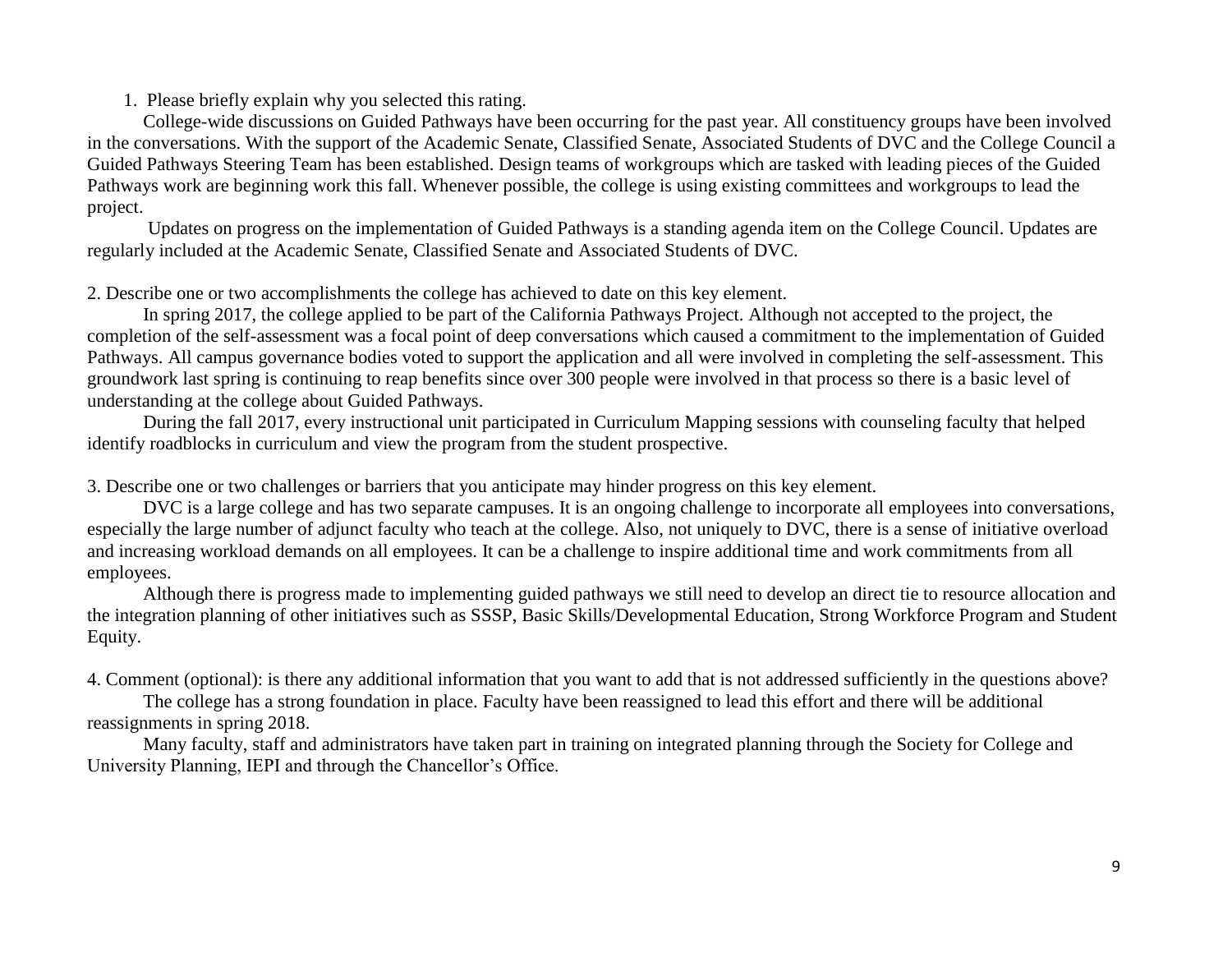| DESIGN $(4-8)$<br>Establishing and using an inclusive process to make decisions about and design the key elements of Guided Pathways.                                                                                                                                                                                                                                                                                                                                                                                                                                             |                                                                                                                                                                                                           |                                                                                                                                                                                                                                                                                                                                                                                                                |                                                                                                                                                                                                                                                                                                      |                                                                                                                                                                                                                                                                                                                                        |
|-----------------------------------------------------------------------------------------------------------------------------------------------------------------------------------------------------------------------------------------------------------------------------------------------------------------------------------------------------------------------------------------------------------------------------------------------------------------------------------------------------------------------------------------------------------------------------------|-----------------------------------------------------------------------------------------------------------------------------------------------------------------------------------------------------------|----------------------------------------------------------------------------------------------------------------------------------------------------------------------------------------------------------------------------------------------------------------------------------------------------------------------------------------------------------------------------------------------------------------|------------------------------------------------------------------------------------------------------------------------------------------------------------------------------------------------------------------------------------------------------------------------------------------------------|----------------------------------------------------------------------------------------------------------------------------------------------------------------------------------------------------------------------------------------------------------------------------------------------------------------------------------------|
| <b>KEY ELEMENT</b>                                                                                                                                                                                                                                                                                                                                                                                                                                                                                                                                                                |                                                                                                                                                                                                           |                                                                                                                                                                                                                                                                                                                                                                                                                | <b>SCALE OF ADOPTION</b>                                                                                                                                                                                                                                                                             |                                                                                                                                                                                                                                                                                                                                        |
|                                                                                                                                                                                                                                                                                                                                                                                                                                                                                                                                                                                   | <b>Pre-Adoption</b>                                                                                                                                                                                       | <b>Early Adoption</b>                                                                                                                                                                                                                                                                                                                                                                                          | <b>Scaling in Progress</b>                                                                                                                                                                                                                                                                           | <b>Full Scale</b>                                                                                                                                                                                                                                                                                                                      |
| 4. INCLUSIVE<br><b>DECISION-MAKING</b><br><b>STRUCTURES</b><br>College has identified key<br>leaders that represent diverse<br>campus constituents to steer<br>college-wide communication,<br>input and decisions regarding<br>the Guided Pathways<br>framework.<br>Constituents have developed<br>transparent cross-functional<br>work-teams to provide the<br>Guided Pathways effort with<br>momentum and regularly<br>provide opportunities for<br>broad college-wide input.<br>In addition, this plan<br>strategically engages college<br>governance bodies college-<br>wide. | ○ College currently<br>has not organized<br>or is planning to<br>organize cross-<br>functional teams or<br>share governance<br>committees that<br>will inform and<br>guide the Guided<br>Pathways effort. | <b>X</b> Selected<br>$\circ$ Workgroups or<br>teams have been<br>created, but they are<br>not yet inclusive of<br>some key campus<br>constituents:<br>instructional,<br>counseling, and<br>student support faculty<br>and staff, and<br>administrators. The<br>college plans to<br>expand the teams<br>through engaging<br>governance structures<br>and hosting broad,<br>inclusive discussions<br>and forums. | $\circ$ Cross-functional<br>workgroups or teams<br>(representing campus<br>constituents) exist but<br>there are no mechanisms<br>yet identified for<br>gathering and infusing<br>college-wide input<br>(including student voice)<br>into the workgroup<br>decision making policies<br>and processes. | $\circ$ Cross-functional<br>workgroups or teams<br>who steer the Guided<br>Pathways design process<br>utilize explicit and<br>agreed upon processes<br>for gathering college-<br>wide input (including<br>student voice).<br>Cross-functional teams<br>are in communication<br>and collaboration with<br>college governance<br>bodies. |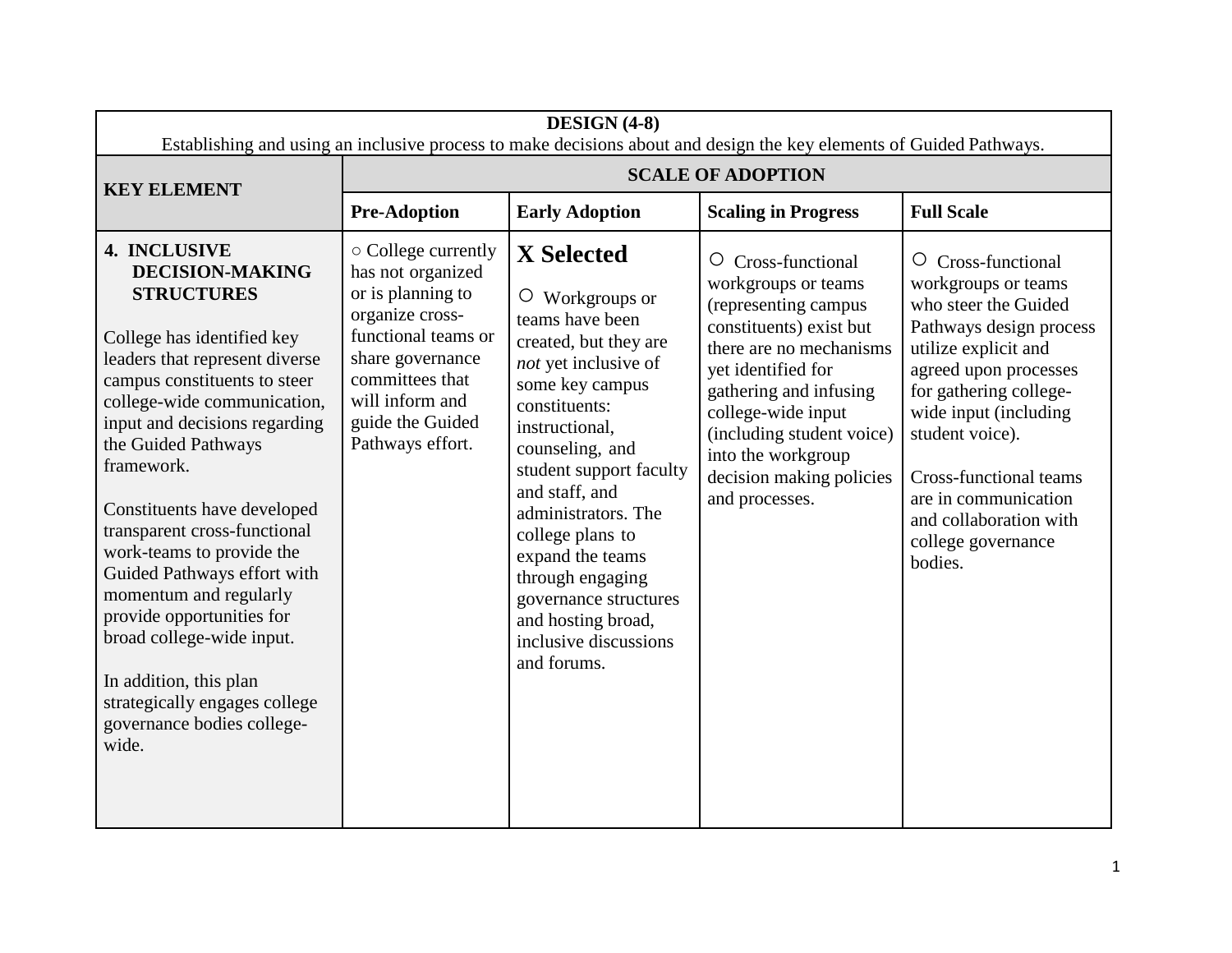The college has formed a Guided Pathway Steering Team (GPS-T) comprised of 32 leaders from the campus: discipline faculty, counseling faculty, classified staff, administrators and students. Branching off the central Steering Team are six separate Design Teams, each of which has co/tri-chairs who are members of the Steering Team. Steering Team meetings are places for cross-group communication and input. Design teams are now firming up membership, with the goal of creating cross-functional teams to begin work immediately.

Three Guided Pathways Informational Forums have been held this fall. In each forum, all employees were invited to attend to learn about the implementation processes and to give feedback.

Guided Pathways implementation updates are a standing item on the College Council agenda and are given regularly at the Academic Senate, Classified Senate and at the Associated Students of DVC meetings.

2. Describe one or two accomplishments the college has achieved to date on this key element.

The establishment of a broad cross-functional Guided Pathways Steering Team which is meeting every other Friday during the fall term is an important accomplishment.

A cross-functional team of faculty, administration and classified staff met during summer 2017 to establish goals and processes for the mapping of existing curriculum. The creation of maps for all existing degrees is currently in progress, with a scheduled completion of December 2017.

3. Describe one or two challenges or barriers that you anticipate may hinder progress on this key element.

Challenges include limitations of the formal governance structures and the difficulty in engaging people who do not sit on governance structures. More work needs to be done to establish a mechanism for communication between the Design Teams and the college governance when beginning the implementation of changes. A communication mechanism that allows the information to permeate to the constituency groups they represent.

An ongoing challenge is existing initiative fatigue, which means the college must focus on the reason for the implementation of Guided Pathways which is to improve equitable student success by creating a student-focused culture.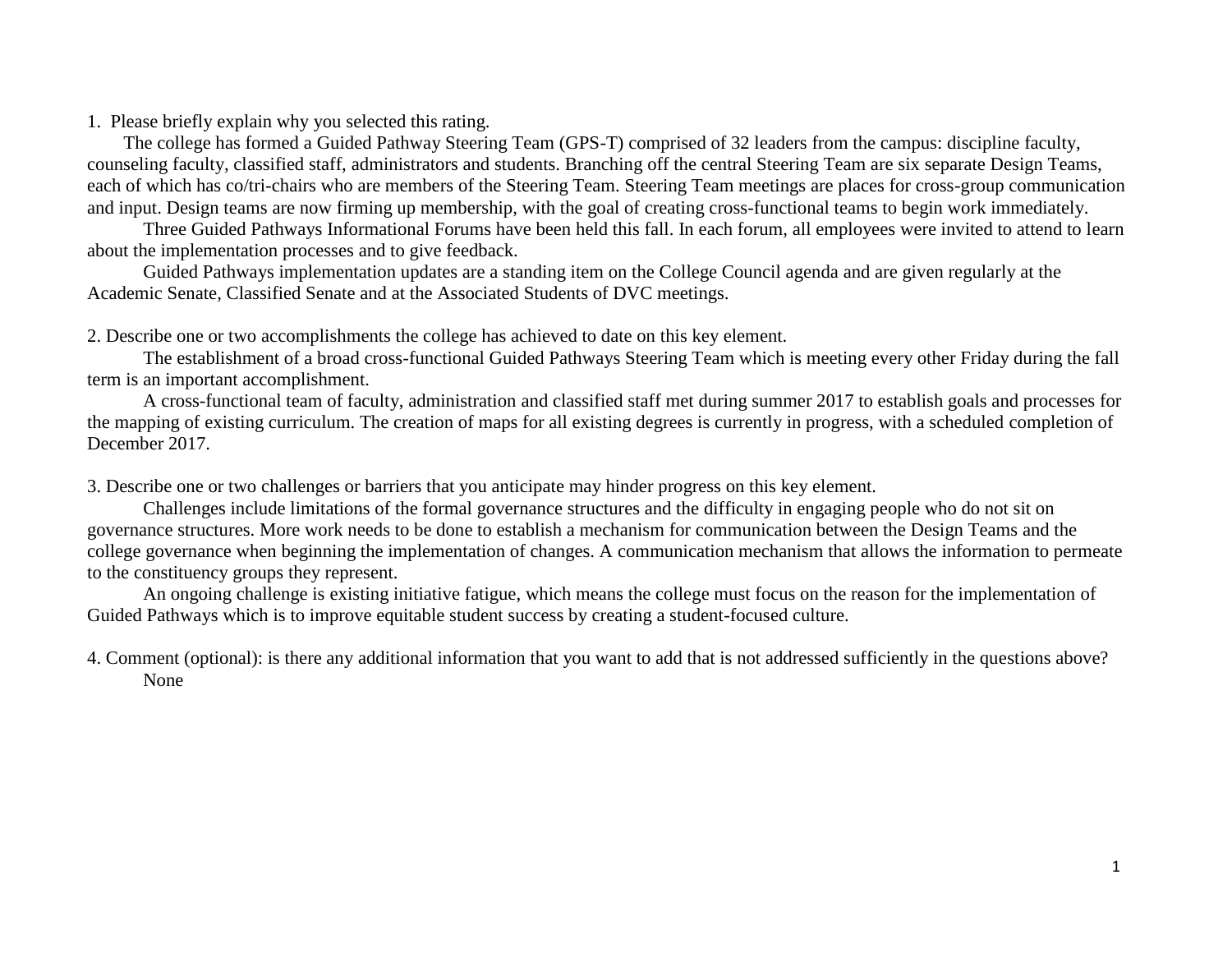| DESIGN (4-8)<br>Establishing and using an inclusive process to make decisions about and design the key elements of Guided Pathways.                                                                                 |                                                                                                                                                                                                |                                                                                                                                                                                                                                              |                                                                                                                                                                                                                                                                                                    |                                                                                                                                                                                                                                                 |
|---------------------------------------------------------------------------------------------------------------------------------------------------------------------------------------------------------------------|------------------------------------------------------------------------------------------------------------------------------------------------------------------------------------------------|----------------------------------------------------------------------------------------------------------------------------------------------------------------------------------------------------------------------------------------------|----------------------------------------------------------------------------------------------------------------------------------------------------------------------------------------------------------------------------------------------------------------------------------------------------|-------------------------------------------------------------------------------------------------------------------------------------------------------------------------------------------------------------------------------------------------|
|                                                                                                                                                                                                                     |                                                                                                                                                                                                |                                                                                                                                                                                                                                              | <b>SCALE OF ADOPTION</b>                                                                                                                                                                                                                                                                           |                                                                                                                                                                                                                                                 |
| <b>KEY ELEMENT</b>                                                                                                                                                                                                  | <b>Pre-Adoption</b>                                                                                                                                                                            | <b>Early Adoption</b>                                                                                                                                                                                                                        | <b>Scaling in Progress</b>                                                                                                                                                                                                                                                                         | <b>Full Scale</b>                                                                                                                                                                                                                               |
| 5. INTERSEGMENTAL<br><b>ALIGNMENT</b><br>(Clarify the Path)<br>College engages in<br>systematic coordination<br>with $K-12$ , four-year<br>institutions and industry<br>partners to inform program<br>requirements. | College is<br>O<br>currently not<br>partnering or<br>planning to partner<br>with their feeder<br>and destination<br>institutions and/or<br>local industry to<br>align program<br>requirements. | <b>Coordination between</b><br>Ő<br>high school feeder<br>$district(s)$ , four-year<br>institutions, and industry<br>partners have been<br>established, but the<br>partnerships are not strong<br>and/or inconsistent across<br>the college. | <b>X</b> Selected<br>Coordination between<br>high school feeder<br>$district(s)$ , four-year<br>institutions, and industry<br>partners is occurring across<br>the college, and some<br>partnerships are stronger<br>than others, with some<br>pipeline alignment from<br>each partner established. | Coordination<br>between high school<br>feeder district(s),<br>four-year institutions,<br>and industry partners<br>is occurring across<br>the college, with<br>strong partnerships<br>and pipeline<br>alignments across the<br>various partners. |

Systematic coordination is occurring with area high schools through the College Now and College Connect dual enrollment programs as well as course-to course articulation agreements with high schools, particularly in career, technical education. Additionally, the college provides many career exploration/pathway connecting activities to area school districts focusing on programs such as culinary and engineering.

Coordination with four-year institutions is done through course articulation and transfer admission guarantee agreements. The college has 25 associate degrees for transfer (AD-T's) and this year was the number one college in the state in awarding AD-T's. Avenue E, a pathways program is established with UC Davis for Engineering students. The college participates in UC TAG, a transfer admission guarantee program with all available programs and UC campuses that participate. The college has long participated in Cross Enrollment partnerships with both UC Berkeley and CSU East Bay.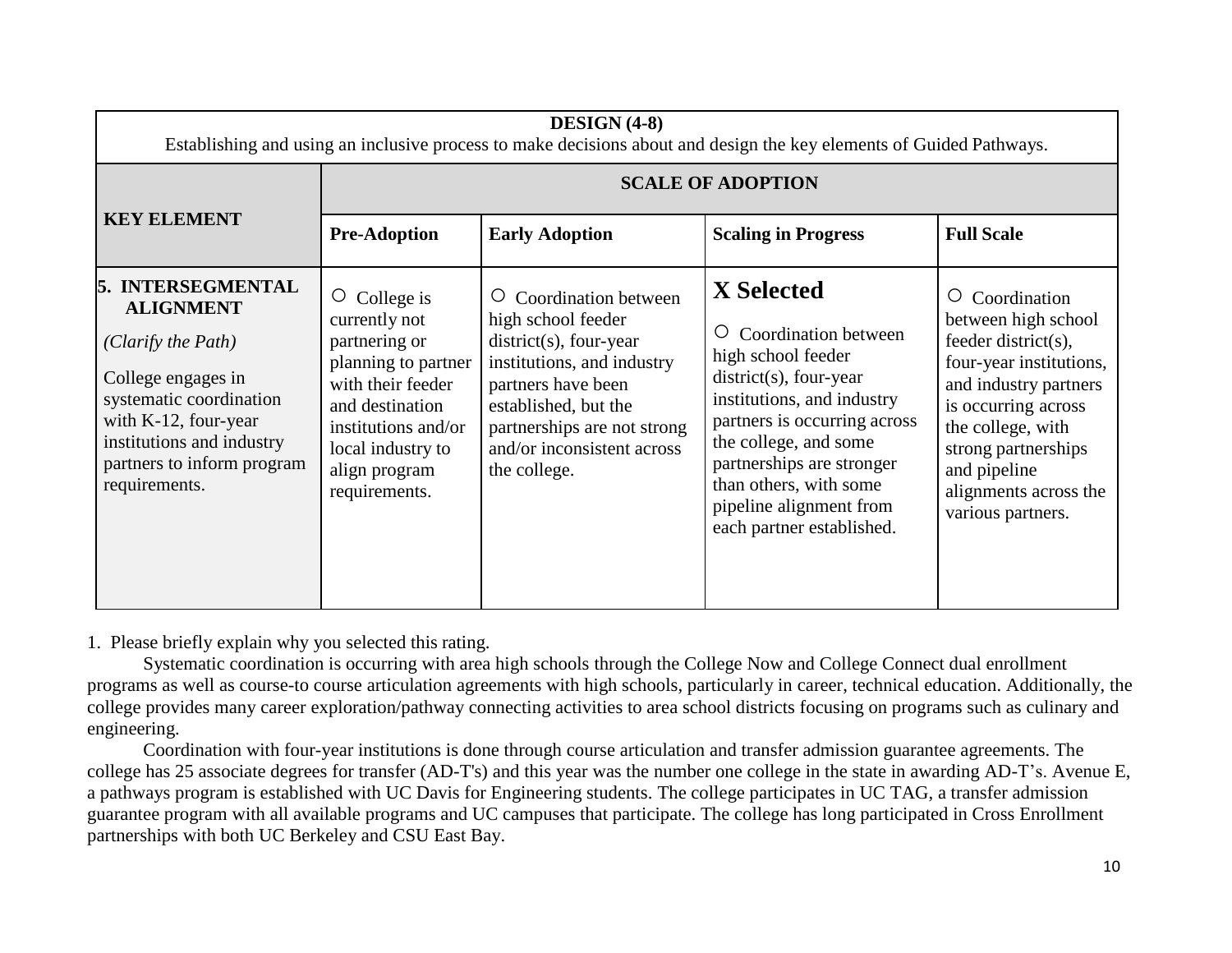Coordination with industry partners is ongoing and all career, technical education programs have Advisory Committees which meet regularly to discuss industry needs and college offerings. Strong relationships exist between the college and local industries, for example with the Bay Area Rapid Transit organization.

This fall, the college hired a new dean of Career, Technical Education and is currently restructuring and staffing as part of the Strong Workforce Program. The college is a member of the Bay Area Community College Consortia, which serves as a framework to enhance the coordination of regional programs; to increase collaboration on regional priorities; and serves as a link between colleges Career, Technical Education programs, Economic and Workforce Development Initiatives, and the Chancellor's Office.

2. Describe one or two accomplishments the college has achieved to date on this key element.

The College Now and College Connect high school dual enrollment programs are in place with local school districts. Good relationships with area districts are facilitated through an annual high school counselors conference and occasional breakfast events for area principals, counselors and teachers to facilitate communication about initiatives and changes that impact community college-high school relationships.

The college has vigorously participated in the UC Transfer admission guarantee program (TAG) resulting in achieving one of the highest number of transfer admission guarantee agreements in the state.

Through partnering with high schools, college and career courses have been developed and will be articulated with high schools. By working in collaboration with high school counselors, students will earn high school credit with successful completion of Get Focused Stay Focused curriculum.

3. Describe one or two challenges or barriers that you anticipate may hinder progress on this key element.

Preparation for transfer is a complicated and fluid process. Providing consistently correct information involves sustained review of articulation and shifting transfer requirements. While colleges are developing common pathways to transfer, individual campus requirements vary and the two public systems do not necessarily align with the AD-T curriculum. Some challenges in this area are external to the college. For instance, assist.org is the official repository of articulated agreements between community colleges and UC or CSU campuses. Comparing transfer requirements to multiple colleges or systems in assist.org is not readily available due to lack of an update to the system. This is a temporary issue that should be resolved in the near future. The current inability to compare systems or colleges makes it difficult to consistently provide correct transfer information to students.

It is challenging to sustain ongoing relationships with the K-12 system, since there is not one central hub and not one point of contact who knows all the important information at the college or high schools. There are overlapping but separate relationships with schools, which require time to sustain. This inhibits alignment between high schools and colleges which makes it difficult to coordinate the entry points for students.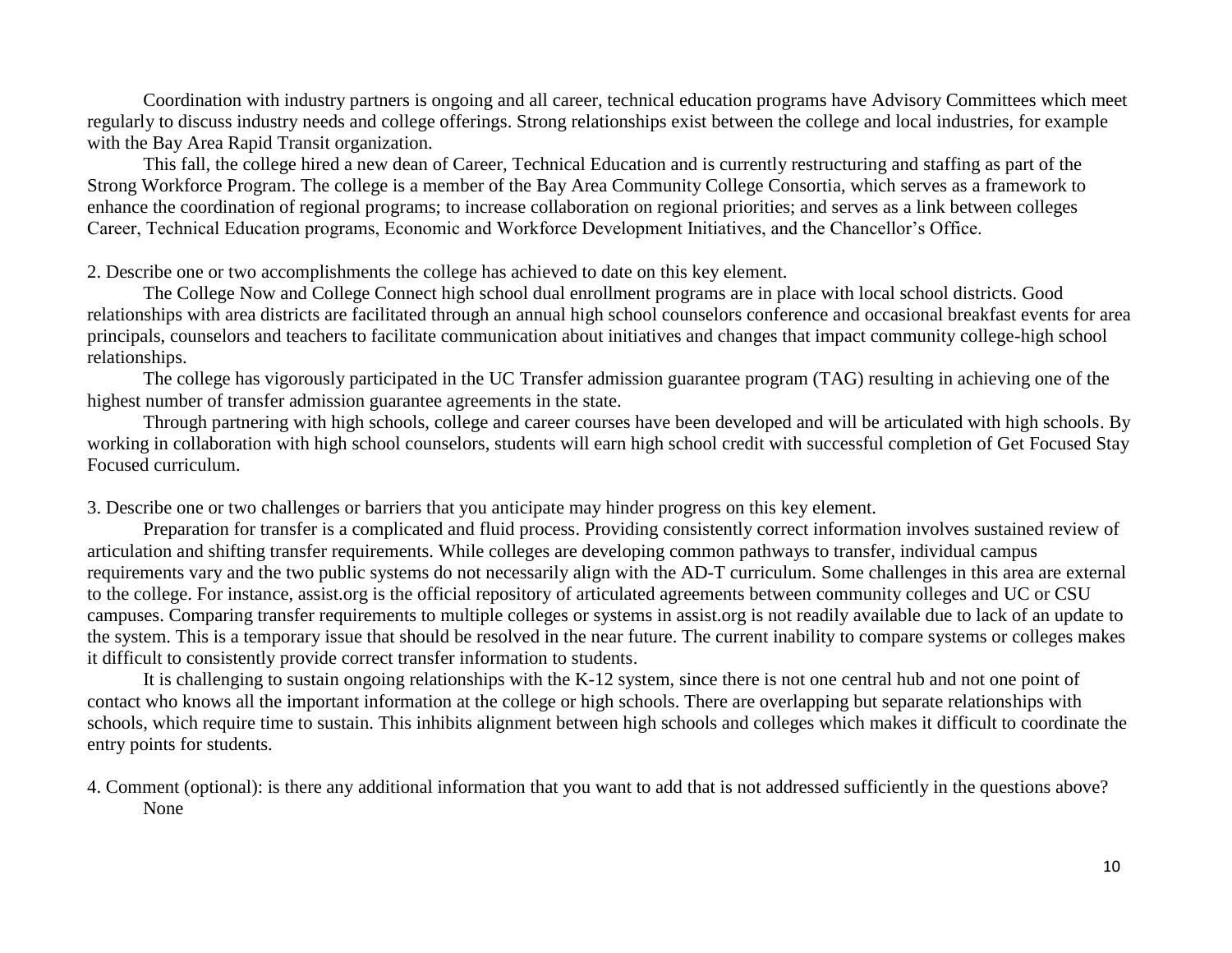| DESIGN (4-8)<br>Establishing and using an inclusive process to make decisions about and design the key elements of Guided Pathways.                                                                                                                                      |                                                                                                                                                                  |                                                                                                                     |                                                                                                                                                                                                                                                                                                                                                                                              |                                                                                                                                                                                                                                                                                                                                                                                                                                                                                                                         |
|--------------------------------------------------------------------------------------------------------------------------------------------------------------------------------------------------------------------------------------------------------------------------|------------------------------------------------------------------------------------------------------------------------------------------------------------------|---------------------------------------------------------------------------------------------------------------------|----------------------------------------------------------------------------------------------------------------------------------------------------------------------------------------------------------------------------------------------------------------------------------------------------------------------------------------------------------------------------------------------|-------------------------------------------------------------------------------------------------------------------------------------------------------------------------------------------------------------------------------------------------------------------------------------------------------------------------------------------------------------------------------------------------------------------------------------------------------------------------------------------------------------------------|
|                                                                                                                                                                                                                                                                          | <b>SCALE OF ADOPTION</b>                                                                                                                                         |                                                                                                                     |                                                                                                                                                                                                                                                                                                                                                                                              |                                                                                                                                                                                                                                                                                                                                                                                                                                                                                                                         |
| <b>KEY ELEMENT</b>                                                                                                                                                                                                                                                       | <b>Pre-Adoption</b>                                                                                                                                              | <b>Early Adoption</b>                                                                                               | <b>Scaling in Progress</b>                                                                                                                                                                                                                                                                                                                                                                   | <b>Full Scale</b>                                                                                                                                                                                                                                                                                                                                                                                                                                                                                                       |
| <b>6. GUIDED MAJOR AND</b><br><b>CAREER</b><br><b>EXPLORATION</b><br><b>OPPORTUNITIES</b><br>(Help Students Choose and<br>Enter a Pathway)<br>College has structures in place<br>to scale major and career<br>exploration early on in a<br>student's college experience. | $\circ$ College is<br>currently not<br>implementing or<br>planning to<br>implement<br>structures to scale<br>students' early<br>major and career<br>exploration. | Discussions are<br>$\circ$<br>happening about ways<br>to cluster programs of<br>study into broad<br>interest areas. | X Selected<br>$\circ$ Programs of study have<br>been clustered into broad<br>interest areas (such as<br>meta-majors or interest<br>areas) that share<br>competencies.<br>College has not yet<br>implemented meta-<br>majors/interest areas.<br>College has not yet created<br>foundation courses,<br>gateway courses or other<br>scalable mechanisms for<br>major and career<br>exploration. | $\circ$ Programs of study<br>have been clustered into<br>broad interest areas<br>(meta-majors) that share<br>competencies.<br>Foundation and/or<br>gateway courses, career<br>exploration courses,<br>workshops and other<br>scalable structures are<br>designed to help<br>students choose a major<br>early on.<br>Cross-functional teams<br>including instructional,<br>counseling, and student<br>support faculty and staff<br>from different<br>departments and<br>divisions collaborate on<br>clustering programs. |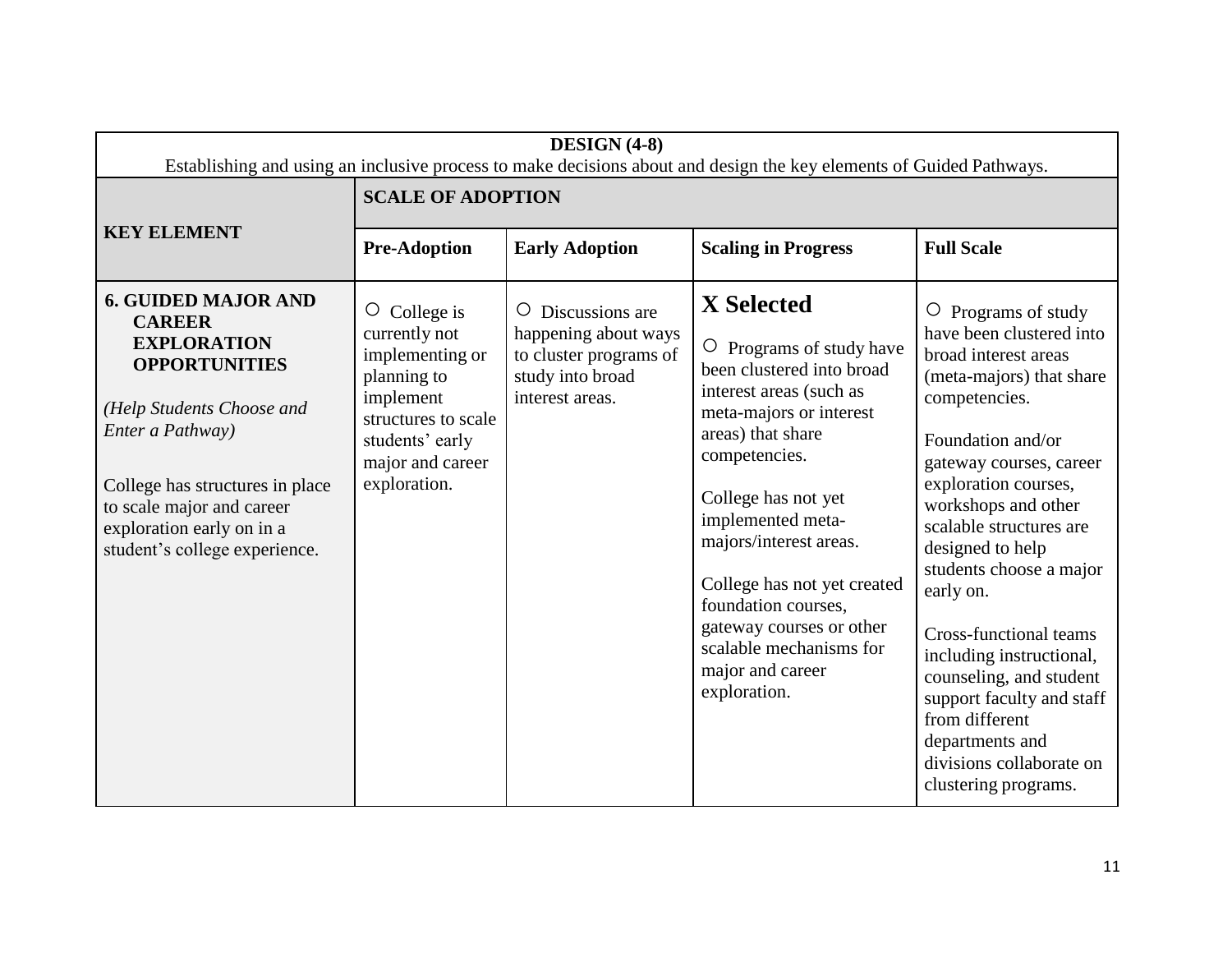|  |  |  | Student input is<br>systematically included<br>into the process. |
|--|--|--|------------------------------------------------------------------|
|--|--|--|------------------------------------------------------------------|

Academic clusters of interest areas were established in fall 2016 with broad participation from faculty across the disciplines, refined with student input from focus groups and vetted through the college's governance process. The academic clusters are currently presented on the website as a way for students to identify a program area of interest. A wide array of career exploration information and tools are available on the website as well as in the campus Career and Transfer Center. Career, technical education brochures are broadly available across both campuses and career courses and workshops provide students with career exploration opportunities. Most counselors are trained in career counseling and provide support for students during individual appointments.

In fall 2017, all academic departments mapped existing programs into pathways with cross-constituent teams including counseling. They discussed each program's learning outcomes as they related to career and transfer. This process led to initial adjustments both in programs and in program learning outcomes. This process will continue to refine programs as the college implements the Guided Pathways Framework.

The college has participated in the IEPI Guided Pathway Workshops and cross-functional teams have been created to implement Guided Pathways. It is possible that the design team focused on improving student entry will examine how career exploration is provided as soon as a student matriculates.

2. Describe one or two accomplishments the college has achieved to date on this key element.

Building on the long-standing practice of career, technical programs, all departments mapped existing degrees, with the goal of providing students more clear information to help them select courses in their area of interest. The collaborative work between discipline and counseling faculty created an opportunity for cross-learning and information exchange that benefited both parties.

Academic clusters of interest areas were developed in fall 2016 and work is continuing this year. Discussions has begun about general education requirements and recommendations within each academic cluster are being explored.

3. Describe one or two challenges or barriers that you anticipate may hinder progress on this key element.

Seemingly small changes, for instance, re-arranging our programs into common themed clusters, will require deeper change to transform the college to a pathway focused environment with the appropriate infrastructure to best support students. The challenge to getting to full scale will include determining the infrastructure that will best support students with the academic clusters and by getting cross-constituent engagement and ensuring that the college claims ownership of this work to reshape the structure and culture of the college.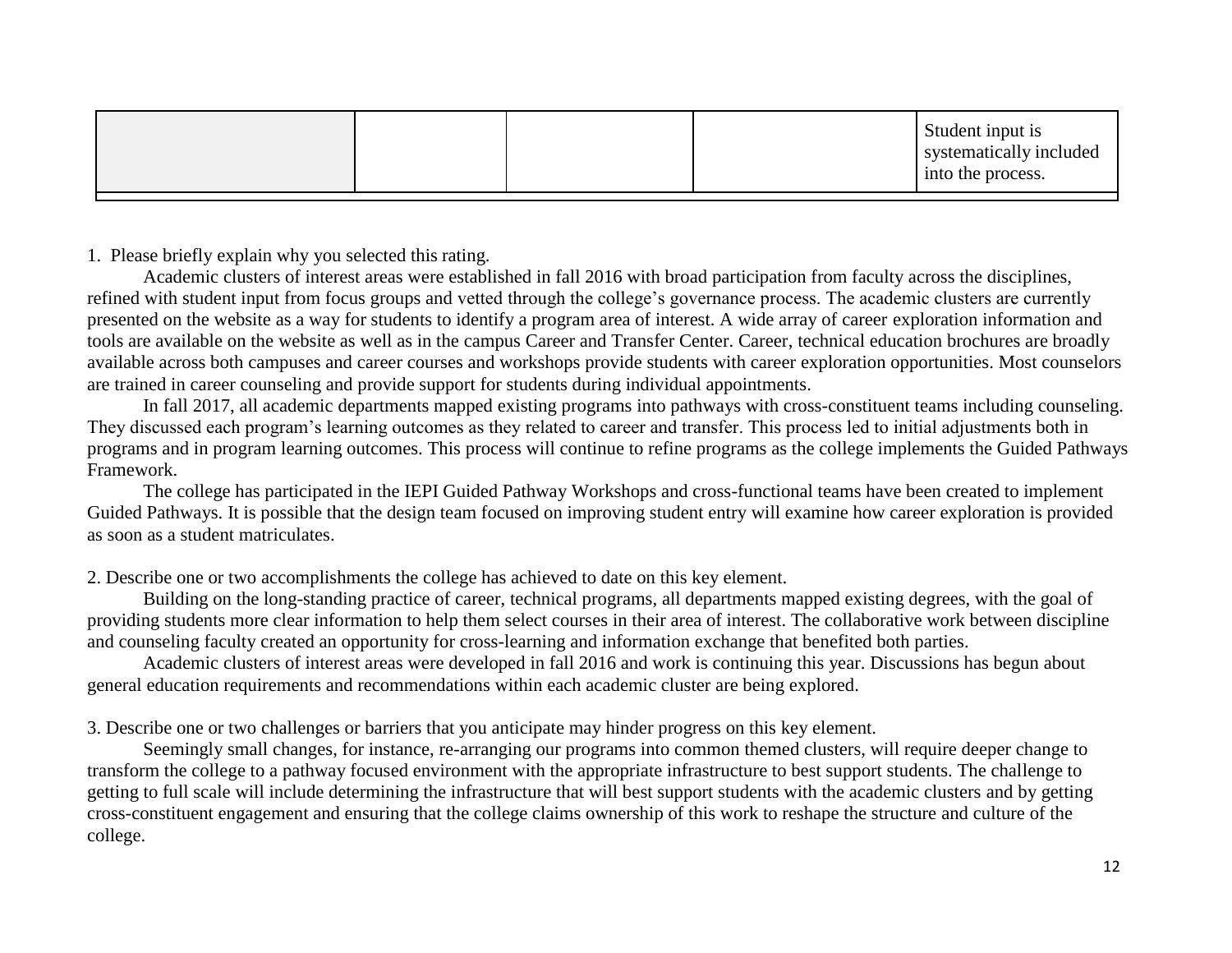Human resource capacity is an additional challenge. Additional professional development will required to create highly effective cross-functional teams.

As a large campus, developing various forms of communication will be key as well as challenging.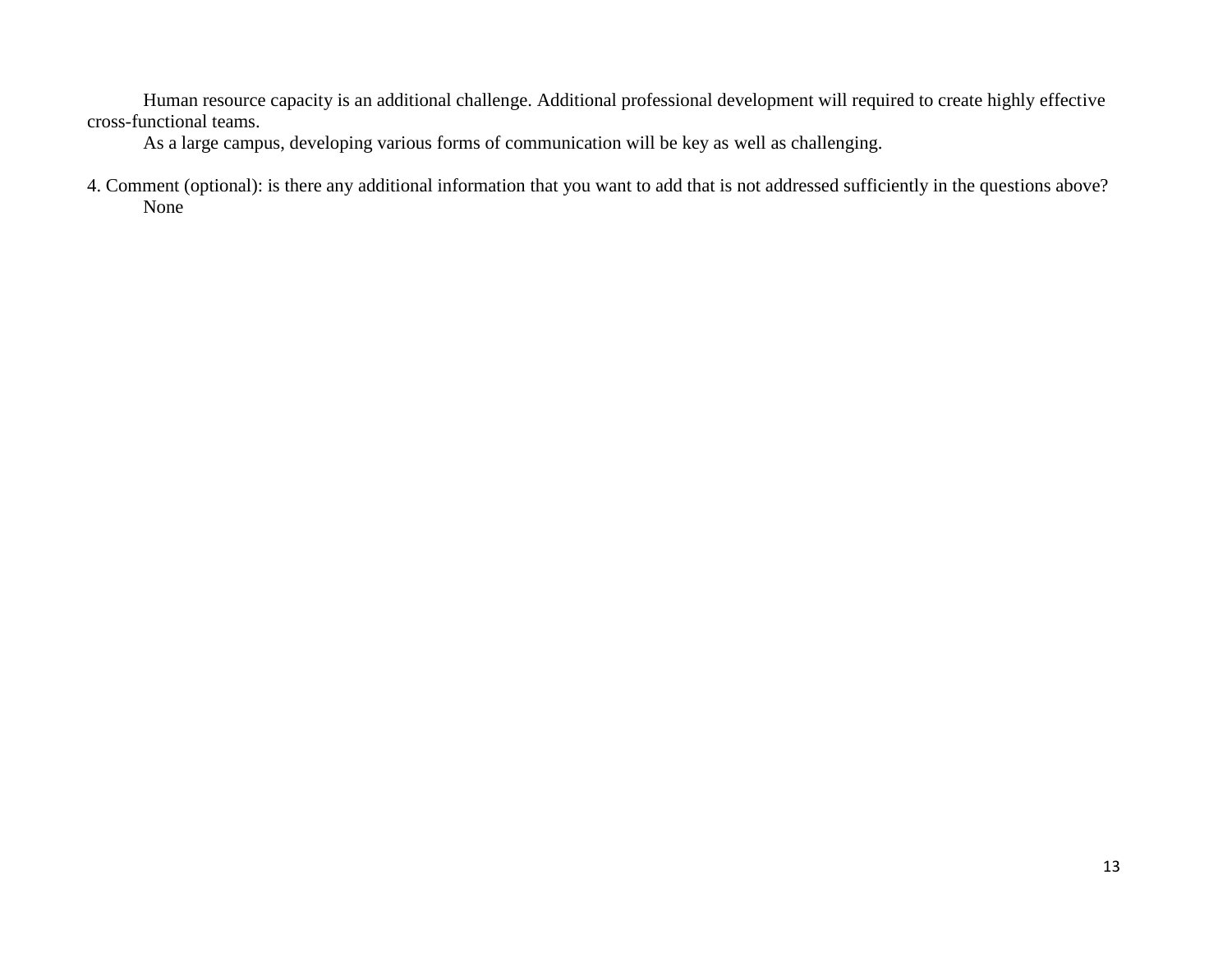| DESIGN (4-8)<br>Establishing and using an inclusive process to make decisions about and design the key elements of Guided Pathways.                                                                                                                                                                                                                                                                                                                                                                                                       |                                                                                                                                                                                              |                                                                                                                                                                                                                                                    |                                                                                                                                                                                     |                                                                                                                                                                                                                                                                                                     |
|-------------------------------------------------------------------------------------------------------------------------------------------------------------------------------------------------------------------------------------------------------------------------------------------------------------------------------------------------------------------------------------------------------------------------------------------------------------------------------------------------------------------------------------------|----------------------------------------------------------------------------------------------------------------------------------------------------------------------------------------------|----------------------------------------------------------------------------------------------------------------------------------------------------------------------------------------------------------------------------------------------------|-------------------------------------------------------------------------------------------------------------------------------------------------------------------------------------|-----------------------------------------------------------------------------------------------------------------------------------------------------------------------------------------------------------------------------------------------------------------------------------------------------|
|                                                                                                                                                                                                                                                                                                                                                                                                                                                                                                                                           |                                                                                                                                                                                              | <b>SCALE OF ADOPTION</b>                                                                                                                                                                                                                           |                                                                                                                                                                                     |                                                                                                                                                                                                                                                                                                     |
| <b>KEY ELEMENT</b>                                                                                                                                                                                                                                                                                                                                                                                                                                                                                                                        | <b>Pre-Adoption</b>                                                                                                                                                                          | <b>Early Adoption</b>                                                                                                                                                                                                                              | <b>Scaling in Progress</b>                                                                                                                                                          | <b>Full Scale</b>                                                                                                                                                                                                                                                                                   |
| 7. IMPROVED BASIC<br><b>SKILLS</b><br>(Help Students Choose and<br>Enter a Pathway; Ensure<br><b>Students are Learning)</b><br>College is implementing<br>evidence-based practices to<br>increase access and success<br>in college and/or transfer-<br>level math and English,<br>including, but not limited<br>to:<br>The use of high<br>school performance<br>for placement (i.e.<br>cumulative GPA,<br>course grades, non-<br>cognitive measures)<br>for placement<br>Co-requisite<br>remediation or<br>shortening of<br>developmental | $\circ$ College is<br>currently not<br>engaging in or<br>planning to develop<br>strategies to improve<br>student access and<br>success in transfer-<br>level math and<br>English coursework. | College is currently<br>$\circ$<br>piloting one or more of<br>the evidence-based<br>strategies listed in the<br>"key element" description<br>to increase access to and<br>success in college and/or<br>transfer-level English and<br>math courses. | <b>X</b> Selected<br>O College has scaled one<br>or more instance of the<br>evidence-based strategies<br>listed under "key<br>element," but others are<br>still in the pilot stage. | O<br>College has<br>scaled relevant<br>evidence-based<br>strategies and has<br>attained large<br>improvements in the<br>number of students<br>that pass college<br>and/or transfer-level<br>English and math<br>courses within a<br>year of enrollment<br>regardless of initial<br>placement level. |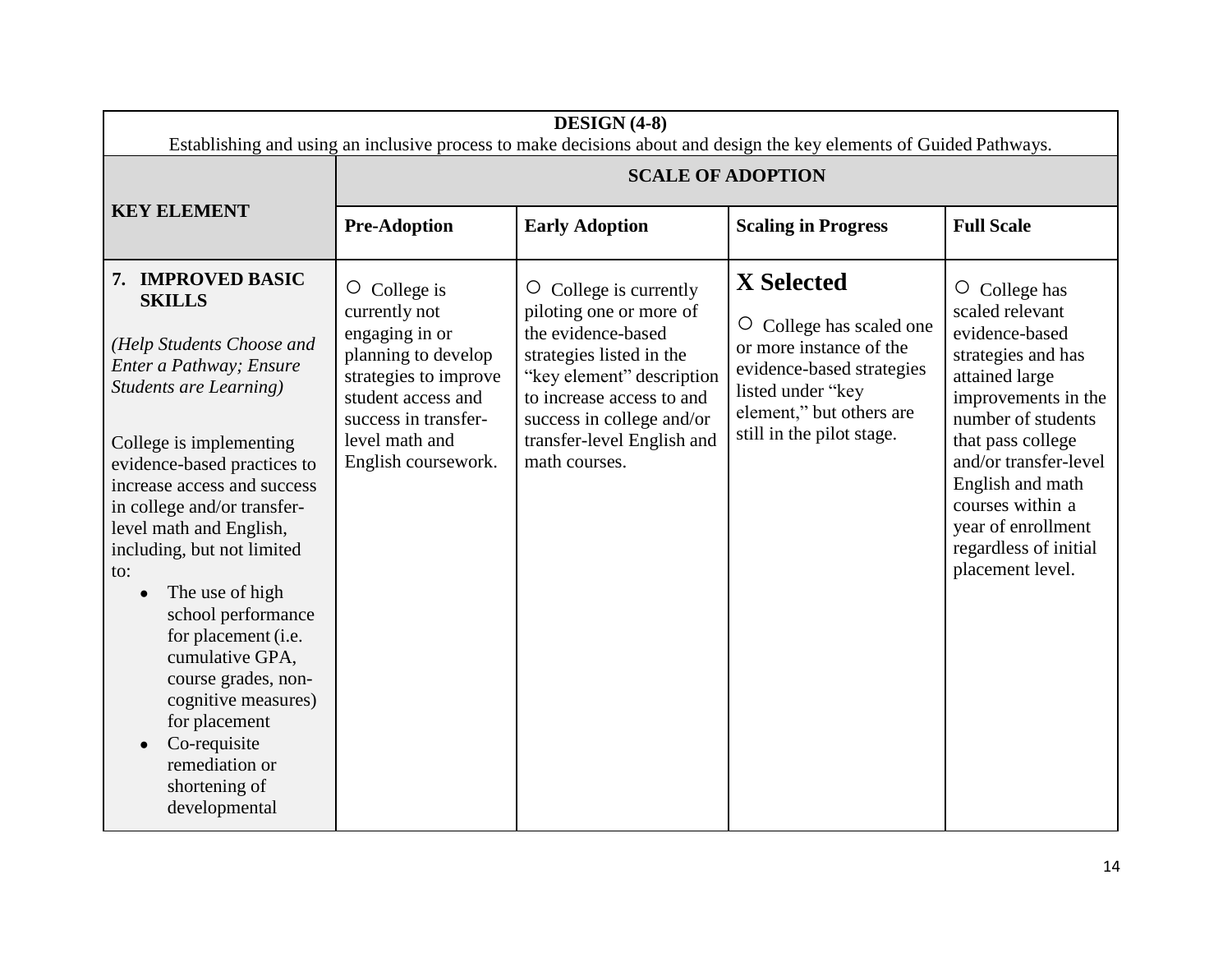| sequence<br>• Curricular<br>innovations<br>including creation of<br>math pathways to<br>align with students'<br>field of study. |  |  |  |  |
|---------------------------------------------------------------------------------------------------------------------------------|--|--|--|--|
|---------------------------------------------------------------------------------------------------------------------------------|--|--|--|--|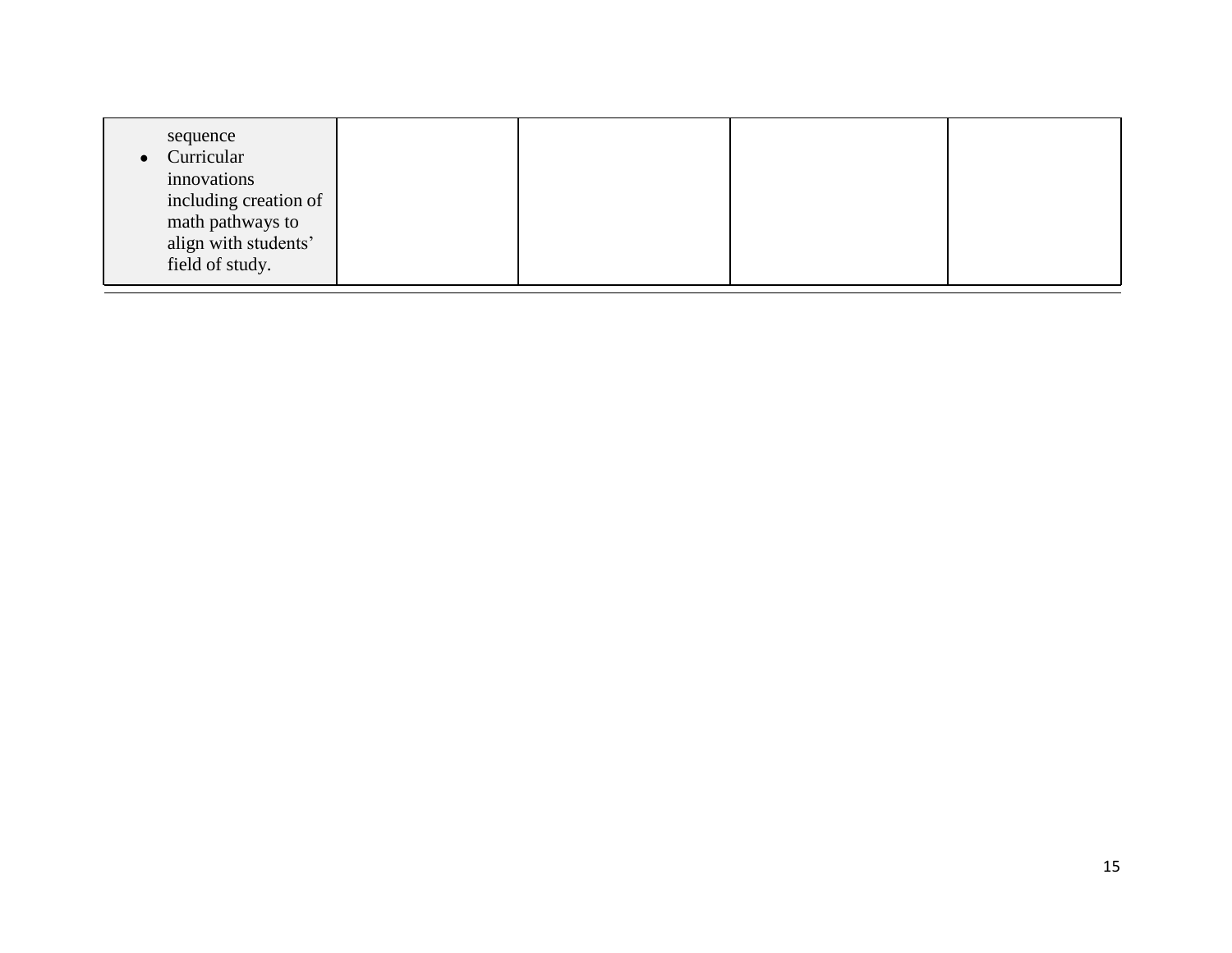The college has implemented evidence-based practices to get students through developmental course sequences more rapidly and increase student access to college level English and math courses. It has implemented Multiple Measures Assessment and Placement (MMAP) through the SSSP program, which is placing more students in transfer-level English and math courses than assessment tests alone. Preliminary success data shows that it has been effective.

Accelerated pathways to transfer-level courses have been developed in both English and math. The English as a Second Language offerings have been restructured and clarified to identify several entry points. Historically, the college offered 3-unit College Reading Development (ENGL-116) and 3-unit College Writing Development (ENGL-118) courses. The college still offers both of these, but has expanded to include ENGL-117, a 5-unit course that covers material from both 116 and 118. This reduces students' unit load, accelerates learning and moves students through the developmental sequence more efficiently. In math, the college has adopted an accelerated algebra track, which allows students to complete one less remedial course before taking a college-level math class. Additionally, the college has adopted Statway, which gets students placed below college level through their IGETC math requirement in two semesters instead of three.

The college is at "Scaling in progress" rather than "full scale" because it is still struggling to appropriately place students, collect and interpret data on student success and demand to create appropriate scheduling of these courses and implement co-requisite support courses instead of below college level placement.

2. Describe one or two accomplishments the college has achieved to date on this key element.

Implementing Multiple Measures Assessment and Placement has successfully placed more students into transfer level English and math courses. The college is waiting to see what early Key Performance Indicators show about this placement method, but anticipate that student success and persistence will be improved by this practice.

Comparisons between students taking Statway and students enrolled in the traditional sequence of math classes show a significant reduction in the equity gap for those who take the Statway sequence.

3. Describe one or two challenges or barriers that you anticipate may hinder progress on this key element.

 Communication to students and the lack of student awareness of their options for acceleration are current barriers to implementing improved basic skills at scale. The college currently offers acceleration in both math and English but not many students are aware that these options even exist.

 Some students may be eligible to participate in a learning community cohort and contextualization program, but may not be aware of the programs which again, is a problem of communication. Students are often referred to these programs by instructors, so increasing instructor awareness of program offerings for both full-time and adjunct instructors is key to program success and expansion. Some students may benefit from the cohort model, but assess into English courses that are "too high a level" for the program.

 Contextualization of basic skills courses to student educational objectives and program learning outcomes may also improve student persistence and learning, but the college has not made any decisions yet on how contextualization may be implemented. Current programs that use contextualization do so only because of voluntary participation on the part of faculty. A change to this current practice will require a long and possibly difficult discussion.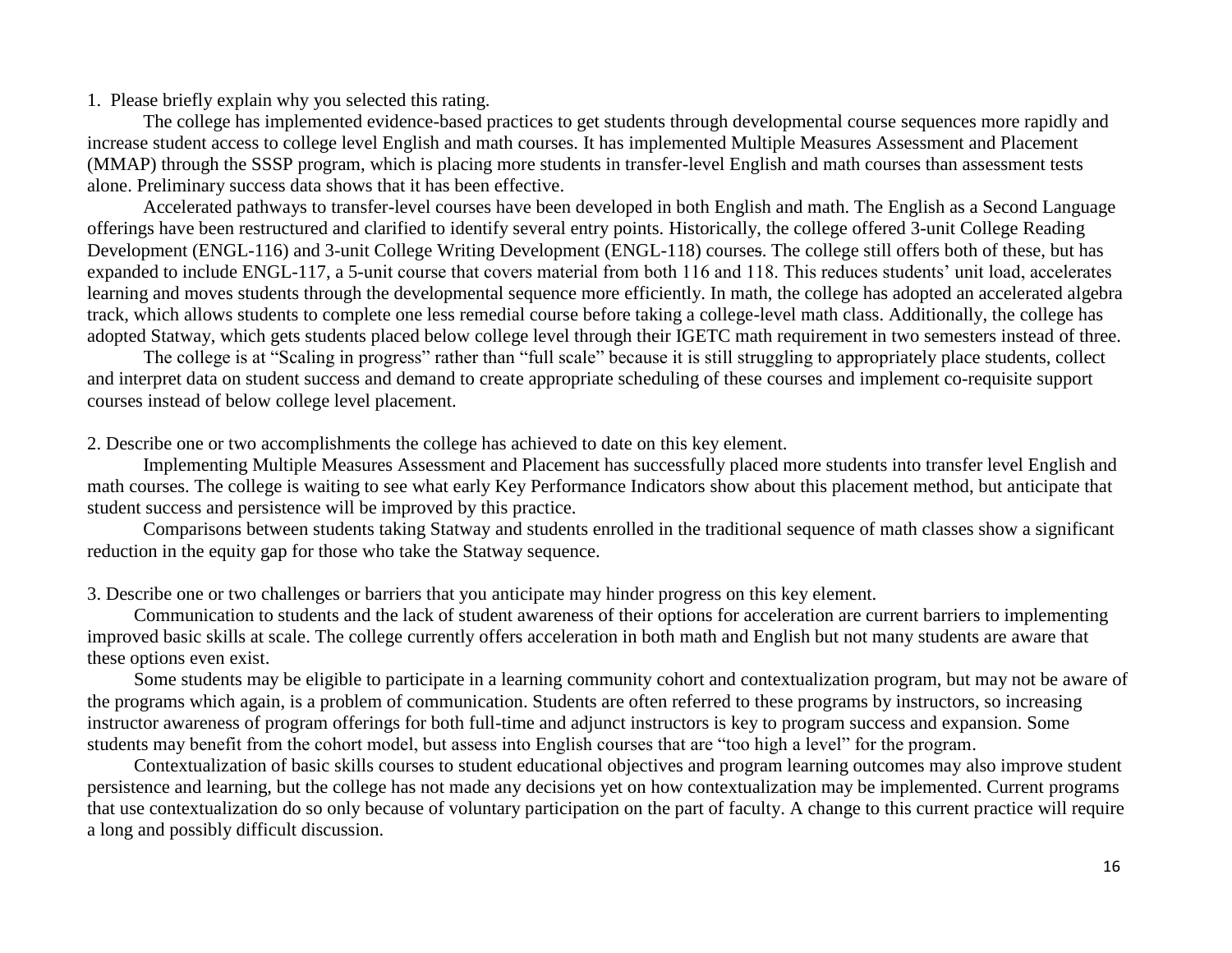4. Comment (optional): is there any additional information that you want to add that is not addressed sufficiently in the questions above?

 The college has developed learning communities that have specific approaches to contextualizing material for students, including Umoja, Puente, MESA, and others. The majority of these programs have student "intake" one level below college-level writing, students stay with a cohort through the second-semester writing requirement, and the programs usually have linked general education courses. These learning communities may provide a model for contextualization and student support in the Academic Clusters that have been identified.

 The college has explored various methods to support students in reading and writing in disciplinary courses, creating a Developmental Reading and Writing Across the Curriculum (DRWAC) program which provides resources and professional development for faculty. The DRWAC program is intended to build supports for college-level reading and writing into discipline instruction, allowing students who might assess into basic skills courses to make progress in accumulating college credits and/or general education breadth.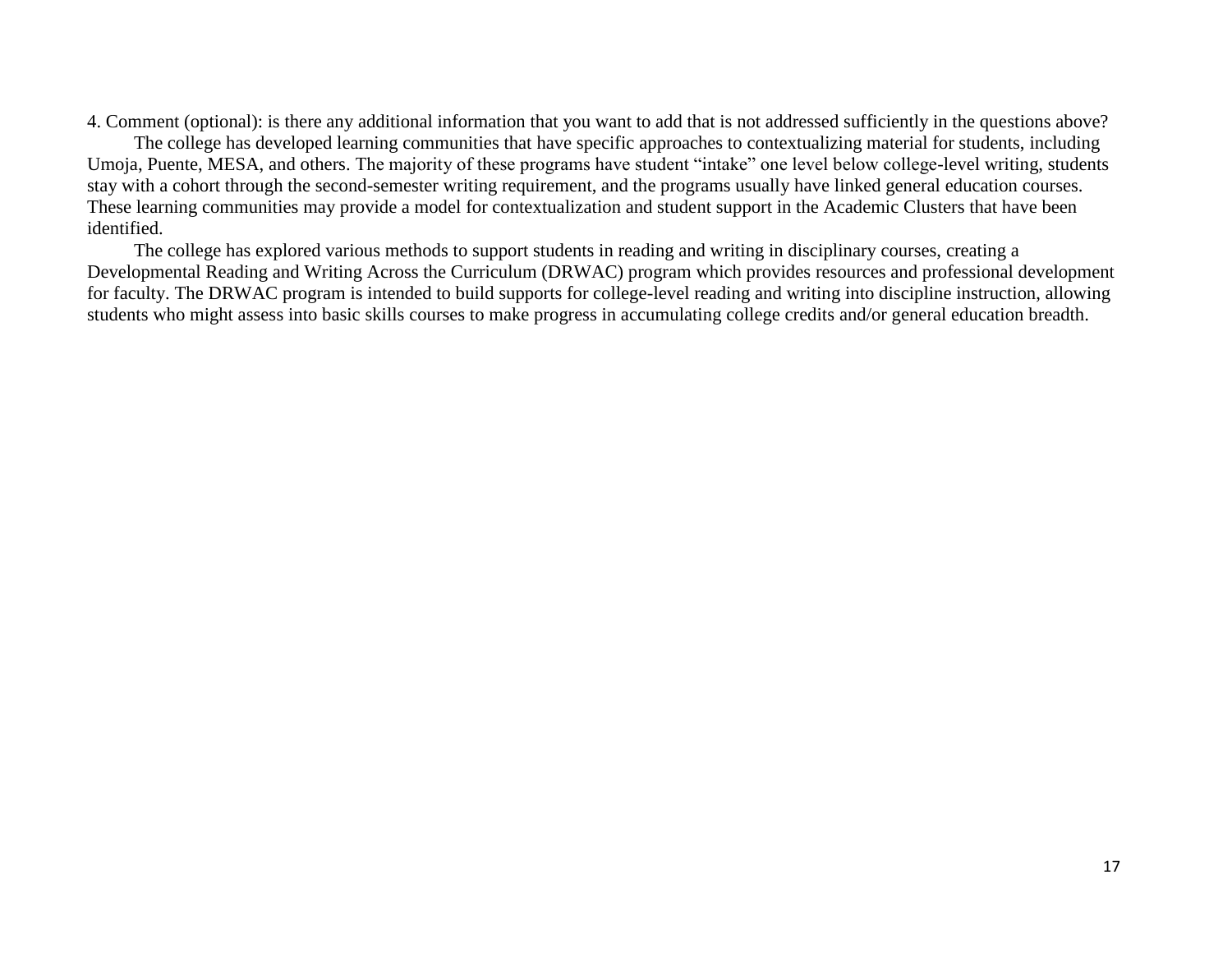| DESIGN (4-8)<br>Establishing and using an inclusive process to make decisions about and design the key elements of Guided Pathways.                                                                                                                                                                                                                                                                                                                                                                                                                                                                                                 |                                                                                                                                 |                                                                                                                                                                                                                                                                                                                                                                                            |                                                                                                                                                                                                                                                                                                                                                                                                                                               |                                                                                                                                                                                                                                                                                                                                                                                                                                                                                                                                                                                                                                                                                                                |  |  |
|-------------------------------------------------------------------------------------------------------------------------------------------------------------------------------------------------------------------------------------------------------------------------------------------------------------------------------------------------------------------------------------------------------------------------------------------------------------------------------------------------------------------------------------------------------------------------------------------------------------------------------------|---------------------------------------------------------------------------------------------------------------------------------|--------------------------------------------------------------------------------------------------------------------------------------------------------------------------------------------------------------------------------------------------------------------------------------------------------------------------------------------------------------------------------------------|-----------------------------------------------------------------------------------------------------------------------------------------------------------------------------------------------------------------------------------------------------------------------------------------------------------------------------------------------------------------------------------------------------------------------------------------------|----------------------------------------------------------------------------------------------------------------------------------------------------------------------------------------------------------------------------------------------------------------------------------------------------------------------------------------------------------------------------------------------------------------------------------------------------------------------------------------------------------------------------------------------------------------------------------------------------------------------------------------------------------------------------------------------------------------|--|--|
|                                                                                                                                                                                                                                                                                                                                                                                                                                                                                                                                                                                                                                     |                                                                                                                                 | <b>SCALE OF ADOPTION</b>                                                                                                                                                                                                                                                                                                                                                                   |                                                                                                                                                                                                                                                                                                                                                                                                                                               |                                                                                                                                                                                                                                                                                                                                                                                                                                                                                                                                                                                                                                                                                                                |  |  |
| <b>KEY ELEMENT</b>                                                                                                                                                                                                                                                                                                                                                                                                                                                                                                                                                                                                                  | <b>Pre-Adoption</b>                                                                                                             | <b>Early Adoption</b>                                                                                                                                                                                                                                                                                                                                                                      | <b>Scaling in Progress</b>                                                                                                                                                                                                                                                                                                                                                                                                                    | <b>Full Scale</b>                                                                                                                                                                                                                                                                                                                                                                                                                                                                                                                                                                                                                                                                                              |  |  |
| <b>8. CLEAR PROGRAM</b><br><b>REQUIREMENTS</b><br>(Clarify the Path)<br>College is clarifying course<br>sequences for programs of<br>study (including key<br>milestones) and creating<br>predictable schedules so that<br>students can know what they<br>need to take, plan course<br>schedules over an extended<br>period of time, and easily see<br>how close they are to<br>completion. College offers<br>courses to meet student<br>demand.<br>In order to meet these<br>objectives, college is engaging<br>in backwards design with<br>desired core competencies<br>and/or student outcomes in<br>mind (including time-to-goal | $\circ$ College is<br>currently not<br>providing or<br>planning to<br>provide clear<br>program<br>requirements<br>for students. | O Some programs<br>have worked to<br>clarify course<br>sequences, but teams<br>do not represent<br>cross-disciplinary<br>teams of faculty.<br>A few course<br>offerings and<br>schedules are<br>designed to meet<br>student demand.<br>Some courses are<br>offered at times, and<br>in a manner, that<br>enable students to<br>complete their<br>programs of study in<br>a timely fashion. | <b>X</b> Selected<br>Cross-disciplinary<br>$\circ$<br>teams of instructional<br>(including)<br>math/English, GE,<br>CTE) and counseling<br>faculty have been<br>convened and are<br>mapping out course<br>sequences.<br>Some course offerings<br>and schedules are<br>designed to meet<br>student demand and<br>offered at times and in<br>a manner that enable<br>students to complete<br>their programs of<br>study in a timely<br>fashion. | $\circ$ Cross-disciplinary teams of<br>instructional (including<br>math/English, GE, CTE) and<br>counseling faculty have mapped<br>course sequences.<br>Key educational and career<br>competencies (including transfer<br>and major requirements and labor<br>market information) are used to<br>develop course sequences.<br>Teams create default program<br>maps and milestones for program<br>completion/transfer, so that<br>students can easily see how close<br>they are to completion.<br>Course offerings and schedules<br>are designed to meet student<br>demand and are offered at times,<br>and in a manner, that enable<br>students to complete their<br>programs of study in a timely<br>fashion. |  |  |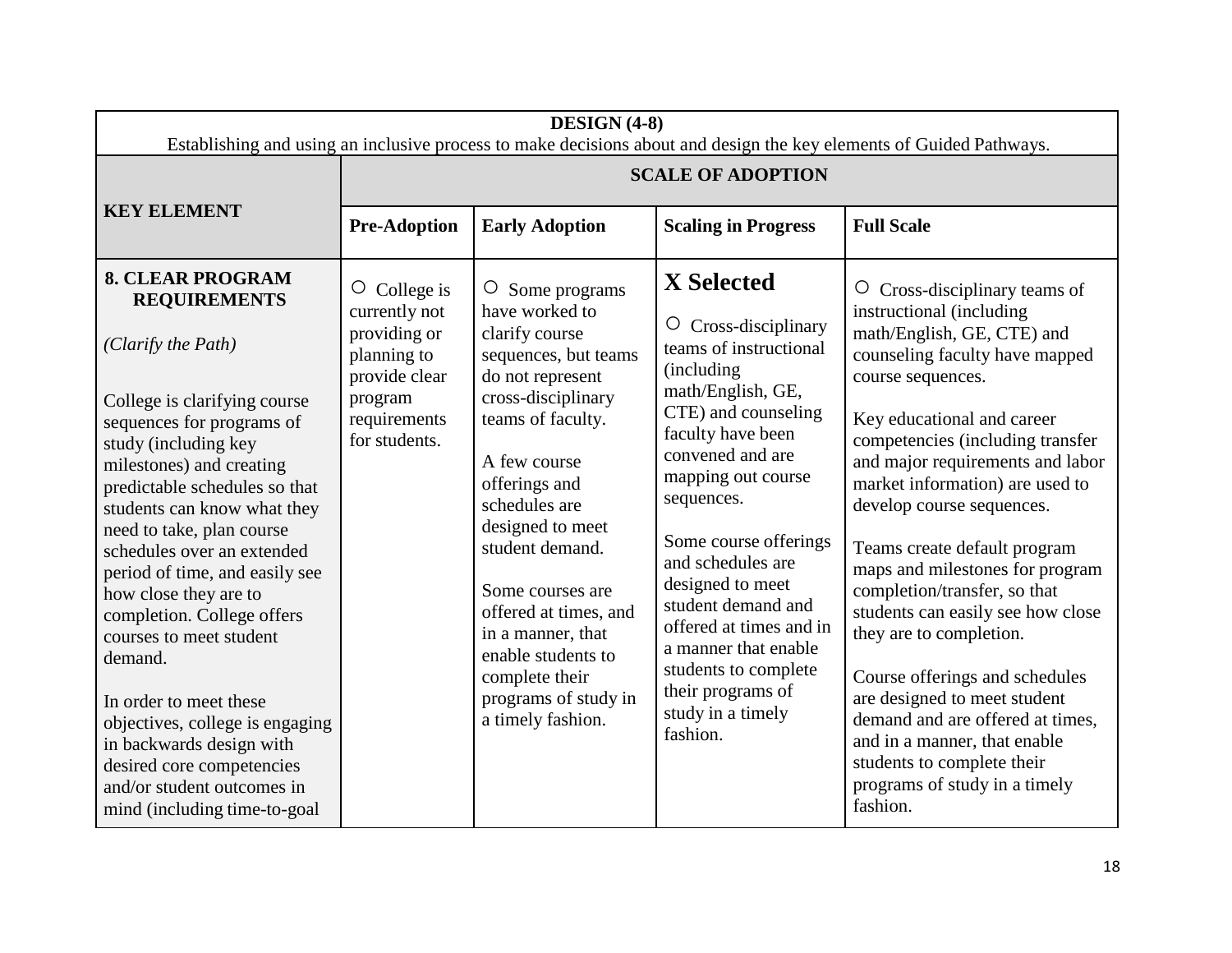| completion and enhanced<br>access to relevant transfer<br>and career outcomes). |  |  |
|---------------------------------------------------------------------------------|--|--|
|                                                                                 |  |  |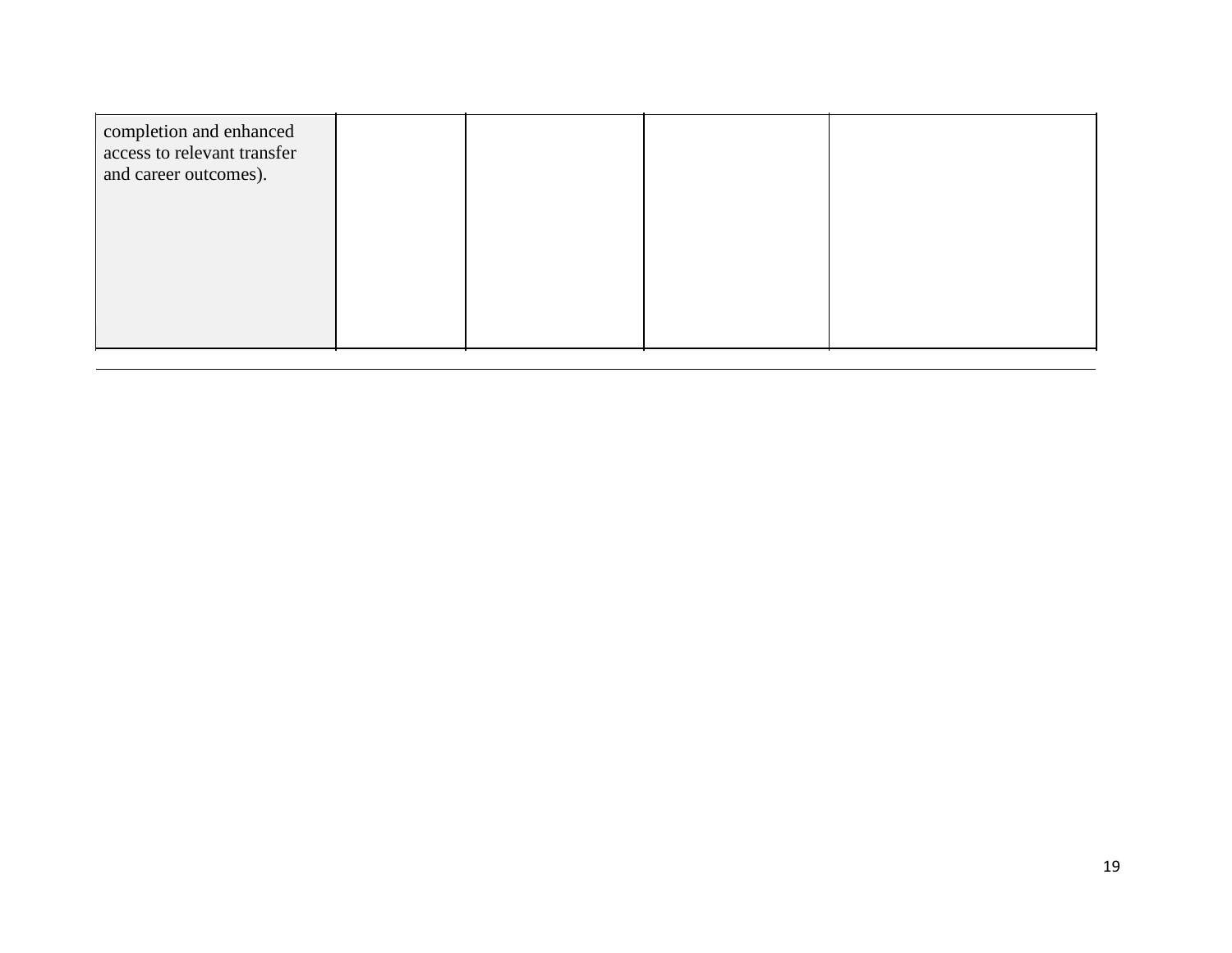DVC has embarked on a college-wide process of clarifying program requirements, electives and sequences this fall. Programs are creating graphics and other tools for student use that will help students know what they need to take in what order. Next steps are to coordinate the program requirements of related programs, so students can start with a general direction and refine their educational goals as they progress, and to consider how to best include general education breadth that supports program and institutional learning outcomes.

The college is engaging in conversation about how to align transfer and career opportunities with programs. Transfer outcomes are complex for DVC, since the service area contains many types of transfer institutions, without a single destination for the majority students. The information students seek needs to be tailored for the unique requirements of their intended transfer institution.

Conversations and planning for scheduling based on student demand and what that would look like, has not happened yet. The college has a scheduling committee and tailors scheduled offerings to student fill rates, which is one measure of demand, but the college has not yet linked student educational plans to scheduling or created a methodology for student-demand-led scheduling.

2. Describe one or two accomplishments the college has achieved to date on this key element.

The college-wide curriculum mapping initiative has been driven by backwards design and an examination of Program Learning Outcomes and intended roles that each program prepares students for in relation to the courses that make up a program. The curriculum mapping process has engaged faculty in deep discussions of the function and purpose of their programs and has encouraged faculty to see their programs holistically rather than as discrete courses.

In addition, curriculum mapping has fostered needed conversations between counseling faculty and discipline faculty. Counseling faculty have been able to clarify the structure of different general education patterns and the complexities and nuances of the college's transfer environment that impact student advising. Discipline faculty now have a better sense of what counselors do and the factors involved in advising students and a better sense of general education and how general education might be related to their program learning outcomes.

The college has adopted a Student Planning tool that allows students and counselors to plan course schedules over multiple terms, register for courses and audit to see how close they are to completing a program.

3. Describe one or two challenges or barriers that you anticipate may hinder progress on this key element.

 Creating a truly student-responsive schedule will most likely involve a paradigm shift and depend on having accurate information from student educational plans. Currently, students often have one officially stated educational objective in their Education Plan, but have changed their intentions and are taking courses towards a new educational objective without updating their official Education Plan. This makes it appear that they are taking courses "off track," and can make the Education Plans an unreliable schedule prediction tool. The challenge is to make it easier for students to update and change their educational objective while ensuring that it is a well-informed choice. With an accurate educational objective and informed plan, their expected semester-by-semester schedule becomes a more accurate scheduling predictive tool.

 Developing appropriate technology tools for communication and updating information is also a challenge, especially in the complex transfer environment described. A student changing their intended transfer destination but keeping the same degree objective may require a different math course or an additional subject matter course. In addition, programs will need to identify milestones and gateway courses and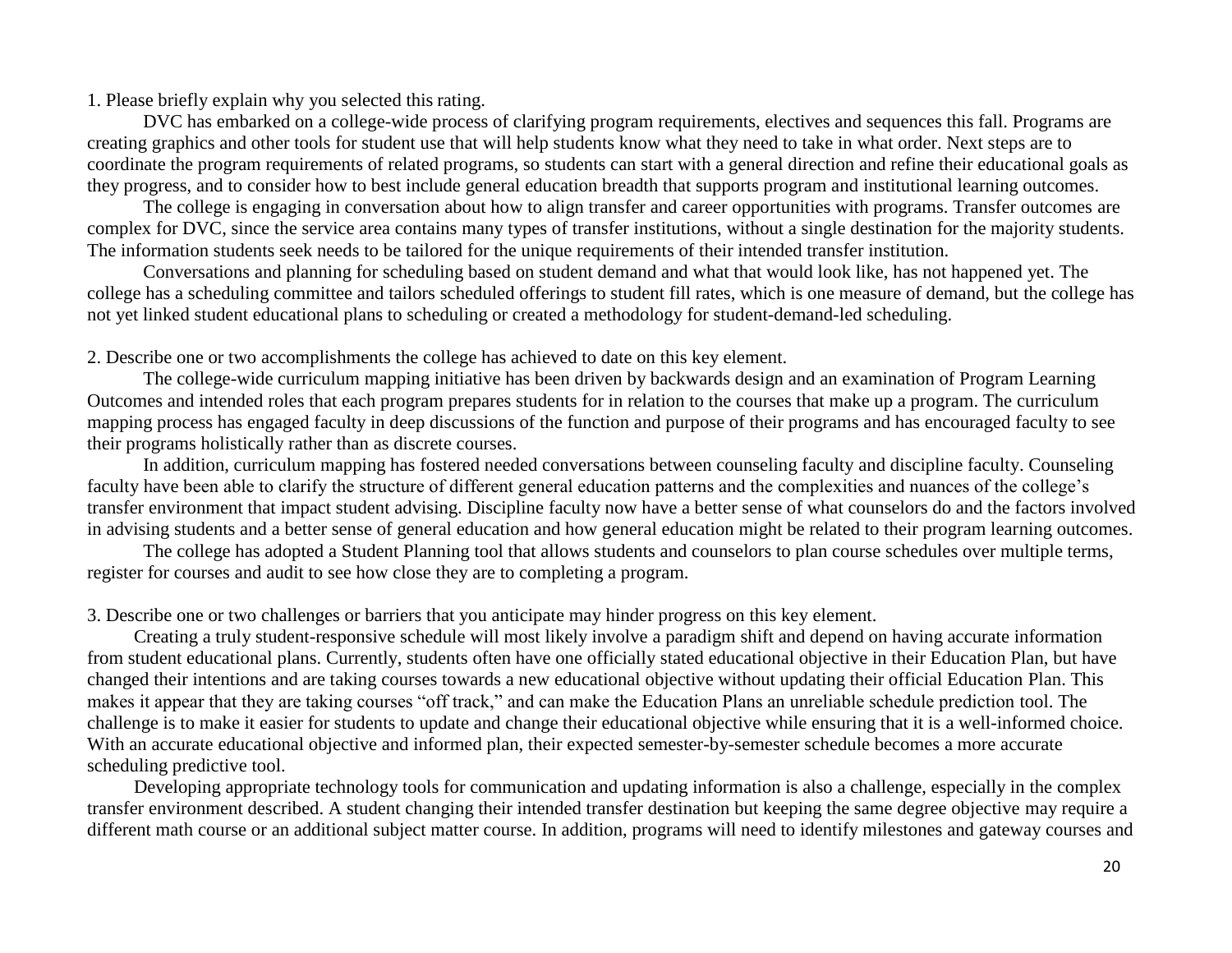track student progress through those markers, incorporating supports and responsive scheduling.

 In order to develop a student-responsive schedule and educational plans that are appropriate for the many transfer destinations students seek, the college will need effective cross-functional teams and will need to support the operation of these teams, including creating frameworks for collaboration and supporting release or reassigned time for team members.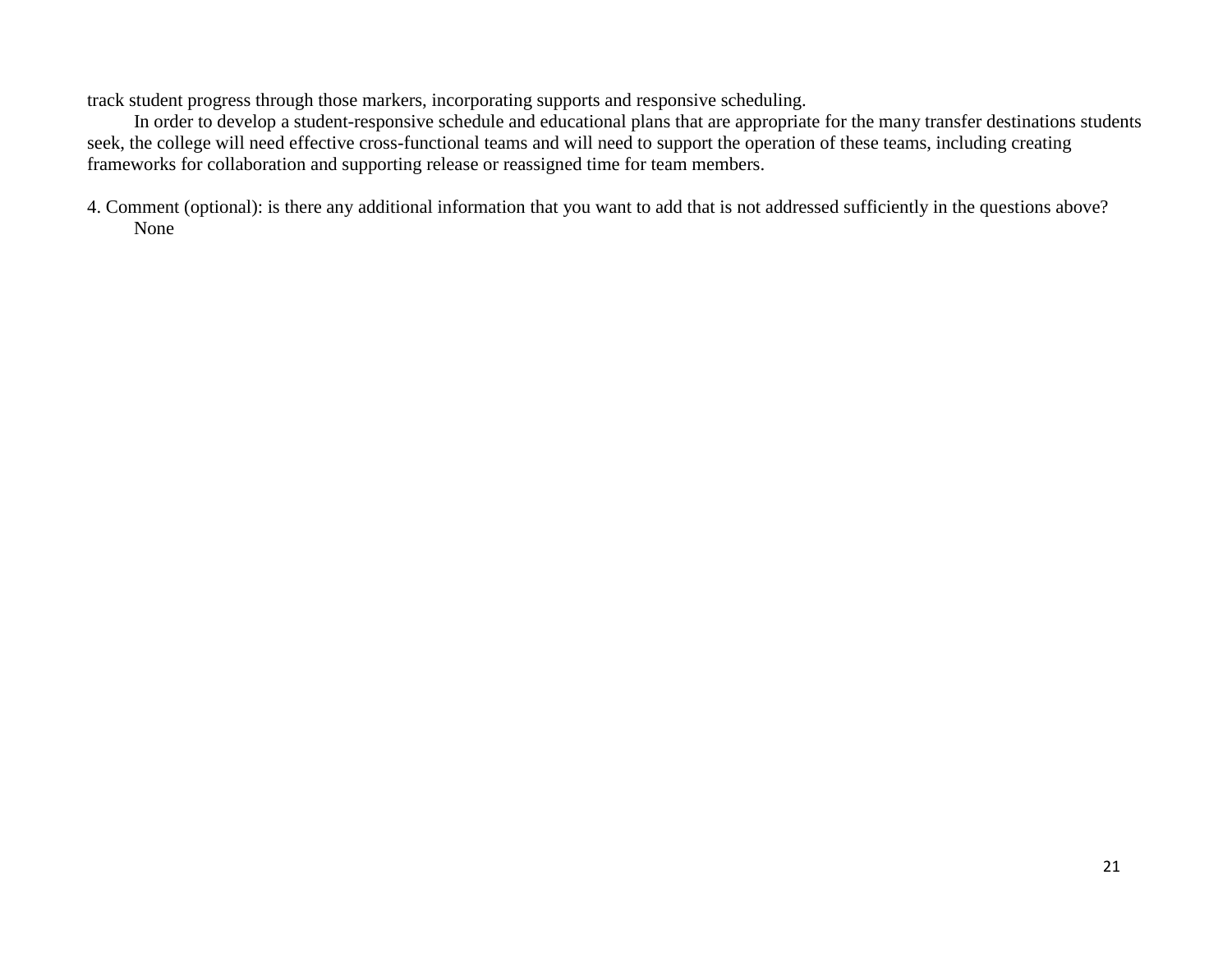| <b>IMPLEMENTATION (9-14)</b><br>Adapting and implementing the key components of Guided Pathways to meet student needs at scale.                                                                                                                                                                                                                |                                                                                                                                              |                                                                                                                                                                                                                                                                                                                                                                                                                                                                                                                                                 |                                                                                                                                                                                                                                                                                                                                                                                                                                                                                                                                                                        |                                                                                                                                                                                                                                                                                                                                                                                                                                                                                                                                                                                                                                                                                        |  |
|------------------------------------------------------------------------------------------------------------------------------------------------------------------------------------------------------------------------------------------------------------------------------------------------------------------------------------------------|----------------------------------------------------------------------------------------------------------------------------------------------|-------------------------------------------------------------------------------------------------------------------------------------------------------------------------------------------------------------------------------------------------------------------------------------------------------------------------------------------------------------------------------------------------------------------------------------------------------------------------------------------------------------------------------------------------|------------------------------------------------------------------------------------------------------------------------------------------------------------------------------------------------------------------------------------------------------------------------------------------------------------------------------------------------------------------------------------------------------------------------------------------------------------------------------------------------------------------------------------------------------------------------|----------------------------------------------------------------------------------------------------------------------------------------------------------------------------------------------------------------------------------------------------------------------------------------------------------------------------------------------------------------------------------------------------------------------------------------------------------------------------------------------------------------------------------------------------------------------------------------------------------------------------------------------------------------------------------------|--|
|                                                                                                                                                                                                                                                                                                                                                | <b>SCALE OF ADOPTION</b>                                                                                                                     |                                                                                                                                                                                                                                                                                                                                                                                                                                                                                                                                                 |                                                                                                                                                                                                                                                                                                                                                                                                                                                                                                                                                                        |                                                                                                                                                                                                                                                                                                                                                                                                                                                                                                                                                                                                                                                                                        |  |
| <b>KEY ELEMENT</b>                                                                                                                                                                                                                                                                                                                             | <b>Pre-Adoption</b>                                                                                                                          | <b>Early Adoption</b>                                                                                                                                                                                                                                                                                                                                                                                                                                                                                                                           | <b>Scaling in Progress</b>                                                                                                                                                                                                                                                                                                                                                                                                                                                                                                                                             | <b>Full Scale</b>                                                                                                                                                                                                                                                                                                                                                                                                                                                                                                                                                                                                                                                                      |  |
| 9. PROACTIVE<br><b>AND</b><br><b>INTEGRATED</b><br><b>STUDENT</b><br><b>SUPPORTS</b><br>(Help Students Stay<br>on the Path)<br>College provides<br>academic and non-<br>academic support<br>services in a way that<br>is proactive and<br>aligned with<br>instruction, so that all<br>students are explicitly<br>engaged in these<br>services. | College is<br>$\circ$<br>currently not<br>implementing<br>or planning to<br>implement<br>proactive and<br>integrated<br>student<br>supports. | X Selected<br>$\circ$<br>The college has<br>begun conversations<br>about increased<br>coordination and<br>collaboration between<br>student supports,<br>instruction, and<br>counseling.<br>Processes and tools are<br>in place to monitor<br>student progress and<br>provide timely support;<br>but are only used by a<br>few staff and/or<br>departments and are not<br>used consistently.<br>There are few and/or<br>irregular structures that<br>allow for support<br>services staff.<br>counseling faculty, and<br>instructional faculty to | Collaboration between the<br>$\circ$<br>instructional and support<br>services occurs in specific<br>programs.<br>Processes and tools are in place<br>to monitor student progress and<br>provide timely support; and are<br>used by most staff and/or<br>departments, but may not be<br>used consistently.<br>There are some structures that<br>allow for support services staff,<br>counseling faculty, and<br>instructional faculty to meet,<br>collaborate, and discuss ideas,<br>the challenges students face,<br>and ways to improve<br>coordination and supports. | The college has been able to<br>O<br>scale ways in which proactive<br>supports are provided to most<br>students. The college is able to<br>track in which program each<br>student is, and how far away<br>students are to completion.<br>Student progress is monitored;<br>mechanisms are in place to<br>intervene when needed to ensure<br>students stay on track and<br>complete their programs of<br>study.<br>There are several regular<br>structures that allow for support<br>services staff, counseling faculty,<br>and instructional faculty to meet,<br>collaborate, and discuss ideas,<br>the challenges students face, and<br>ways to improve coordination<br>and supports. |  |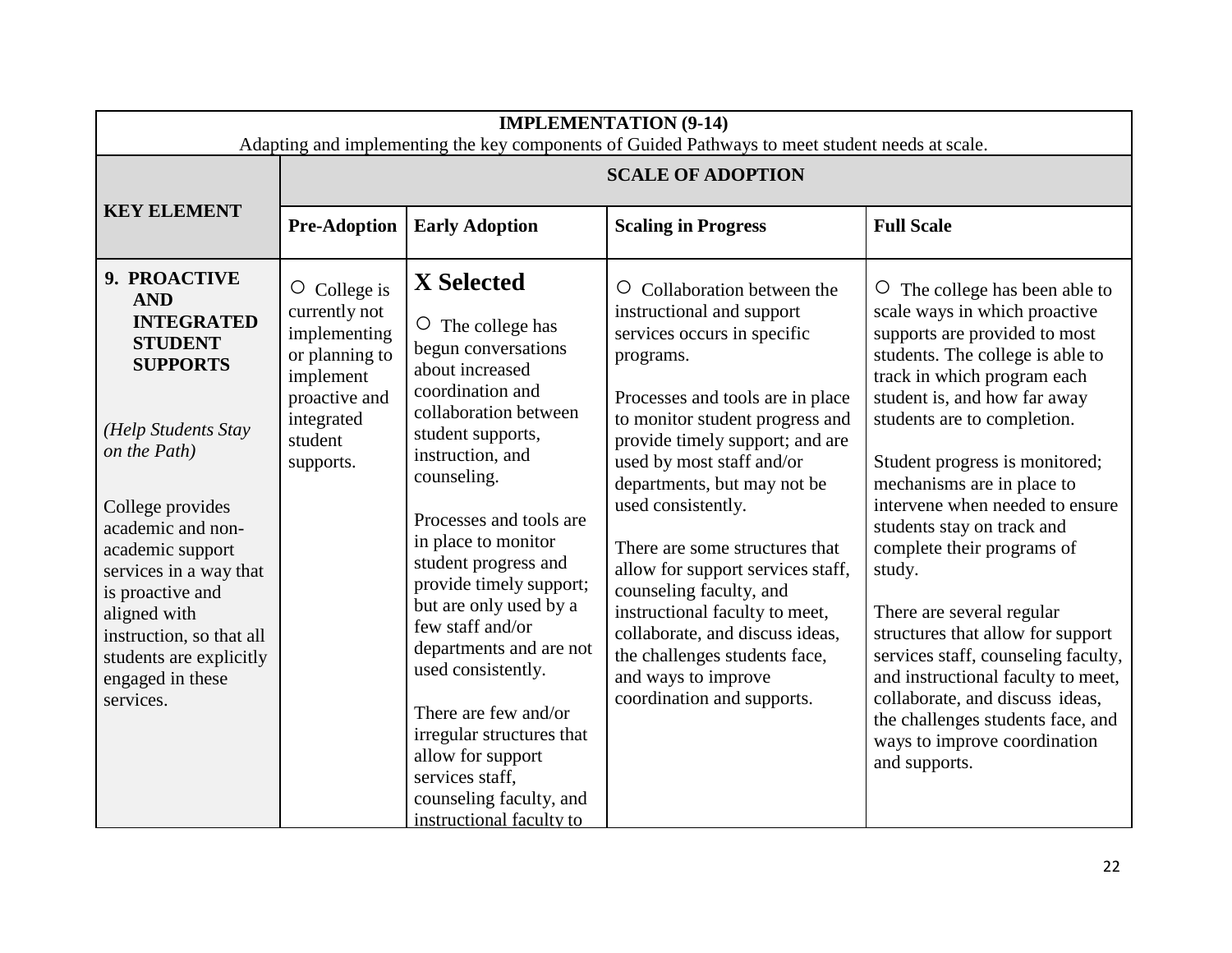|  |  |  | discuss ideas, the<br>challenges students face,<br>and ways to improve<br>coordination and<br>support services. |  |  |
|--|--|--|-----------------------------------------------------------------------------------------------------------------|--|--|
|--|--|--|-----------------------------------------------------------------------------------------------------------------|--|--|

 The college offers a broad set of student support services, both academic and nonacademic. Some services explicitly touch all students, for example admissions and records, while others are services students self-select into engaging with, such as tutoring. Conversations are occurring now at the college on how to best integrate and align services with instruction. The college is committed to accomplishing this.

2. Describe one or two accomplishments the college has achieved to date on this key element.

 The college is in early implementation of the Starfish early alert system and a successful pilot of the system is in progress. A new student wellness counseling program has brought mental health and crisis counseling on campus and a CARE (Campus Assessment, Response and Evaluation) team has been established to assist students in need.

Supplemental instruction is offered in some programs, such as chemistry and in English as a Second Language classes. Tutoring is offered in a wide range of academic subjects, including writing, which is applicable across the curriculum. The college is exploring strategies, including 3rd party providers, to implement online tutoring in the near future. This will improve student access to tutoring and likely provide tutoring for disciplines that do not currently offer tutoring.

3. Describe one or two challenges or barriers that you anticipate may hinder progress on this key element.

 The college is challenged with integrating, coordinating and connecting the wide variety of services offered as well as in promoting their availability to students, faculty, and staff. The challenge of making the services explicitly embedded into the classroom and instruction is ongoing.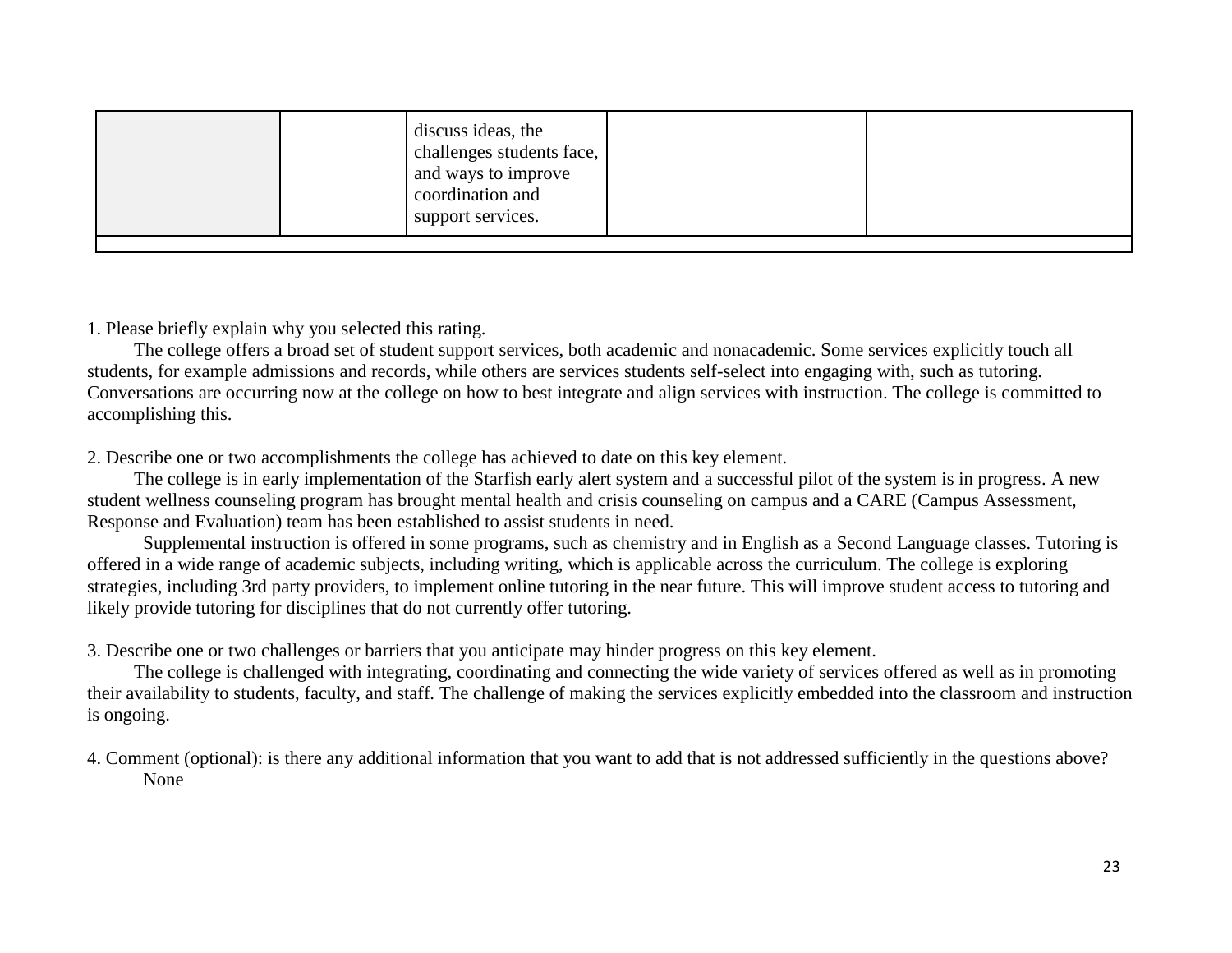| <b>IMPLEMENTATION (9-14)</b><br>Adapting and implementing the key components of Guided Pathways to meet student needs at scale.                                                                                                                                                                                                                                                                                                                                                                          |                                                                 |                                                                                                                                  |                                                                                                  |                                                                                                                                                                                                                                                                                                                                                                                                                                             |  |
|----------------------------------------------------------------------------------------------------------------------------------------------------------------------------------------------------------------------------------------------------------------------------------------------------------------------------------------------------------------------------------------------------------------------------------------------------------------------------------------------------------|-----------------------------------------------------------------|----------------------------------------------------------------------------------------------------------------------------------|--------------------------------------------------------------------------------------------------|---------------------------------------------------------------------------------------------------------------------------------------------------------------------------------------------------------------------------------------------------------------------------------------------------------------------------------------------------------------------------------------------------------------------------------------------|--|
|                                                                                                                                                                                                                                                                                                                                                                                                                                                                                                          |                                                                 |                                                                                                                                  |                                                                                                  |                                                                                                                                                                                                                                                                                                                                                                                                                                             |  |
| <b>KEY ELEMENT</b>                                                                                                                                                                                                                                                                                                                                                                                                                                                                                       | <b>Pre-Adoption</b>                                             | <b>Early Adoption</b>                                                                                                            | <b>Scaling in Progress</b>                                                                       | <b>Full Scale</b>                                                                                                                                                                                                                                                                                                                                                                                                                           |  |
| <b>10. INTEGRATED</b><br><b>TECHNOLOGY</b><br><b>INFRASTRUCTURE</b>                                                                                                                                                                                                                                                                                                                                                                                                                                      | O College<br>currently does<br>not have or                      | <b>X</b> Selected                                                                                                                | $\circ$ The college has in<br>place technology tools<br>that enable students,                    | The college has in<br>$\circ$<br>place technology tools to<br>support planning,                                                                                                                                                                                                                                                                                                                                                             |  |
| (Help Students Choose and<br>Enter a Pathway; Help<br>Students Stay on the Path)                                                                                                                                                                                                                                                                                                                                                                                                                         | plan to build<br>an integrated<br>technology<br>infrastructure. | The college has in place<br>technology tools to<br>support academic<br>planning and counseling,                                  | counselors, and faculty to<br>track student progress<br>through a defined<br>pathway and provide | implementation and<br>ongoing assessment of<br>guided pathways,<br>including: academic                                                                                                                                                                                                                                                                                                                                                      |  |
| College has the technology<br>infrastructure to provide<br>tools for students as well as<br>instructional, counseling,<br>and student support faculty<br>and staff to support<br>planning, tracking, and<br>outcomes for Guided<br>Pathways including:<br>Link student demand<br>$\bullet$<br>to scheduling<br>Ability for students<br>to monitor schedule<br>and progress (e.g.,<br>Degree Audit)<br>System for<br>counselors and<br>faculty to monitor<br>students' progress<br>(e.g., Starfish, early |                                                                 | but these tools are not<br>used consistently and/or<br>do not provide timely<br>planning, support, and<br>tracking capabilities. | some timely planning,<br>support, and tracking<br>capabilities.                                  | planning; placement;<br>advising; tracking;<br>completion outcomes:<br>career counseling,<br>including employment and<br>salary information; and<br>transfer and bachelor's<br>degree attainment data.<br>College has the capacity to<br>manage and connect course<br>scheduling with student<br>needs and default<br>schedules. The technology<br>infrastructure supports<br>integrated reporting,<br>auditing, and planning<br>processes. |  |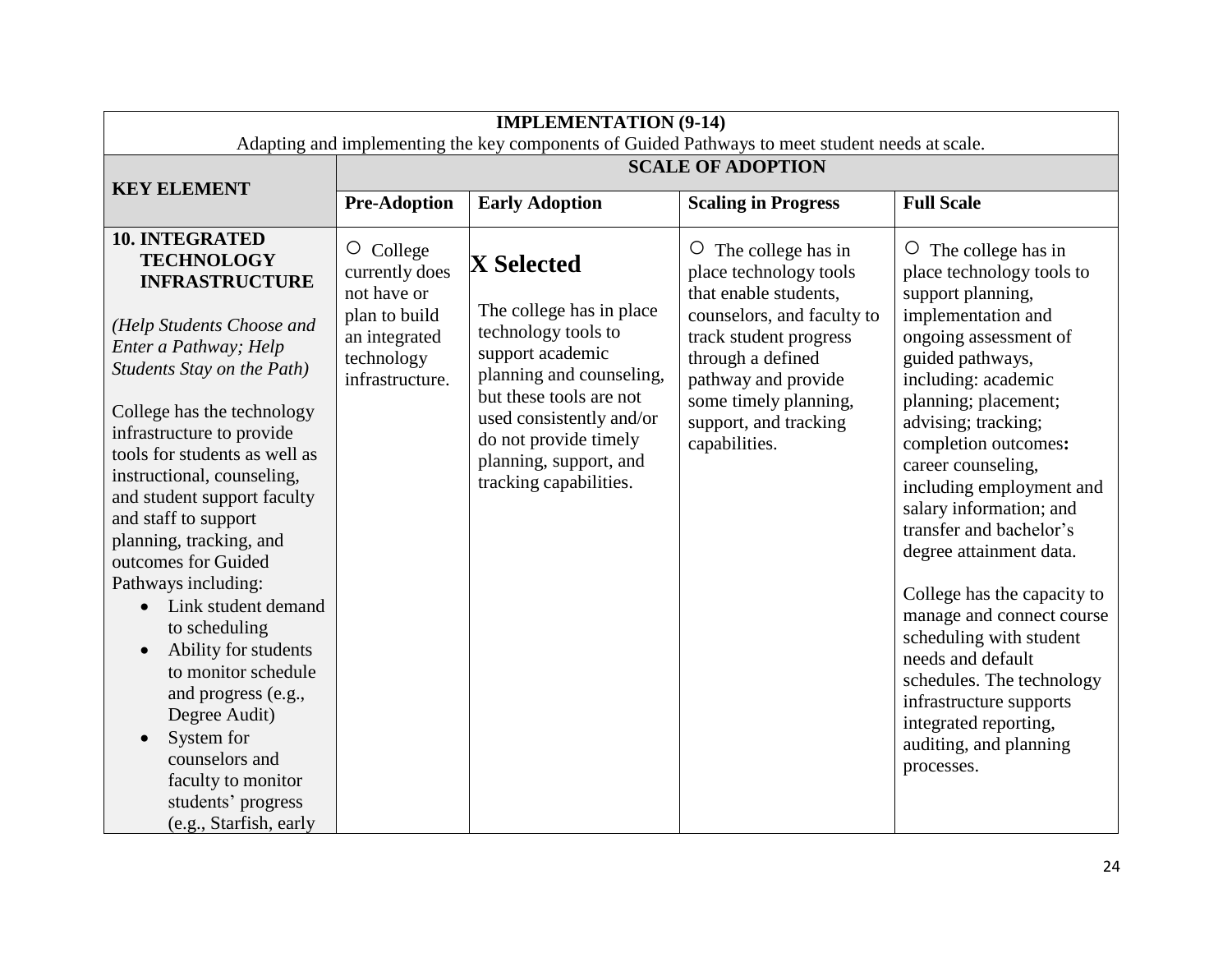|           | alert system, etc.)  |  |  |
|-----------|----------------------|--|--|
| $\bullet$ | Data on career and   |  |  |
|           | employment           |  |  |
|           | opportunities        |  |  |
|           | including salary and |  |  |
|           | requirements (e.g.,  |  |  |
|           | SalarySurfer, other) |  |  |
|           | Others               |  |  |
|           |                      |  |  |

1. Please briefly explain why you selected this rating. 1. Please briefly explain why you selected this rating.

at full-scale adoption and use yet. For example, early implementation of Starfish is in process with a pilot program which needs to be achievements. Degree audit technology is implemented and being improved. The college has in place many technology tools that will be required for Guided Pathways implementation, although they are not scaled up for use by all the college. Career and employment data exists, but is not integrated either into degree, majors or student

2. Describe one or two accomplishments the college has achieved to date on this key element.

Initial adoption and groundwork has been laid for Starfish early alert implementation, although additional professional development and training on the tool is needed. Starfish early alert will be integrated into Canvas, the course management system.

Work is occurring now on the student portal application, Insite App (2.0). This application will allow students to register and get alerts on phones in a cloud-based system.

3. Describe one or two challenges or barriers that you anticipate may hinder progress on this key element.

 It is a challenge to gather employment, career and salary data with a regional focus. Additionally, it will require a paradigm shift at the college to change existing scheduling processes to be tied more strongly to student demand and needs within their pathway.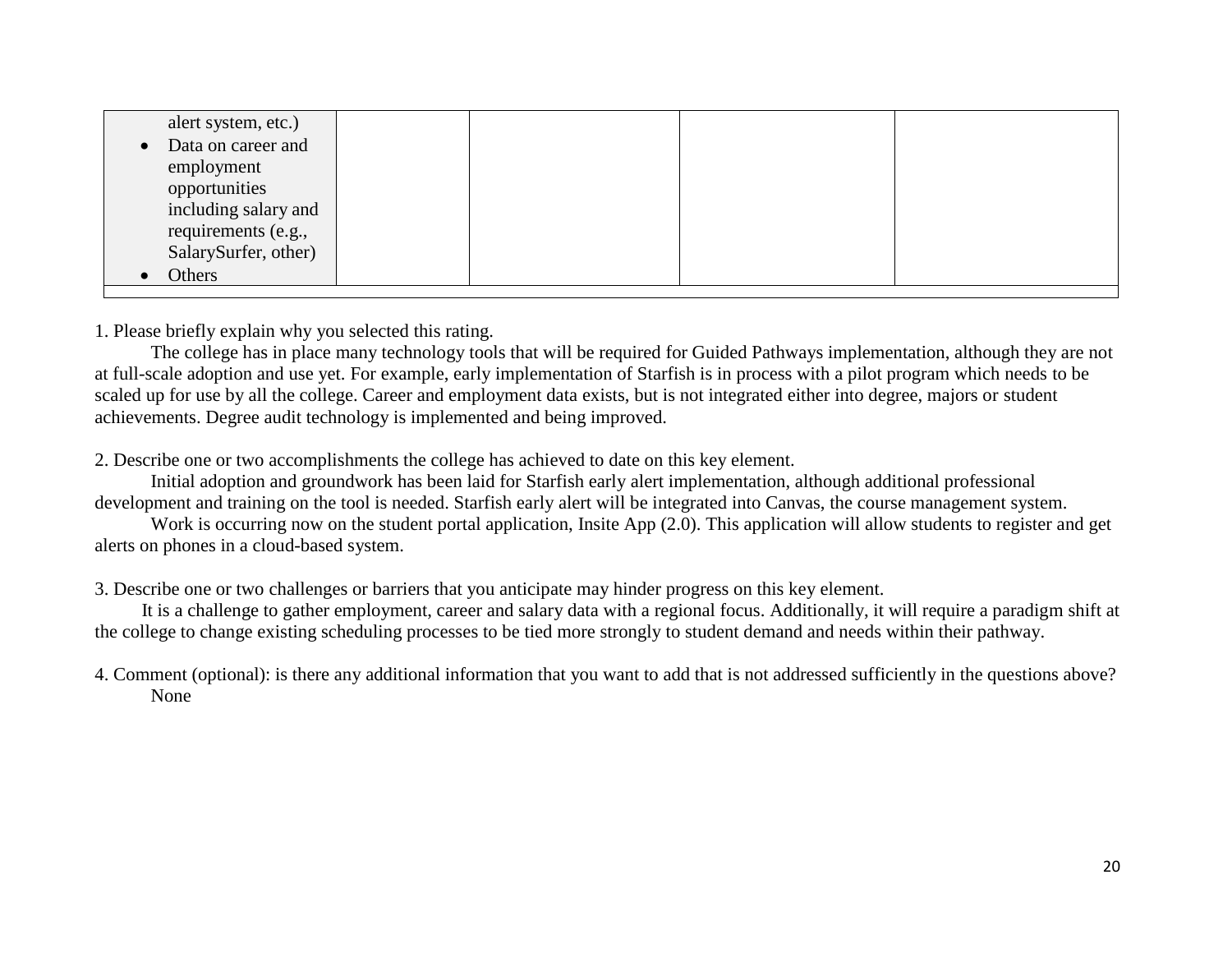|                                                                                                                                                                                                                                                                                                                                                                                                                                                          | <b>IMPLEMENTATION (9-14)</b><br>Adapting and implementing the key components of Guided Pathways to meet student needs at scale.                                                                                                                                                     |                                                                                                                                                                                                                                                                                                                                        |                                                                                                                                                                                                                                                                                                                                                                                                                                                                   |                                                                                                                                                                                                                                                                                                                                                                                                                                                                                                                                                                                                       |  |
|----------------------------------------------------------------------------------------------------------------------------------------------------------------------------------------------------------------------------------------------------------------------------------------------------------------------------------------------------------------------------------------------------------------------------------------------------------|-------------------------------------------------------------------------------------------------------------------------------------------------------------------------------------------------------------------------------------------------------------------------------------|----------------------------------------------------------------------------------------------------------------------------------------------------------------------------------------------------------------------------------------------------------------------------------------------------------------------------------------|-------------------------------------------------------------------------------------------------------------------------------------------------------------------------------------------------------------------------------------------------------------------------------------------------------------------------------------------------------------------------------------------------------------------------------------------------------------------|-------------------------------------------------------------------------------------------------------------------------------------------------------------------------------------------------------------------------------------------------------------------------------------------------------------------------------------------------------------------------------------------------------------------------------------------------------------------------------------------------------------------------------------------------------------------------------------------------------|--|
|                                                                                                                                                                                                                                                                                                                                                                                                                                                          |                                                                                                                                                                                                                                                                                     |                                                                                                                                                                                                                                                                                                                                        | <b>SCALE OF ADOPTION</b>                                                                                                                                                                                                                                                                                                                                                                                                                                          |                                                                                                                                                                                                                                                                                                                                                                                                                                                                                                                                                                                                       |  |
| <b>KEY ELEMENT</b>                                                                                                                                                                                                                                                                                                                                                                                                                                       | <b>Pre-Adoption</b>                                                                                                                                                                                                                                                                 | <b>Early Adoption</b>                                                                                                                                                                                                                                                                                                                  | <b>Scaling in Progress</b>                                                                                                                                                                                                                                                                                                                                                                                                                                        | <b>Full Scale</b>                                                                                                                                                                                                                                                                                                                                                                                                                                                                                                                                                                                     |  |
| 11. STRATEGIC<br><b>PROFESSIONAL</b><br><b>DEVELOPMENT</b><br>(Help Students Stay on the<br>Path; Ensure Students are<br>Learning)<br><b>Professional Development</b><br>(PD) is strategically,<br>frequently, and consistently<br>offered for staff, faculty and<br>administrators and aligned<br>with the college's strategic<br>goals, needs and priorities<br>identified in integrated<br>plans, program review, and<br>other intentional processes. | $\circ$ College is<br>currently not<br>offering or<br>planning to<br>offer<br>professional<br>development<br>(PD)<br>opportunities<br>aligned with<br>needs and<br>priorities<br>identified in<br>integrated<br>plans, program<br>review, and<br>other<br>intentional<br>processes. | $\circ$ Professional<br>development is provided<br>to faculty, staff and<br>administrators but the<br>development and<br>offerings of PD is not<br>aligned with the college's<br>strategic goals identified<br>in an integrated planning<br>process, or there are gaps<br>in systematically<br>identifying and meeting<br>those goals. | <b>X</b> Selected<br>Some but not all PD<br>opportunities are<br>developed to<br>intentionally support the<br>college's strategic goals<br>identified as part of an<br>integrated planning<br>process.<br>Strategic professional<br>development includes<br>systematic, frequent and<br>strategic attention to:<br>Using learning<br>outcomes<br>assessment results<br>to support/improve<br>teaching and<br>learning.<br>Providing updated<br>information across | $\circ$ PD opportunities are<br>available for staff, faculty and<br>administrators and are<br>strategically developed to<br>meet the college's<br>overarching goals, shared<br>across initiatives. Assessment<br>of learning outcomes and<br>other data driven processes<br>are continuously used to<br>identify the areas of greatest<br>need for PD to help the<br>college meet its overarching<br>strategic goals.<br>Strategic professional<br>development includes<br>systematic, frequent and<br>strategic attention to:<br>Using learning outcomes<br>assessment results to<br>support/improve |  |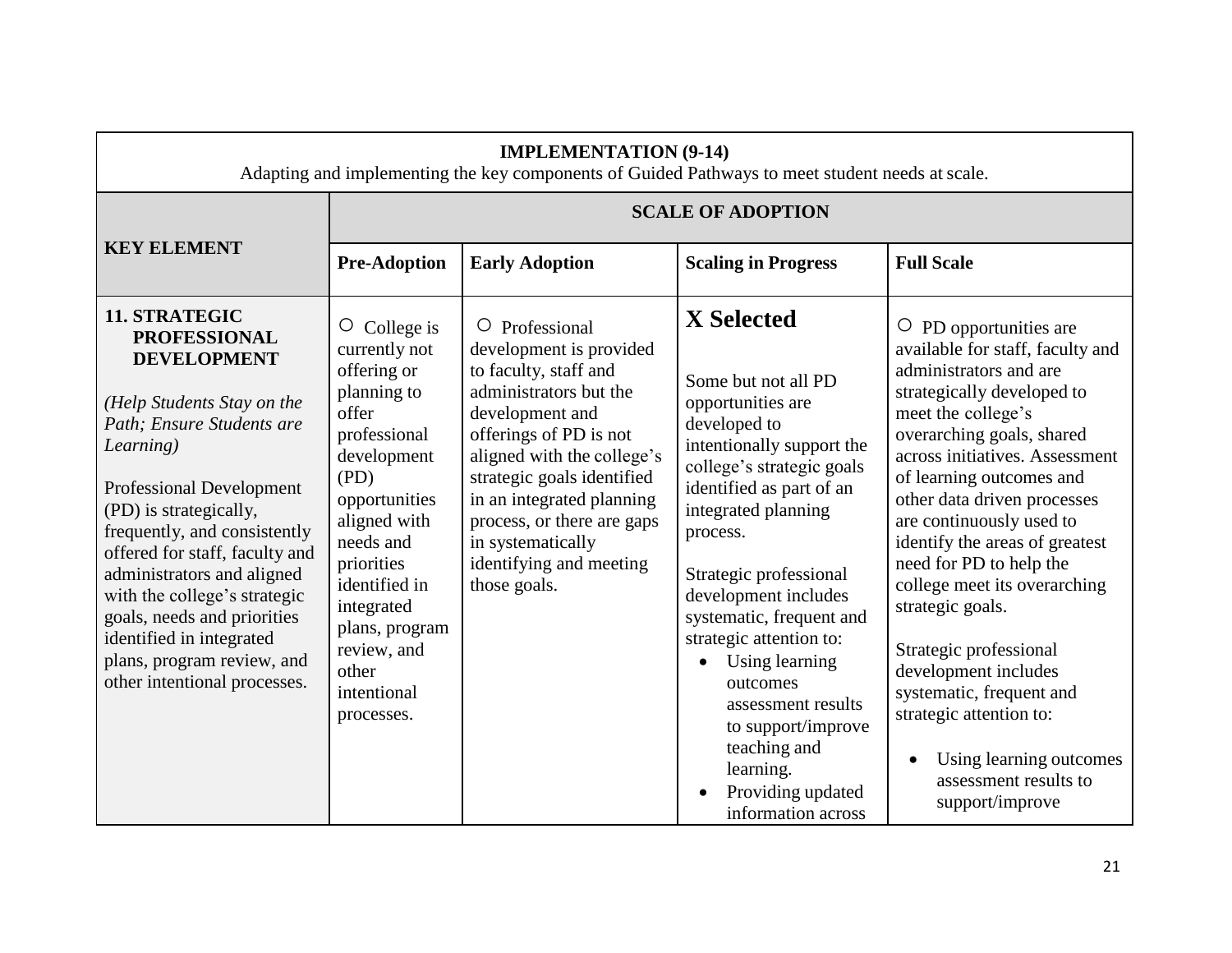| staff to refer<br>students to<br>academic and non-<br>academic supports<br>and services as<br>necessary.<br>Improvements in<br>those college<br>processes directly<br>serving students.<br>Leadership capacity<br>and stability for all<br>areas on campus<br>$\bullet$<br>and the college as a<br>whole.<br>Practice analyzing<br>student data<br>$\bullet$<br>(qualitative and<br>quantitative) and<br>identifying<br>structural decisions<br>that can be based<br>directly around<br>student need.<br>$\bullet$ | teaching and learning<br>Providing updated<br>information across the<br>college to enable faculty<br>and staff to refer<br>students to academic and<br>non-academic supports<br>and services as<br>necessary.<br>Improvements in those<br>college processes.<br>directly serving students.<br>Leadership capacity and<br>stability for all areas on<br>campus and the college<br>as a whole.<br>Practice analyzing<br>student data (qualitative<br>and quantitative) and<br>identifying structural<br>decisions that can be<br>based directly around<br>student need.<br>Continued broad<br>engagement in cross-<br>functional decision-<br>making.<br>Regular and consistent<br>training on the use of<br>technology to support<br>academic programs and<br>student services. |
|--------------------------------------------------------------------------------------------------------------------------------------------------------------------------------------------------------------------------------------------------------------------------------------------------------------------------------------------------------------------------------------------------------------------------------------------------------------------------------------------------------------------|--------------------------------------------------------------------------------------------------------------------------------------------------------------------------------------------------------------------------------------------------------------------------------------------------------------------------------------------------------------------------------------------------------------------------------------------------------------------------------------------------------------------------------------------------------------------------------------------------------------------------------------------------------------------------------------------------------------------------------------------------------------------------------|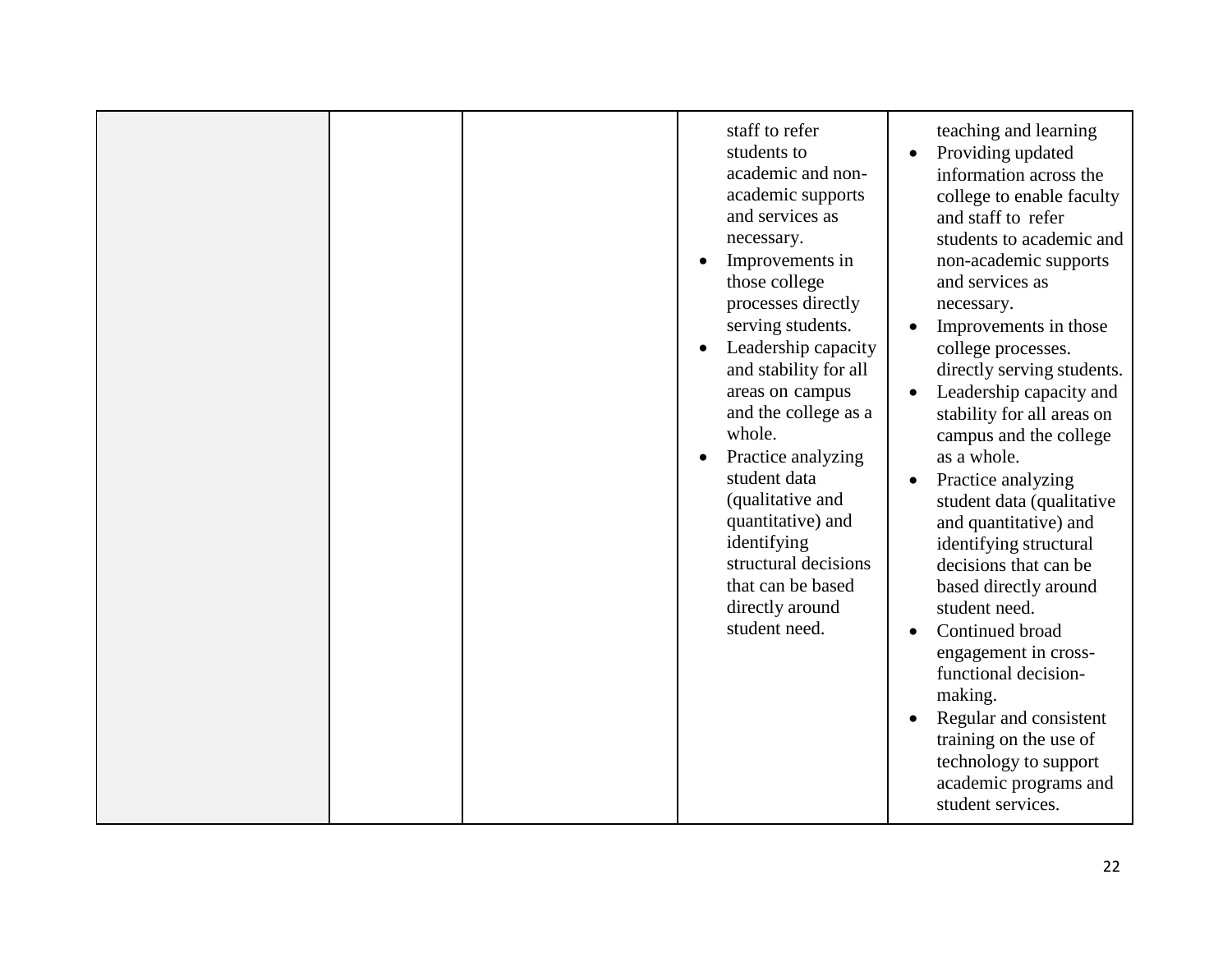The college's FLEX days have implemented a reorganization to identify activities into "strands" that have themes related to the college's values, goals and strategic directives. Not all professional development activities are specifically aligned with these strategic goals, since many activities are department- or individual-led. Many departments conduct professional development activities that are linked to student learning outcome assessment and results, but this is not a consistent college-wide practice.

 The professional development committee allocates conference funding based on criteria of applicability to the college's strategic goals. There have been recent efforts to ensure that conference funds are used for activities that bring the benefit back to the college community as a whole through round tables, Flex activities and other types of reporting and sharing.

 The college has been making an effort to ensure that information is being shared about student services, including creating a *Student Services Resource Handbook*. Cross-functional teams have been created as part of the Guided Pathways effort, and the college is making all possible efforts to reach all employees with information and opportunities to participate in the design and implementation of Guided Pathways.

The college and district provide some leadership training, but this is an area that needs expansion, both in training new leaders such as deans and department chairs, and also in giving classified staff the training, tools, and opportunities they need to advance.

2. Describe one or two accomplishments the college has achieved to date on this key element.

 The organization of FLEX activities into strands corresponding with the college's strategic goals and priorities has helped to gather data on how professional development is contributing to these goals and has allowed for better assessment of the current professional development offerings and what is needed. These strands can be expanded to activities occurring outside the FLEX days, and may be used to identify conference funding priorities as well.

 The college has recently allocated reassigned time for a faculty professional development coordinator who assists in college-wide professional development initiatives and the coordination of efforts. In addition, the college has written a college-wide *Professional Development Strategic Plan* that is aligned with the *Strategic Plan* and better identifies goals and outcomes for professional development.

3. Describe one or two challenges or barriers that you anticipate may hinder progress on this key element.

 The major element that is lacking from college-wide professional development is training in using and analyzing data. Use of data in the decision-making process is part of the college-wide *Strategic Plan* and the *Professional Development Strategic Plan*, but has not yet been implemented. Resources such as IEPI workshops, RP Group trainings and materials and the Research, Planning and Evaluation Committee at the college will be valuable in developing training and fostering research-driven decision making.

 Professional development at DVC is robust and wide-ranging, but has not been targeted specifically to Key Performance Indicators. More data is needed to target professional development for the greatest impact on student success. Integration of college-wide professional development efforts and analysis to the program review process is needed. Assessment and evaluation of the effectiveness of individual professional development activities are difficult, but the evaluation of the professional development program should be more robust. Effectively sharing knowledge gained from professional development activities remains a challenge in this process. Creating ties to the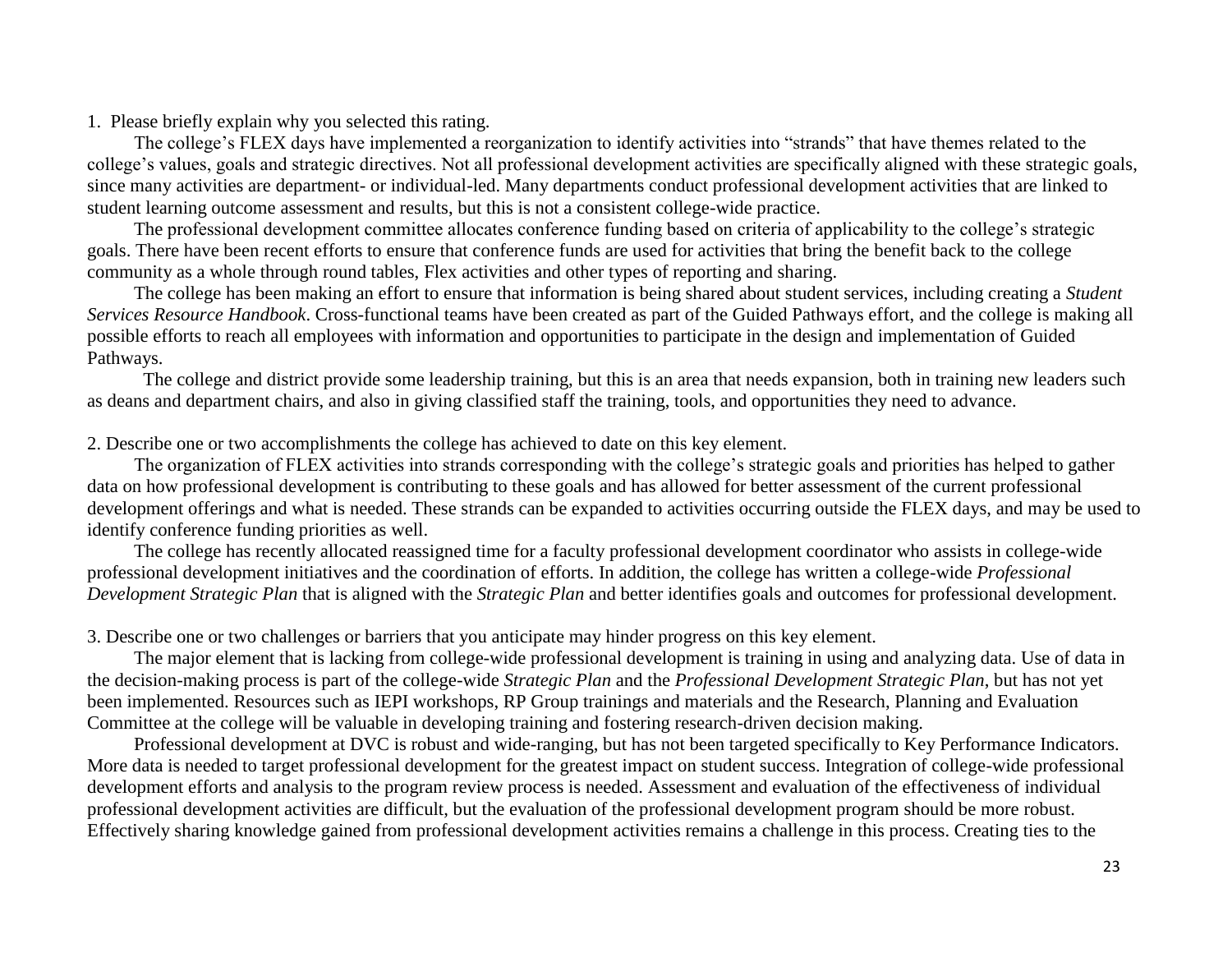student learning outcome and program learning outcome assessment processes and program review is needed.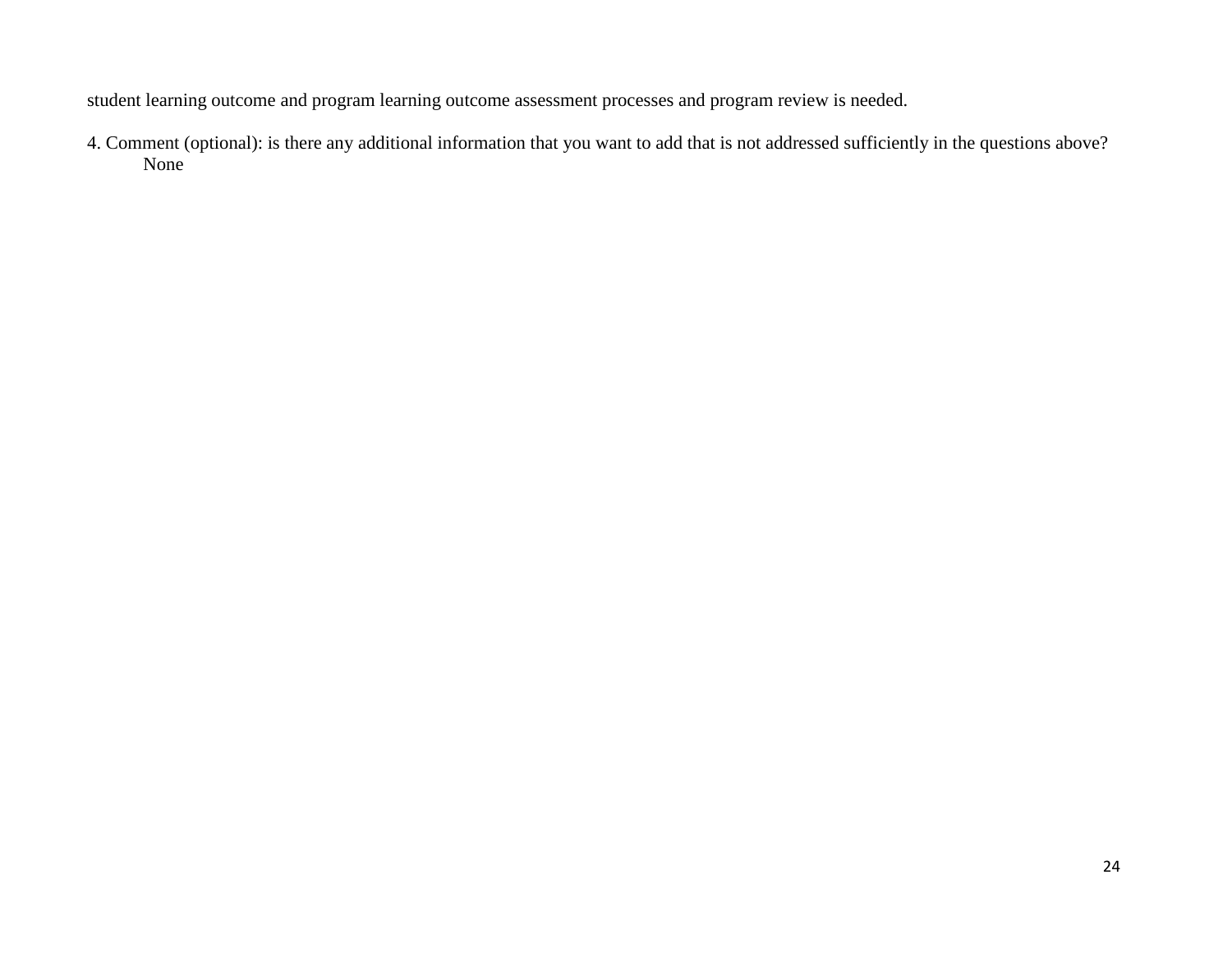| <b>IMPLEMENTATION (9-14)</b><br>Adapting and implementing the key components of Guided Pathways to meet student needs at scale.                                                                                                                                                                                                                     |                                                                                                  |                                                                                                                                                                                                                                                                                                                                                                                                                                                                                                                     |                                                                                                                                                                                                                                                                                                                                                                                                                                                                                                                        |                                                                                                                                                                                                                                                                                                                                                                                                                                                                                                               |
|-----------------------------------------------------------------------------------------------------------------------------------------------------------------------------------------------------------------------------------------------------------------------------------------------------------------------------------------------------|--------------------------------------------------------------------------------------------------|---------------------------------------------------------------------------------------------------------------------------------------------------------------------------------------------------------------------------------------------------------------------------------------------------------------------------------------------------------------------------------------------------------------------------------------------------------------------------------------------------------------------|------------------------------------------------------------------------------------------------------------------------------------------------------------------------------------------------------------------------------------------------------------------------------------------------------------------------------------------------------------------------------------------------------------------------------------------------------------------------------------------------------------------------|---------------------------------------------------------------------------------------------------------------------------------------------------------------------------------------------------------------------------------------------------------------------------------------------------------------------------------------------------------------------------------------------------------------------------------------------------------------------------------------------------------------|
|                                                                                                                                                                                                                                                                                                                                                     |                                                                                                  |                                                                                                                                                                                                                                                                                                                                                                                                                                                                                                                     | <b>SCALE OF ADOPTION</b>                                                                                                                                                                                                                                                                                                                                                                                                                                                                                               |                                                                                                                                                                                                                                                                                                                                                                                                                                                                                                               |
| <b>KEY ELEMENT</b>                                                                                                                                                                                                                                                                                                                                  | <b>Pre-Adoption</b>                                                                              | <b>Early Adoption</b>                                                                                                                                                                                                                                                                                                                                                                                                                                                                                               | <b>Scaling in Progress</b>                                                                                                                                                                                                                                                                                                                                                                                                                                                                                             | <b>Full Scale</b>                                                                                                                                                                                                                                                                                                                                                                                                                                                                                             |
| 12. ALIGNED<br><b>LEARNING</b><br><b>OUTCOMES</b><br>(Ensure Students are<br>Learning)<br>Learning outcomes are<br>aligned with the<br>requirements targeted by<br>each program and across all<br>levels (i.e., course,<br>program, institutional) to<br>ensure students' success in<br>subsequent educational,<br>employment, and career<br>goals. | $\circ$ College is<br>currently not<br>aligning or<br>planning to<br>align learning<br>outcomes. | $\circ$ Student Learning<br>Outcomes (SLOs),<br>Program Learning<br>Outcomes (PLOs), and<br><b>General Education</b><br><b>Learning Outcomes</b><br>(GELOs)/Institutional<br>Learning Outcomes (ILOs)<br>have been developed, but<br>they are not systematically<br>reviewed to ensure<br>alignment, academic rigor,<br>integrity, relevance, and<br>currency.<br>Results of learning<br>outcomes assessments are<br>not linked with<br>professional development<br>or changes to the course or<br>program content. | $\circ$ Student Learning<br>Outcomes (SLOs),<br>Program Learning<br>Outcomes (PLOs), and<br><b>General Education</b><br><b>Learning Outcomes</b><br>(GELOs)/Institutional<br><b>Learning Outcomes</b><br>(ILOs) are reviewed and<br>revised for some<br>outcomes to ensure<br>alignment, academic<br>rigor, integrity,<br>relevance, and currency.<br>Results of learning<br>outcomes assessment are<br>not consistently linked<br>with professional<br>development or changes<br>to the course or program<br>content. | <b>X</b> Selected<br><b>Student Learning Outcomes</b><br>$\circ$<br>(SLOs), Program Learning<br>Outcomes (PLOs), and General<br><b>Education Learning Outcomes</b><br>(GELOs)/Institutional<br>Learning Outcomes (ILOs) are<br>regularly reviewed and revised<br>to ensure alignment, academic<br>rigor, integrity, relevance, and<br>currency.<br>Results of learning outcomes<br>assessments are used to inform<br>professional development, and<br>are linked to changes to course<br>and program content. |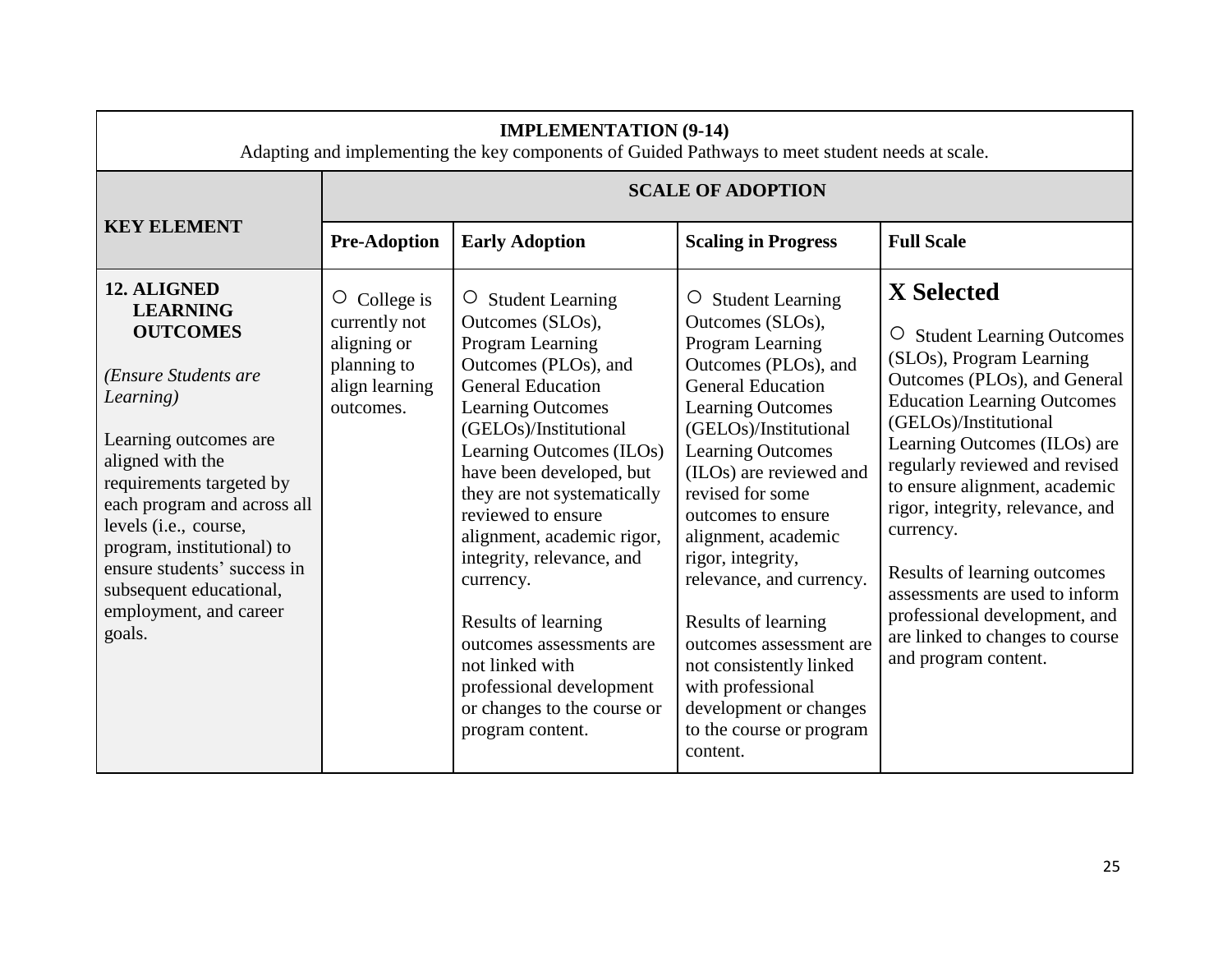All courses and programs at the college have established student learning outcomes and are regularly assessing them. The college has overarching institutional outcomes and general education learning outcomes that are consistently assessed as well. The college established a review process that regularly looks at alignment, academic rigor, integrity, relevance and currency.

2. Describe one or two accomplishments the college has achieved to date on this key element.

 The college has robust processes that all programs are using to assess learning outcomes and to then make changes in courses and programs when called for to improve equitable student outcomes. The technological system for the process was homegrown and is working efficiently.

A recent review of program outcomes via the curriculum mapping process was very informative because it showed the need for additional alignment and program structure. This work is continuing.

3. Describe one or two challenges or barriers that you anticipate may hinder progress on this key element.

 An ongoing challenge on this issue and many others is the lack of human resources and capacity to accomplish the work in a deep and meaningful way. While course-level student learning outcomes and program learning outcomes are regularly assessed, creating and sustaining meaningful dialogue is an important part of the process of improving our programs. Creating dialogue can also be difficult in programs with only one (or no) full-time faculty members.

In addition, the college needs to focus on creating professional development geared towards assessing and improving learning outcomes. Individual departments conduct professional development intended to improve instruction on specific learning outcomes, but this is not a campus-wide practice and is not incorporated into the college-wide professional development practices.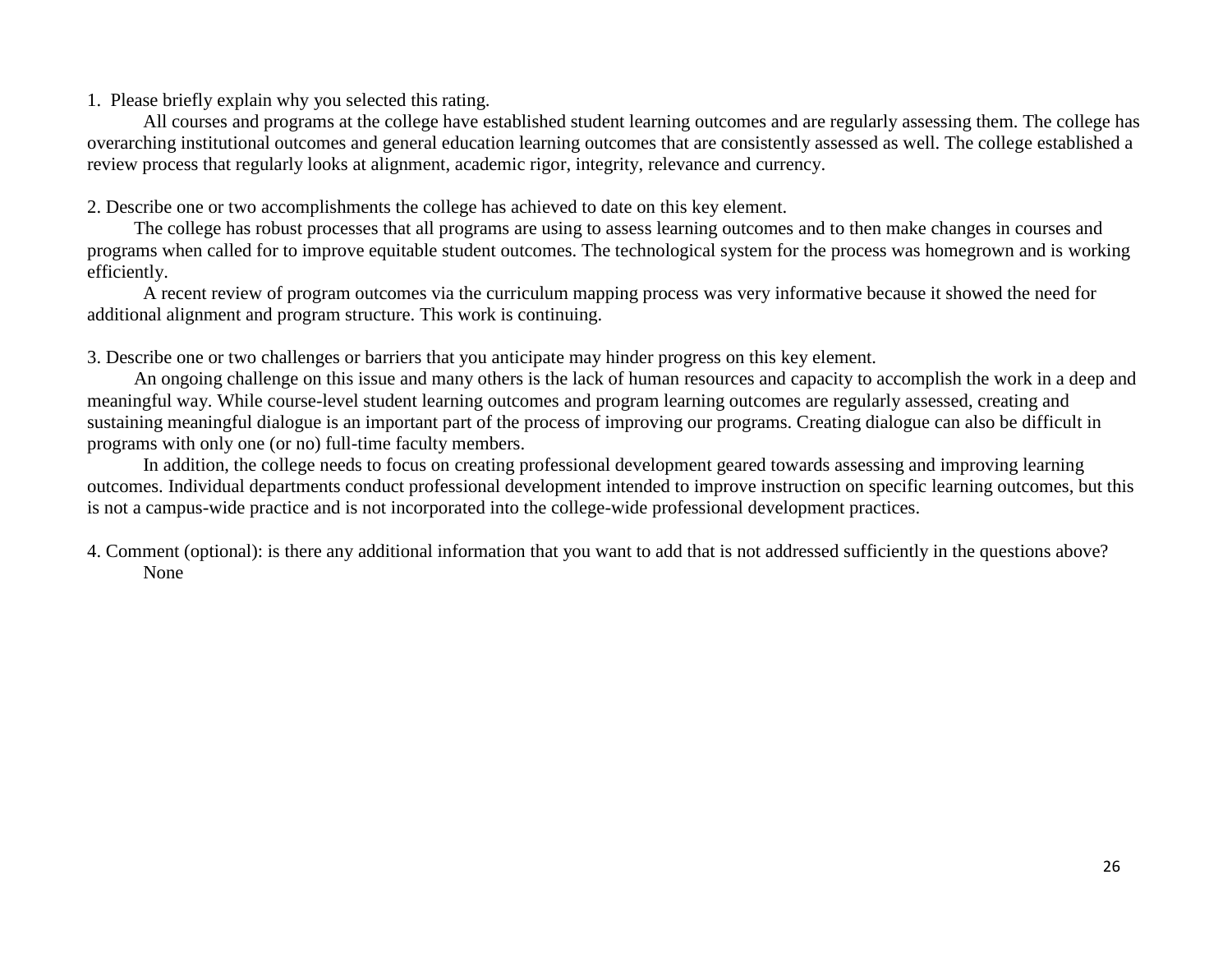|                                                                                                                                                                                                                                                                                                                                                                                                                                                                                                                                         | <b>IMPLEMENTATION (9-14)</b><br>Adapting and implementing the key components of Guided Pathways to meet student needs at scale.                            |                                                                                                                                                                                                                                                 |                                                                                                                                                                                                                                                                         |                                                                                                                                                                                                                                       |  |
|-----------------------------------------------------------------------------------------------------------------------------------------------------------------------------------------------------------------------------------------------------------------------------------------------------------------------------------------------------------------------------------------------------------------------------------------------------------------------------------------------------------------------------------------|------------------------------------------------------------------------------------------------------------------------------------------------------------|-------------------------------------------------------------------------------------------------------------------------------------------------------------------------------------------------------------------------------------------------|-------------------------------------------------------------------------------------------------------------------------------------------------------------------------------------------------------------------------------------------------------------------------|---------------------------------------------------------------------------------------------------------------------------------------------------------------------------------------------------------------------------------------|--|
|                                                                                                                                                                                                                                                                                                                                                                                                                                                                                                                                         |                                                                                                                                                            |                                                                                                                                                                                                                                                 | <b>SCALE OF ADOPTION</b>                                                                                                                                                                                                                                                |                                                                                                                                                                                                                                       |  |
| <b>KEY ELEMENT</b>                                                                                                                                                                                                                                                                                                                                                                                                                                                                                                                      | <b>Pre-Adoption</b>                                                                                                                                        | <b>Early Adoption</b>                                                                                                                                                                                                                           | <b>Scaling in Progress</b>                                                                                                                                                                                                                                              | <b>Full Scale</b>                                                                                                                                                                                                                     |  |
| 13. ASSESSING AND<br><b>DOCUMENTING</b><br><b>LEARNING</b><br>(Ensure Students are<br>Learning)<br>The college tracks<br>attainment of learning<br>outcomes and that<br>information is easily<br>accessible to students and<br>faculty.<br>Consistent and ongoing<br>assessment of learning is<br>taking place to assess<br>whether students are<br>mastering learning<br>outcomes and building<br>skills across each program<br>and using results of<br>learning outcomes<br>assessment to improve the<br>effectiveness of instruction | College is<br>$\circ$<br>currently not<br>assessing and<br>documenting<br>or planning to<br>assess and<br>document<br>individual<br>student's<br>learning. | O Attainment of learning<br>outcomes are not<br>consistently tracked or<br>made available to students<br>and faculty.<br>Only a few programs<br>examine and use learning<br>outcomes results to<br>improve the effectiveness<br>of instruction. | <b>X</b> Selected<br>$\circ$ Attainment of<br>learning outcomes<br>tracked or made<br>available to students and<br>faculty for most<br>programs.<br>Most programs examine<br>and use learning<br>outcomes results to<br>improve the<br>effectiveness of<br>instruction. | $\circ$ Attainment of learning<br>outcomes tracked or made<br>available to students and<br>faculty for most programs.<br>All programs examine and use<br>learning outcomes results to<br>improve the effectiveness of<br>instruction. |  |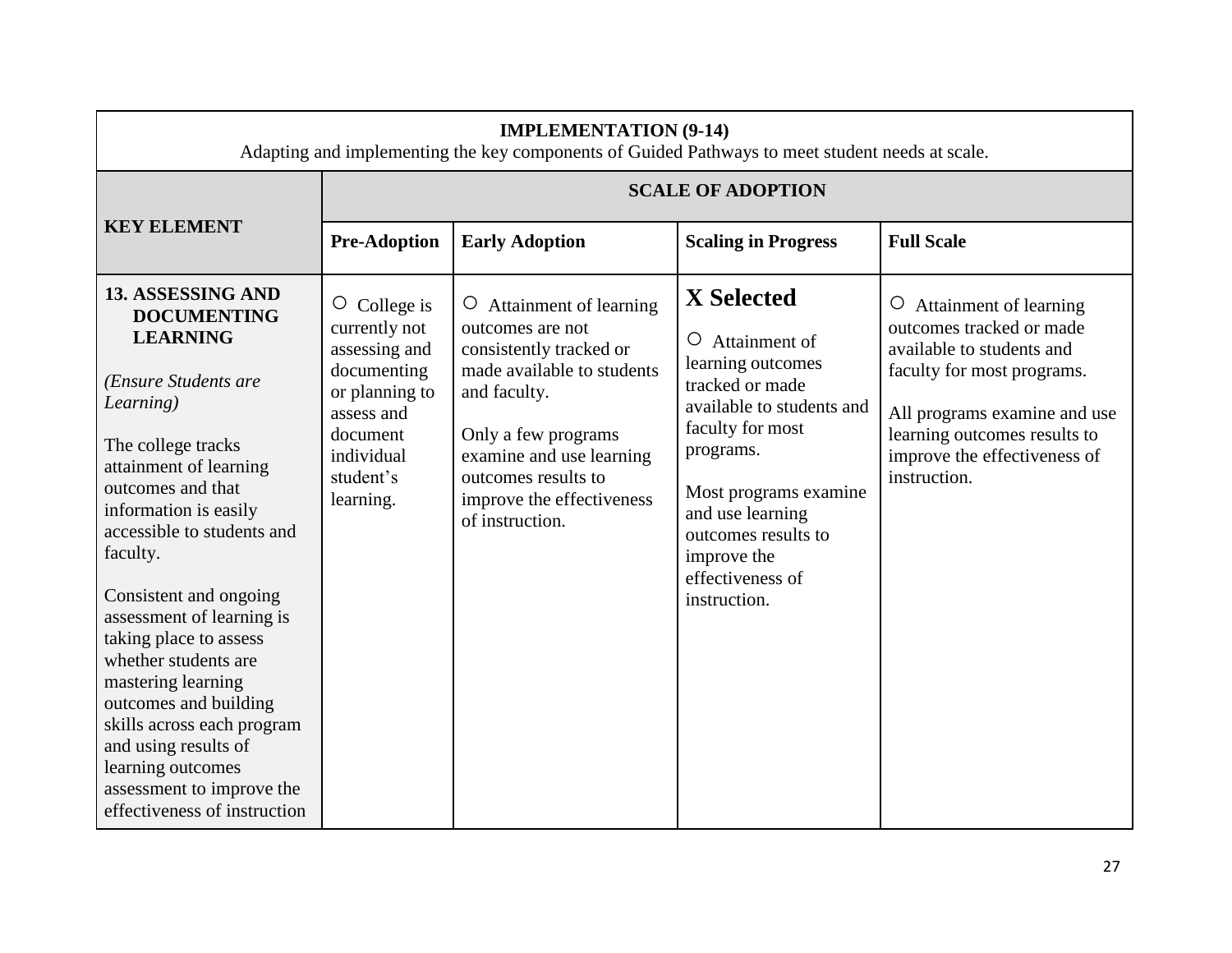| in their programs. |  |  |
|--------------------|--|--|
|                    |  |  |
|                    |  |  |
|                    |  |  |
|                    |  |  |
|                    |  |  |
|                    |  |  |

 The college is regularly assessing learning outcomes and is using those assessments to make improvements in courses and programs. Information on the attainment of outcomes is available to faculty and staff but is not open to students or the general public.

2. Describe one or two accomplishments the college has achieved to date on this key element.

The college has updated the accessibility to the learning outcome management system to make it user-friendly campus wide. The college has designated faculty to support the college in writing, revising and gathering student learning outcome information. A large and active Student Learning Outcome Assessment Committee has led the work on the college.

3. Describe one or two challenges or barriers that you anticipate may hinder progress on this key element.

Learning outcome assessment information is currently not available to students or the public, although the list of outcomes themselves is available.

College-wide professional development is needed to ensure programs are given the support they need to address and improve student learning outcomes.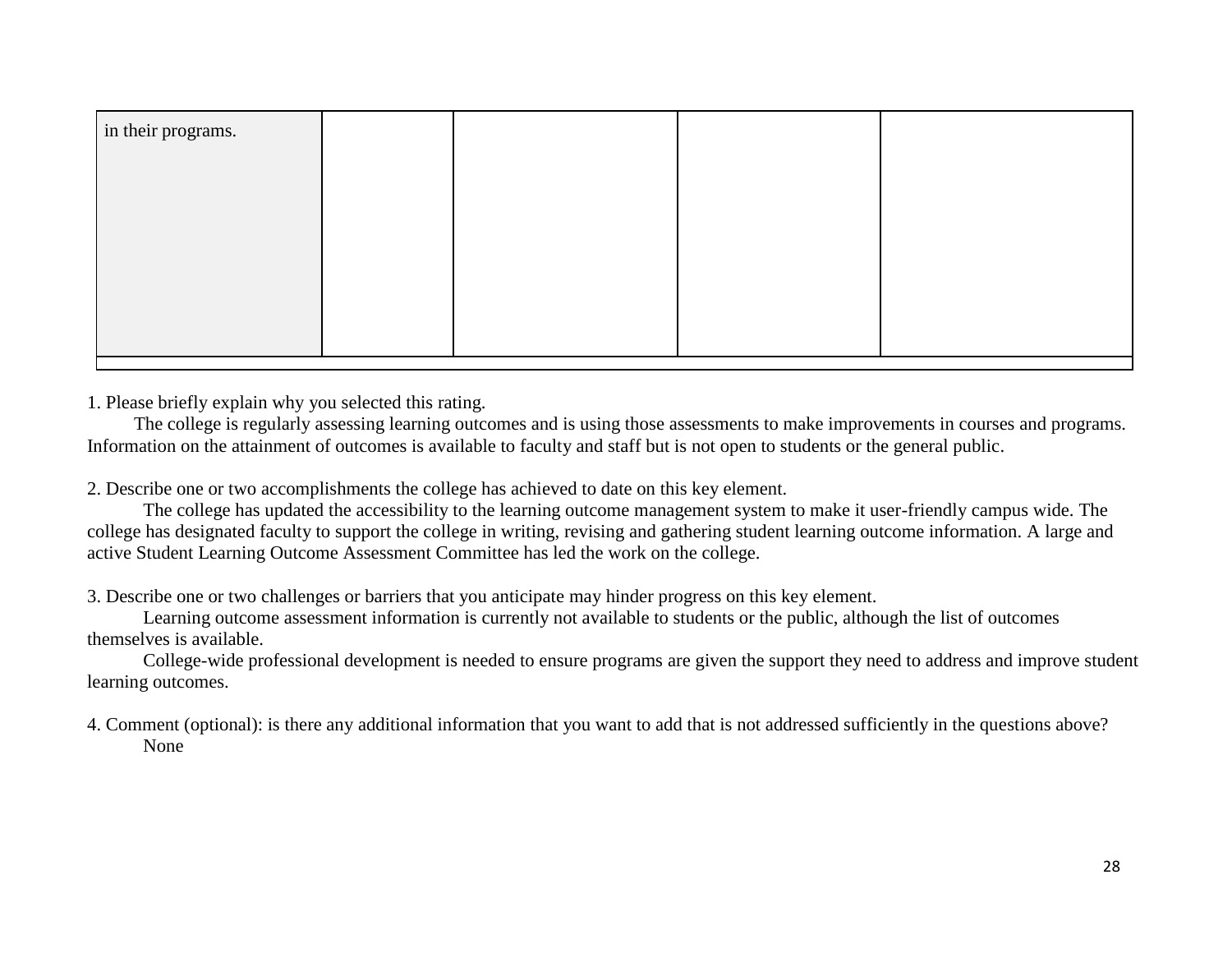| <b>IMPLEMENTATION (9-14)</b><br>Adapting and implementing the key components of Guided Pathways to meet student needs at scale.                                                                                                                                                      |                                                                                                               |                                                                                                                                                                                                                                                          |                                                                                                                                                                                                                                                                                                                                     |                                                                                                                                                                                                                                                                                                                                                                                       |
|--------------------------------------------------------------------------------------------------------------------------------------------------------------------------------------------------------------------------------------------------------------------------------------|---------------------------------------------------------------------------------------------------------------|----------------------------------------------------------------------------------------------------------------------------------------------------------------------------------------------------------------------------------------------------------|-------------------------------------------------------------------------------------------------------------------------------------------------------------------------------------------------------------------------------------------------------------------------------------------------------------------------------------|---------------------------------------------------------------------------------------------------------------------------------------------------------------------------------------------------------------------------------------------------------------------------------------------------------------------------------------------------------------------------------------|
|                                                                                                                                                                                                                                                                                      |                                                                                                               |                                                                                                                                                                                                                                                          | <b>SCALE OF ADOPTION</b>                                                                                                                                                                                                                                                                                                            |                                                                                                                                                                                                                                                                                                                                                                                       |
| <b>KEY ELEMENT</b>                                                                                                                                                                                                                                                                   | <b>Pre-Adoption</b>                                                                                           | <b>Early Adoption</b>                                                                                                                                                                                                                                    | <b>Scaling in Progress</b>                                                                                                                                                                                                                                                                                                          | <b>Full Scale</b>                                                                                                                                                                                                                                                                                                                                                                     |
| <b>14. APPLIED LEARNING</b><br><b>OPPORTUNITIES</b><br>(Ensure Students are<br>Learning)<br>Students have ample<br>opportunity for<br>applied/contextualized<br>learning and practice.<br>Opportunities have been<br>coordinated strategically<br>within and/or amongst<br>programs. | $\circ$ College is<br>currently not<br>offering or<br>planning to offer<br>applied learning<br>opportunities. | $\circ$ Few courses and<br>programs systematically<br>include<br>applied/contextualized<br>learning opportunities<br>such as projects,<br>internships, cooperative<br>education (co-op), clinical<br>placements, service<br>learning, study abroad, etc. | X Selected<br>O Some courses and<br>programs systematically<br>include<br>applied/contextualized<br>learning opportunities such<br>as projects, internships, co-<br>ops, clinical placements,<br>service learning, study<br>abroad, etc. Opportunities<br>have been coordinated<br>strategically within and/or<br>amongst programs. | Students across<br>O<br>most or all<br>disciplines and<br>degree areas have<br>ample opportunity to<br>apply and deepen<br>knowledge and skills<br>through projects,<br>internships, co-ops,<br>clinical placements,<br>service learning,<br>study abroad, and<br>other active learning<br>activities that<br>program faculty<br>intentionally embed<br>into courses and<br>programs. |
|                                                                                                                                                                                                                                                                                      |                                                                                                               |                                                                                                                                                                                                                                                          |                                                                                                                                                                                                                                                                                                                                     |                                                                                                                                                                                                                                                                                                                                                                                       |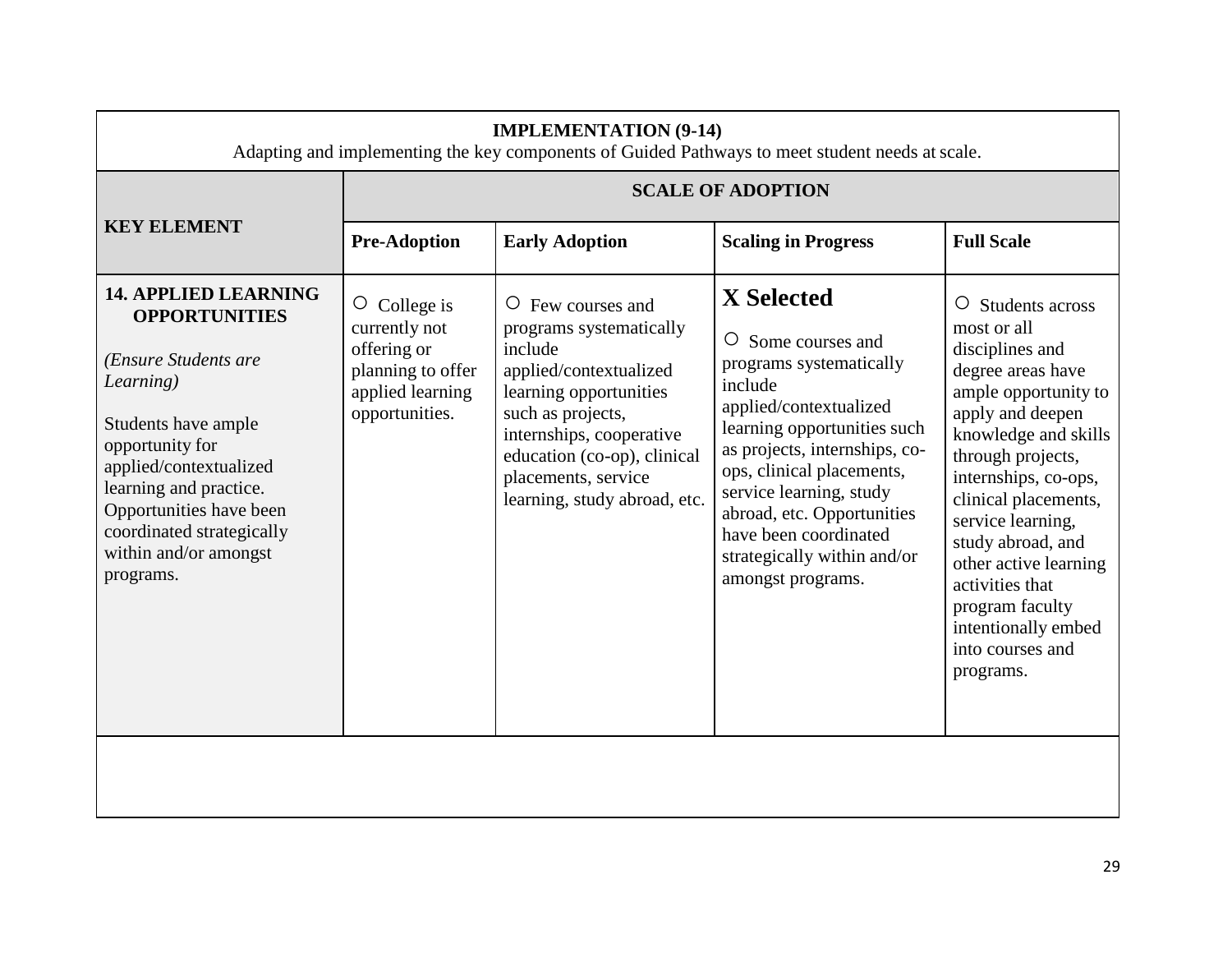The college has ample opportunities for applied and contextualized learning and practice. Some programs in the career technical field (pre-apprenticeship) have incorporated contextualized learning into their curriculum. Additionally, some learning communities collaborate to contextualize material across disciplines to benefit student learning (Puente, Umoja, MESA). However, it does not have consistent coordination strategically within or amongst programs due to lack of human resources, time and financial resources. Programs which are currently doing this experience challenges in coordinating with other programs.

2. Describe one or two accomplishments the college has achieved to date on this key element.

Some academic programs, such as culinary and technical theater, have incorporated work experience units into their degrees. All DVC students are able to apply their work experience to their educational objectives with the use of work experience units as part of any degree at the college.

The college's Career Center Coordinator works with faculty and students to provide information on available internships. The Career Center holds a career and internship fair annually.

3. Describe one or two challenges or barriers that you anticipate may hinder progress on this key element

The college is challenged with insufficient staffing and physical space to create a coordinated college-wide effort. There are also ongoing challenges in having continuous connection to and alignment with industry in the area.

The college needs to determine what types of contextualized learning (English, math, other general education breadth) might be appropriate for academic clusters or meta-majors. This conversation will be difficult, as it has the potential to impact the curricula of multiple areas.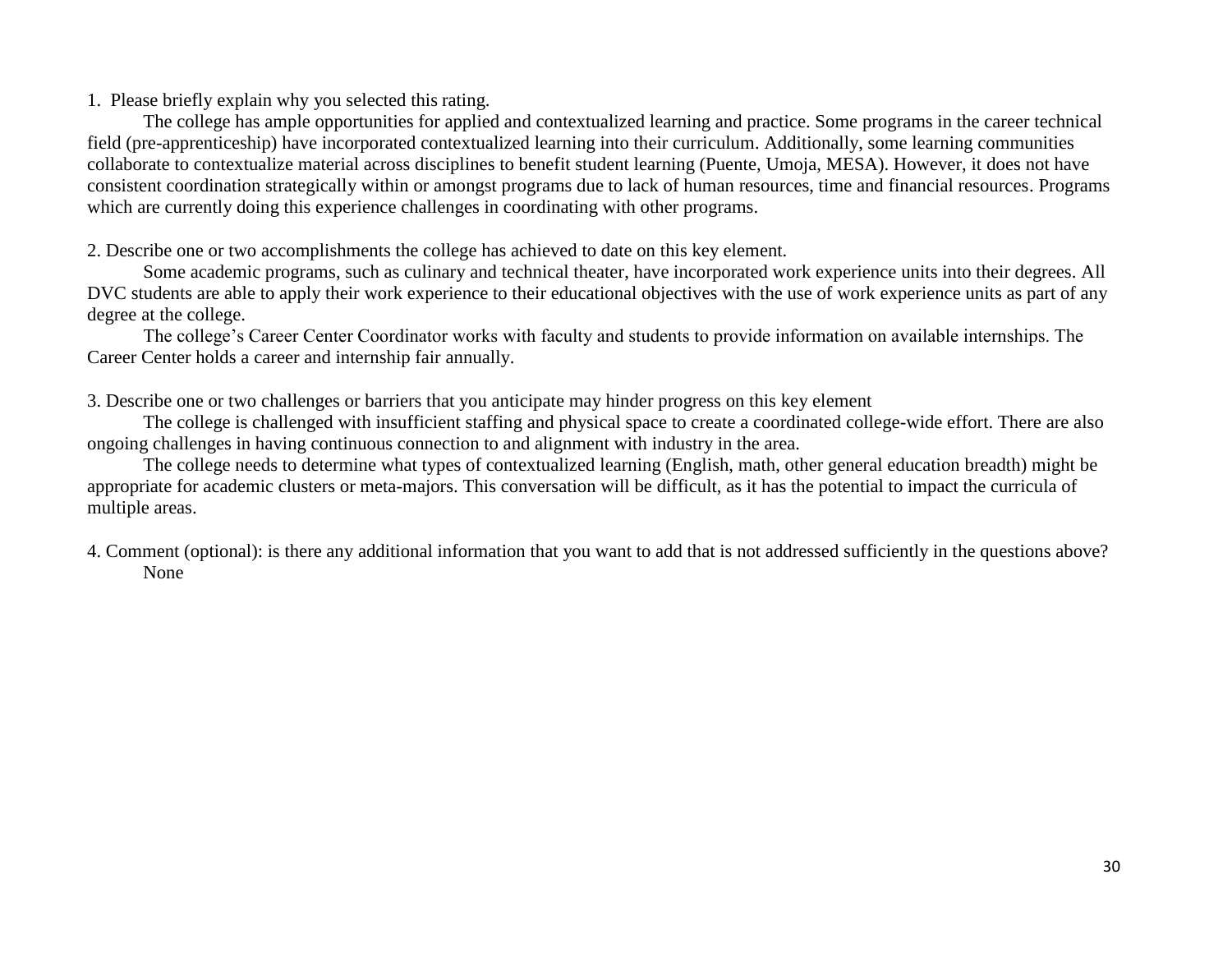#### Additional questions

1. Based on the Self-Assessment above, what do you think best describes your college's guided pathways work overall?

#### **Scaling in Progress**

Diablo Valley College has a solid foundation established for the implementation of Guided Pathways. The college has adopted the Strategic Directive that the college will "increase student success." Under this Directive from the *2014-2017 Strategic Plan*, the college has worked to improve outcomes for students and there are many examples of positive results from this work: Our increasing partnerships with high schools and development of early college credit options and career exploration, participation in and piloting of the Multiple Measures Assessment Project, renewed emphasis on student educational planning, institution of a first-year-experience program, implementation of contextualization and acceleration of basic skills, initial development of academic clusters of areas of student interest, growth in number of certificates and degrees (including ADT's) both available and attained, continued success in transfer to four-year institutions, expansion of learning communities, increased support for students who are struggling academically, focus in both hiring and professional development on equity and cultural competence, integration of longitudinal, disaggregated student success metrics into the program review and resource allocation process, and restructuring the governance organization of the college to focus on student success serve as examples of the college wide dedication to this goal. Yet there is a growing realization at the college that these efforts taken individually are not enough to dramatically and equitably improve student success as we want to do. This realization spurred the creation of a new *Educational Master Plan*. This plan incorporates the Guided Pathways Framework and describes goals for improvements in the structural and cultural conditions at the college.

With the support of the Academic and Classified Senates, the college has formed a Guided Pathways Steering Team, which is composed of faculty, management, staff and students. Spurring off the Steering Team are Design Teams that are each tasked with parts of the implementation puzzle for Guided Pathways. The Design Teams are finalizing membership and will begin inquiry and planning this fall. The college has committed human resources to the work. It is fair to say that scaling is in progress.

2. What kinds of support would be most helpful to you as your campus begins or continues its work on guided pathways? Are there resources or supports that would most help your college progress on any particular element? Please describe:

Continued technological support at the state level Future professional development opportunities, such as the Guided Pathways workshops this fall Further integration of reporting requirements and planning documents by the state

3. Comment (optional): Please share any guided pathways practices or processes that were particularly successful for your college.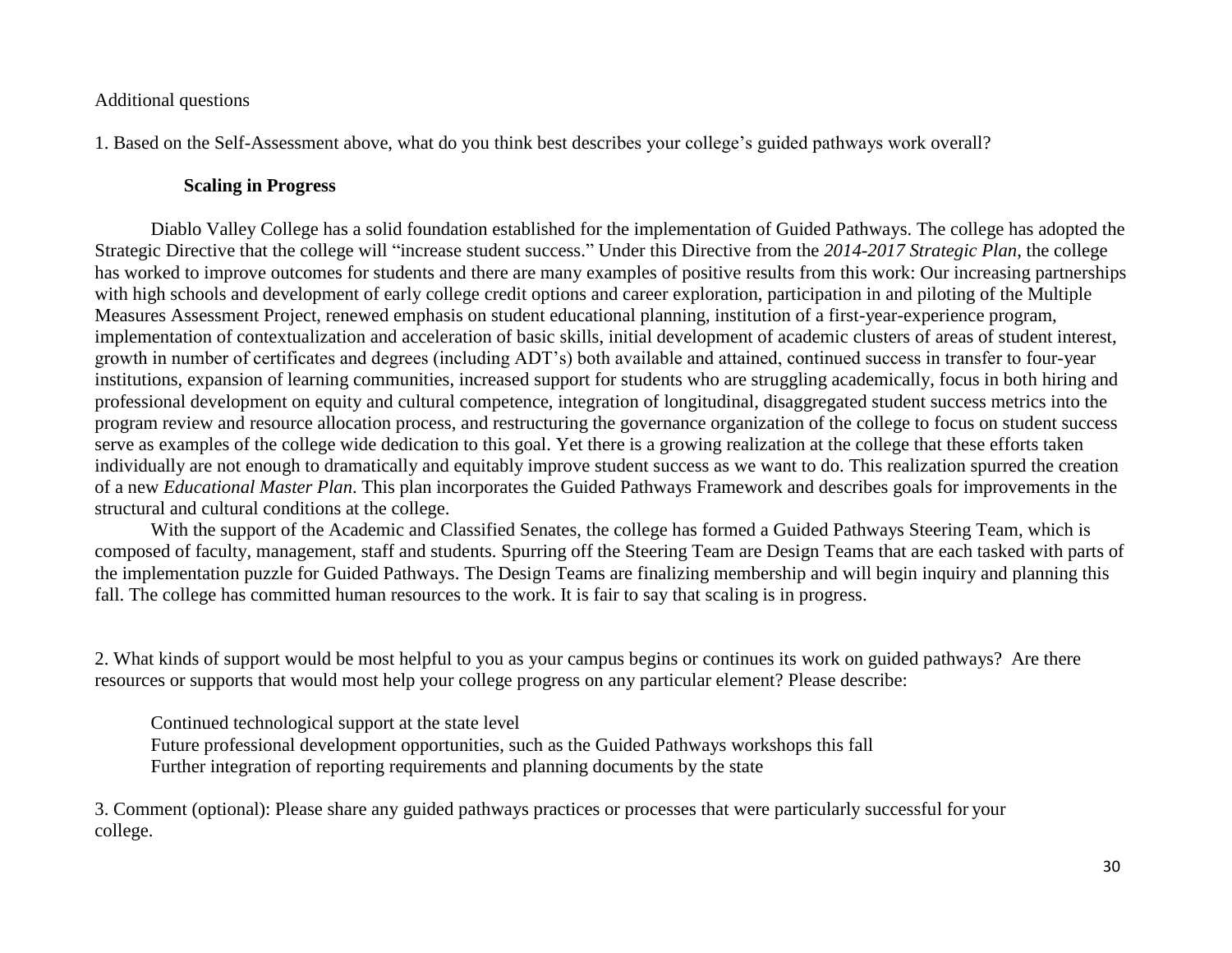A cross-functional team of faculty, administration and classified staff met during summer 2017 to establish goals and processes for the mapping of existing curriculum. The creation of maps for all existing degrees is currently in progress, with a scheduled completion of December 2017. All departments attended mapping session workshops in September, where discipline faculty were able to discuss program learning outcomes and course sequencing for their existing degrees. Counseling faculty participated in the process and the dialogue between counseling and discipline faculty was beneficial.

4. Comment (optional): Are there any questions, comments and/or concerns or additional information that you want to provide that has not been addressed sufficiently in this tool?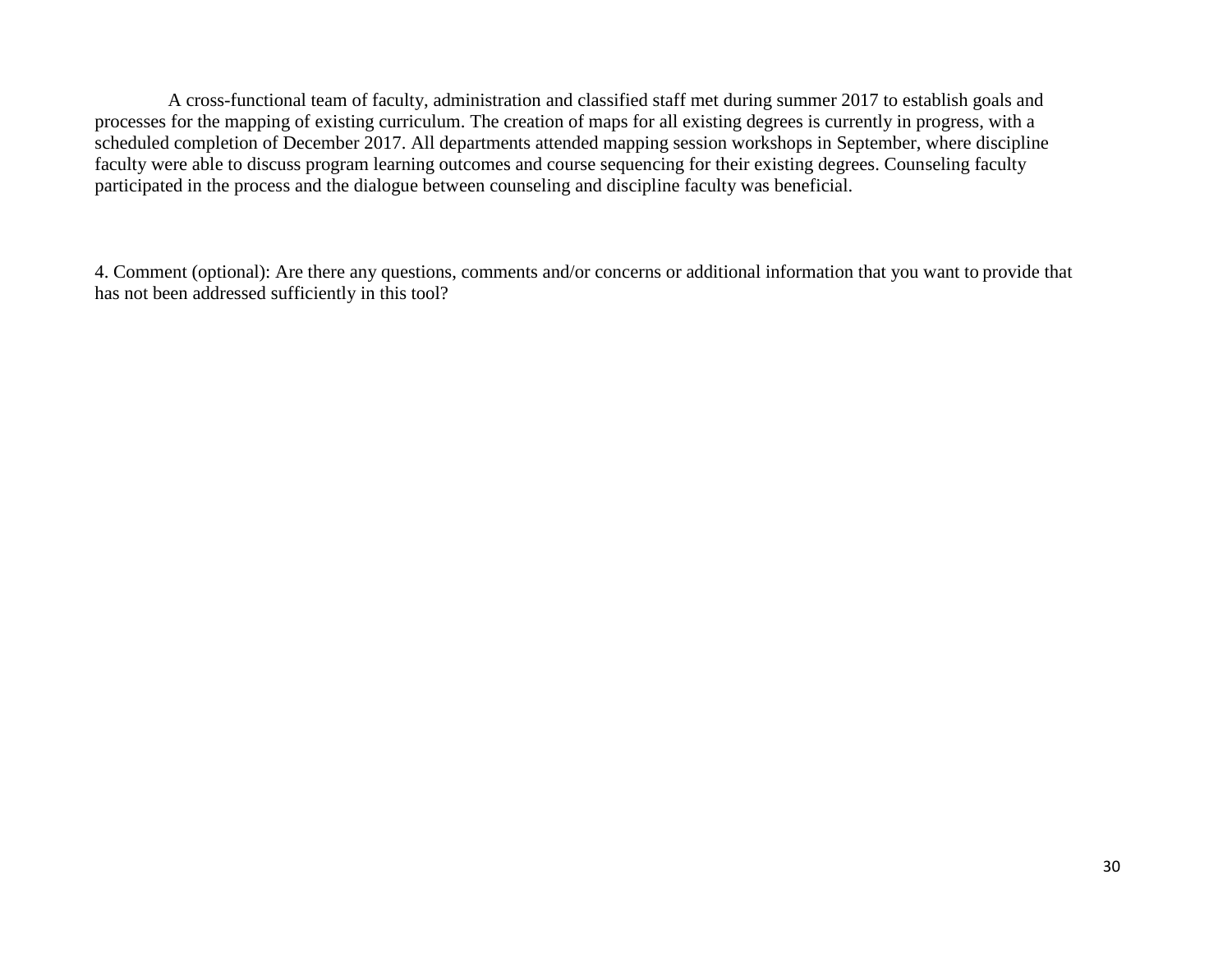### **STATE OF CALIFORNIA ELOY ORTIZ OAKLEY, CHANCELLOR**



**CALIFORNIA COMMUNITY COLLEGES CHANCELLOR'S OFFICE** 1102 Q STREET, SUITE 4400 SACRAMENTO, CA 95811-6549 (916) 322-4005 [http://www.cccco.edu](http://www.cccco.edu/)

## **Guided Pathways Award Program Self-Assessment Signature Page**

In submitting this document to the Chancellor's Office, and by our signatures, we the undersigned certify the information outlined in our Guided Pathways Award Program Self-Assessment was informed by input and agreement among a crossfunctional team that spans the constituencies of the college. With submission of this document, we indicate our commitment to adopt a guided pathways framework.

**Name of college**

**Self-Assessment Signatories**

Signature, President of the Governing Board Printed Name

Date signed

Signature, Chief Executive Officer/President Printed Name

Date signed